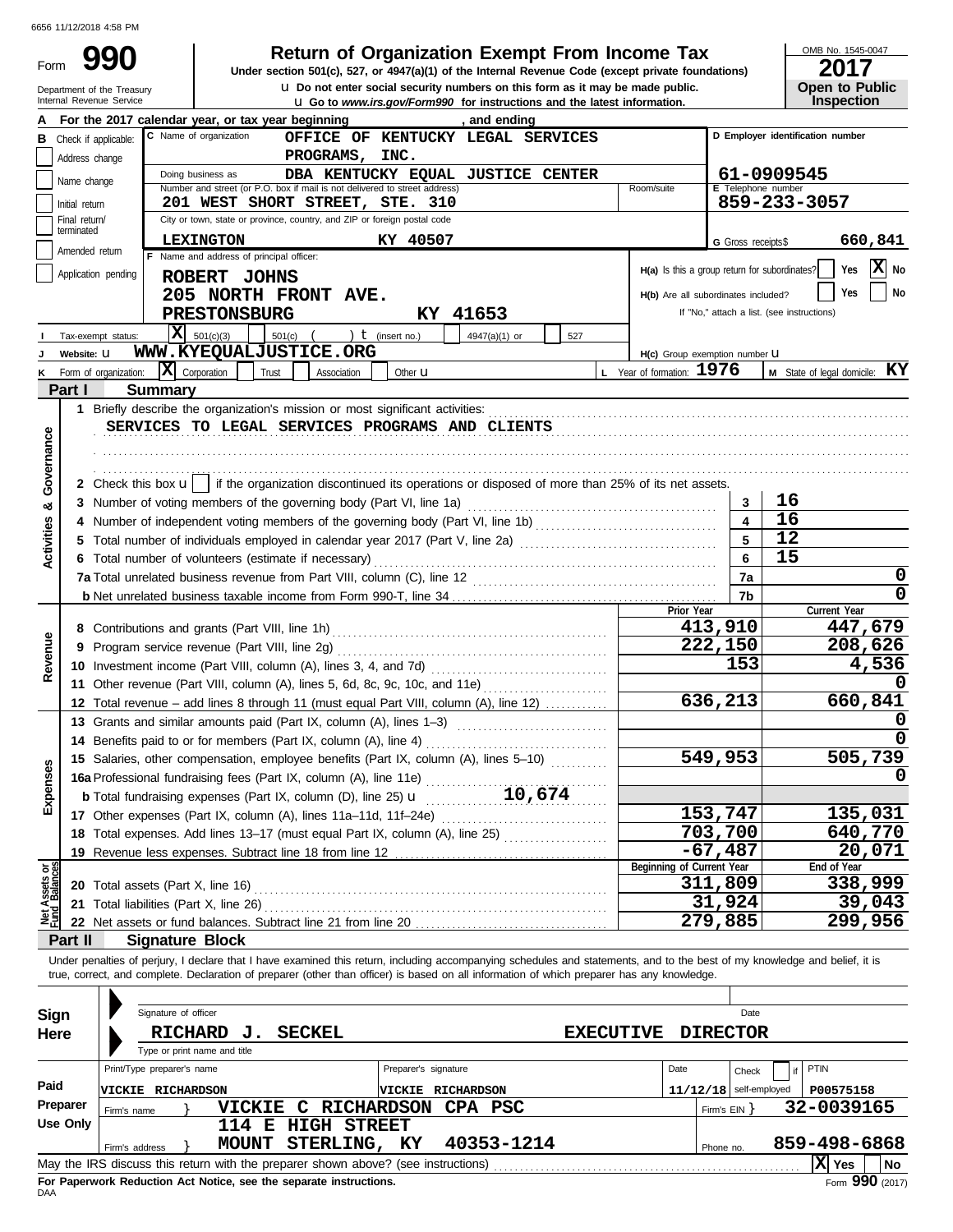| 61-0909545<br>Form 990 (2017) OFFICE OF KENTUCKY LEGAL SERVICES                                                                                                                                                                                                       | Page 2                |
|-----------------------------------------------------------------------------------------------------------------------------------------------------------------------------------------------------------------------------------------------------------------------|-----------------------|
| <b>Statement of Program Service Accomplishments</b><br>Part III                                                                                                                                                                                                       |                       |
|                                                                                                                                                                                                                                                                       |                       |
| Briefly describe the organization's mission:<br>1.                                                                                                                                                                                                                    |                       |
| SERVICES TO LEGAL SERVICES PROGRAMS AND CLIENTS                                                                                                                                                                                                                       |                       |
|                                                                                                                                                                                                                                                                       |                       |
|                                                                                                                                                                                                                                                                       |                       |
|                                                                                                                                                                                                                                                                       |                       |
| 2 Did the organization undertake any significant program services during the year which were not listed on the                                                                                                                                                        |                       |
|                                                                                                                                                                                                                                                                       | Yes $ X $ No          |
| If "Yes," describe these new services on Schedule O.                                                                                                                                                                                                                  |                       |
| Did the organization cease conducting, or make significant changes in how it conducts, any program<br>3                                                                                                                                                               | Yes $\overline{X}$ No |
| services?                                                                                                                                                                                                                                                             |                       |
| If "Yes," describe these changes on Schedule O.                                                                                                                                                                                                                       |                       |
| Describe the organization's program service accomplishments for each of its three largest program services, as measured by<br>4<br>expenses. Section 501(c)(3) and 501(c)(4) organizations are required to report the amount of grants and allocations to others,     |                       |
| the total expenses, and revenue, if any, for each program service reported.                                                                                                                                                                                           |                       |
|                                                                                                                                                                                                                                                                       |                       |
| 227,909 including grants of \$<br>40,063<br>) (Revenue \$<br>4a (Code:                                                                                                                                                                                                | 293,078               |
| ) (Expenses \$<br>THE KENTUCKY CIVIL LEGAL SERVICES PROGRAMS<br><b>COORDINATE</b>                                                                                                                                                                                     |                       |
| HOST SUBSTANTIVE LAW TASK FORCE MEETINGS AND CONFERENCE CALLS                                                                                                                                                                                                         |                       |
| PROVIDE INFORMATION SERVICES THROUGH WEB SITE AND LIST SERVE POSTINGS<br>2.                                                                                                                                                                                           |                       |
| з.<br>COORDINATE AND SERVE AS CO-COUNSEL IN COMPLEX LITIGATION                                                                                                                                                                                                        |                       |
| CONDUCT LEGISLATIVE AND ADMINISTRATIVE MONITORING AND ADVOCACY<br>4.                                                                                                                                                                                                  |                       |
| PROVIDE EMPLOYMENT LAW REPRESENTATION AND ADVOCACY<br>5.                                                                                                                                                                                                              |                       |
| HELP DRAFT AND SUPPORT PAYDAY LENDING REFORM LEGISLATION<br>б.                                                                                                                                                                                                        |                       |
|                                                                                                                                                                                                                                                                       |                       |
|                                                                                                                                                                                                                                                                       |                       |
|                                                                                                                                                                                                                                                                       |                       |
|                                                                                                                                                                                                                                                                       |                       |
|                                                                                                                                                                                                                                                                       |                       |
| 160, 554 including grants of \$ 95, 215 ) (Revenue \$<br>4b (Code:<br>) (Expenses \$<br><b>IMMIGRANT</b><br><b>RIGHTS PROJECT</b><br>1. PROVIDE IMMIGRATION LAW SERVICES TO LOW INCOME CLIENTS AND FAMILIES<br>2.<br>CONDUCT RELATED COMMUNITY EDUCATION AND TRAINING | $150, 263$ )          |
|                                                                                                                                                                                                                                                                       |                       |
|                                                                                                                                                                                                                                                                       |                       |
|                                                                                                                                                                                                                                                                       |                       |
|                                                                                                                                                                                                                                                                       |                       |
|                                                                                                                                                                                                                                                                       |                       |
|                                                                                                                                                                                                                                                                       |                       |
|                                                                                                                                                                                                                                                                       |                       |
| 181,984<br>including grants of $$$ 181, 984<br>) (Revenue \$<br>) (Expenses \$<br>4c (Code:                                                                                                                                                                           | 217,500)              |
| <b>HEALTH ADVOCACY</b>                                                                                                                                                                                                                                                |                       |
| CONDUCT EDUCATION AND ADVOCACY ON IMMIGRANT ACCESS<br><b>TO HEALTH CARE</b>                                                                                                                                                                                           |                       |
| 2. HELP SUPPORT AND SUSTAIN COALITION KENTUCKY VOICES FOR HEALTH FOCUSED ON                                                                                                                                                                                           |                       |
| <b>HEALTH</b>                                                                                                                                                                                                                                                         |                       |
| <b>COVERAGE</b>                                                                                                                                                                                                                                                       |                       |
| <b>4. MONITOR STATE</b><br>IMPLEMENTATION OF HEALTH CARE REFORM                                                                                                                                                                                                       |                       |
| 5. PROVIDE OUTREACH AND EDUCATION AROUND NEW HEALTH COVERAGE OPTIONS                                                                                                                                                                                                  |                       |
| 5. ENROLL ELIGIBLE LOW INCOME FAMILIES, WITH FOCUS ON AT RISK POPULATIONS                                                                                                                                                                                             |                       |
| AND THE HOMELESS<br>INCLUDING IMMIGRANTS                                                                                                                                                                                                                              |                       |
| PROMOTE COMMUNITY<br><b>BASED ALTERNATIVES TO</b><br>INSTITUTIONAL<br><b>CARE</b>                                                                                                                                                                                     |                       |
|                                                                                                                                                                                                                                                                       |                       |
|                                                                                                                                                                                                                                                                       |                       |
| 4d Other program services (Describe in Schedule O.)                                                                                                                                                                                                                   |                       |
| (Expenses \$<br>including grants of \$<br>(Revenue \$                                                                                                                                                                                                                 |                       |
| 570,447<br>4e Total program service expenses <b>u</b>                                                                                                                                                                                                                 |                       |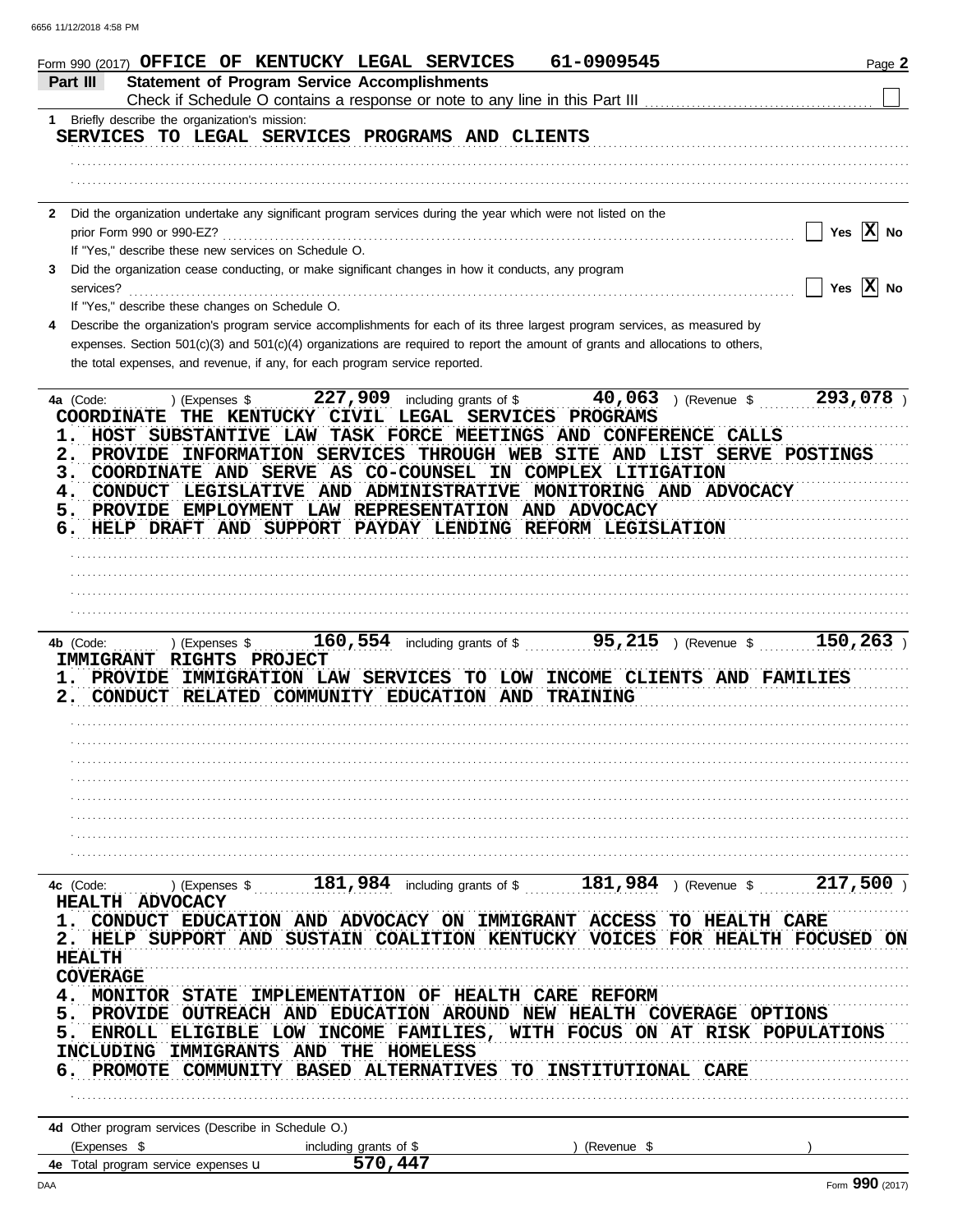### **Form 990 (2017) OFFICE OF KENTUCKY LEGAL SERVICES** 61-0909545 **Page 3**

|     | Part IV<br><b>Checklist of Required Schedules</b>                                                                       |                 |             |          |
|-----|-------------------------------------------------------------------------------------------------------------------------|-----------------|-------------|----------|
|     |                                                                                                                         |                 | Yes         | No       |
| 1   | Is the organization described in section $501(c)(3)$ or $4947(a)(1)$ (other than a private foundation)? If "Yes,"       |                 |             |          |
|     | complete Schedule A                                                                                                     | 1               | X           |          |
| 2   |                                                                                                                         | $\mathbf{2}$    | $\mathbf x$ |          |
| 3   | Did the organization engage in direct or indirect political campaign activities on behalf of or in opposition to        |                 |             |          |
|     | candidates for public office? If "Yes," complete Schedule C, Part I                                                     | 3               |             | X        |
| 4   | Section 501(c)(3) organizations. Did the organization engage in lobbying activities, or have a section 501(h)           |                 |             |          |
|     | election in effect during the tax year? If "Yes," complete Schedule C, Part II                                          | 4               | X           |          |
| 5   | Is the organization a section $501(c)(4)$ , $501(c)(5)$ , or $501(c)(6)$ organization that receives membership dues,    |                 |             |          |
|     | assessments, or similar amounts as defined in Revenue Procedure 98-19? If "Yes," complete Schedule C.                   |                 |             |          |
|     | Part III                                                                                                                | 5               |             | X        |
| 6   | Did the organization maintain any donor advised funds or any similar funds or accounts for which donors                 |                 |             |          |
|     | have the right to provide advice on the distribution or investment of amounts in such funds or accounts? If             |                 |             |          |
|     | "Yes," complete Schedule D, Part I                                                                                      | 6               | X           |          |
| 7   | Did the organization receive or hold a conservation easement, including easements to preserve open space,               |                 |             |          |
|     | the environment, historic land areas, or historic structures? If "Yes," complete Schedule D, Part II                    | 7               |             | X.       |
| 8   | Did the organization maintain collections of works of art, historical treasures, or other similar assets? If "Yes,"     |                 |             |          |
|     | complete Schedule D, Part III                                                                                           | 8               |             | X        |
| 9   | Did the organization report an amount in Part X, line 21, for escrow or custodial account liability, serve as a         |                 |             |          |
|     | custodian for amounts not listed in Part X; or provide credit counseling, debt management, credit repair, or            |                 |             |          |
|     | debt negotiation services? If "Yes," complete Schedule D, Part IV                                                       | 9               |             | X        |
| 10  | Did the organization, directly or through a related organization, hold assets in temporarily restricted                 |                 |             |          |
|     | endowments, permanent endowments, or quasi-endowments? If "Yes," complete Schedule D, Part V                            | 10              | x           |          |
| 11  | If the organization's answer to any of the following questions is "Yes," then complete Schedule D, Parts VI,            |                 |             |          |
|     | VII, VIII, IX, or X as applicable.                                                                                      |                 |             |          |
| а   | Did the organization report an amount for land, buildings, and equipment in Part X, line 10? If "Yes,"                  |                 |             |          |
|     | complete Schedule D, Part VI                                                                                            | 11a             | X           |          |
| b   | Did the organization report an amount for investments-other securities in Part X, line 12 that is 5% or more            |                 |             |          |
|     |                                                                                                                         | 11b             |             | X.       |
| c   | Did the organization report an amount for investments—program related in Part X, line 13 that is 5% or more             |                 |             |          |
|     |                                                                                                                         | 11c             |             | X        |
| d   | Did the organization report an amount for other assets in Part X, line 15 that is 5% or more of its total assets        |                 |             |          |
|     | reported in Part X, line 16? If "Yes," complete Schedule D, Part IX                                                     | 11d             |             | X        |
|     | Did the organization report an amount for other liabilities in Part X, line 25? If "Yes," complete Schedule D, Part X   | 11e             | X           |          |
| f   | Did the organization's separate or consolidated financial statements for the tax year include a footnote that addresses |                 |             |          |
|     | the organization's liability for uncertain tax positions under FIN 48 (ASC 740)? If "Yes," complete Schedule D, Part X  | 11f             |             | x        |
|     | 12a Did the organization obtain separate, independent audited financial statements for the tax year? If "Yes," complete |                 |             |          |
|     |                                                                                                                         | 12a             | X           |          |
|     | <b>b</b> Was the organization included in consolidated, independent audited financial statements for the tax year? If   |                 |             |          |
|     | "Yes," and if the organization answered "No" to line 12a, then completing Schedule D, Parts XI and XII is optional      | 12 <sub>b</sub> |             | <u>x</u> |
| 13  |                                                                                                                         | 13              |             | X        |
| 14a | Did the organization maintain an office, employees, or agents outside of the United States?                             | 14a             |             | X        |
| b   | Did the organization have aggregate revenues or expenses of more than \$10,000 from grantmaking,                        |                 |             |          |
|     | fundraising, business, investment, and program service activities outside the United States, or aggregate               |                 |             |          |
|     | foreign investments valued at \$100,000 or more? If "Yes," complete Schedule F, Parts I and IV [[[[[[[[[[[[[[[[         | 14b             |             | X,       |
| 15  | Did the organization report on Part IX, column (A), line 3, more than \$5,000 of grants or other assistance to or       |                 |             |          |
|     | for any foreign organization? If "Yes," complete Schedule F, Parts II and IV                                            | 15              |             | X,       |
| 16  | Did the organization report on Part IX, column (A), line 3, more than \$5,000 of aggregate grants or other              |                 |             |          |
|     | assistance to or for foreign individuals? If "Yes," complete Schedule F, Parts III and IV [[[[[[[[[[[[[[[[[[[           | 16              |             | X,       |
| 17  | Did the organization report a total of more than \$15,000 of expenses for professional fundraising services on          |                 |             |          |
|     |                                                                                                                         | 17              |             | X,       |
| 18  | Did the organization report more than \$15,000 total of fundraising event gross income and contributions on             |                 |             |          |
|     | Part VIII, lines 1c and 8a? If "Yes," complete Schedule G, Part II                                                      | 18              |             | X,       |
| 19  | Did the organization report more than \$15,000 of gross income from gaming activities on Part VIII, line 9a?            |                 |             |          |
|     |                                                                                                                         | 19              |             | X        |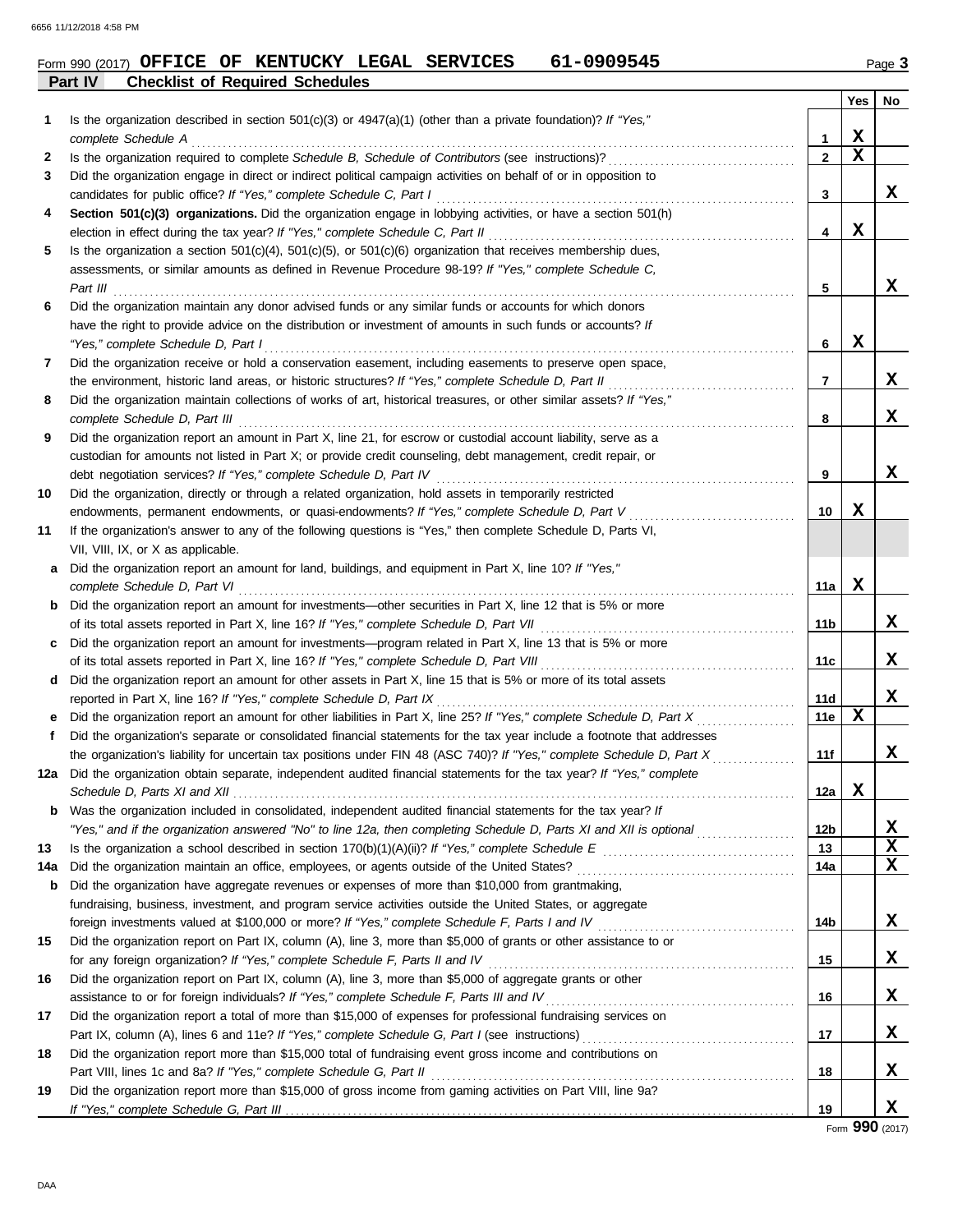|     | 61-0909545<br>Form 990 (2017) OFFICE OF KENTUCKY LEGAL SERVICES                                                                                                  |                 |     | Page 4       |
|-----|------------------------------------------------------------------------------------------------------------------------------------------------------------------|-----------------|-----|--------------|
|     | <b>Checklist of Required Schedules (continued)</b><br>Part IV                                                                                                    |                 |     |              |
|     |                                                                                                                                                                  |                 | Yes | <b>No</b>    |
| 20a |                                                                                                                                                                  | 20a             |     | x            |
| b   | If "Yes" to line 20a, did the organization attach a copy of its audited financial statements to this return?                                                     | 20 <sub>b</sub> |     |              |
| 21  | Did the organization report more than \$5,000 of grants or other assistance to any domestic organization or                                                      |                 |     |              |
|     |                                                                                                                                                                  | 21              |     | X            |
| 22  | Did the organization report more than \$5,000 of grants or other assistance to or for domestic individuals on                                                    |                 |     |              |
|     | Part IX, column (A), line 2? If "Yes," complete Schedule I, Parts I and III                                                                                      | 22              |     | X            |
| 23  | Did the organization answer "Yes" to Part VII, Section A, line 3, 4, or 5 about compensation of the                                                              |                 |     |              |
|     | organization's current and former officers, directors, trustees, key employees, and highest compensated                                                          |                 |     |              |
|     | employees? If "Yes," complete Schedule J                                                                                                                         | 23              |     | x            |
|     | 24a Did the organization have a tax-exempt bond issue with an outstanding principal amount of more than                                                          |                 |     |              |
|     | \$100,000 as of the last day of the year, that was issued after December 31, 2002? If "Yes," answer lines 24b                                                    |                 |     |              |
|     | through 24d and complete Schedule K. If "No," go to line 25a                                                                                                     | 24a             |     | x            |
| b   | Did the organization invest any proceeds of tax-exempt bonds beyond a temporary period exception?                                                                | 24b             |     |              |
| c   | Did the organization maintain an escrow account other than a refunding escrow at any time during the year                                                        |                 |     |              |
|     | to defease any tax-exempt bonds?                                                                                                                                 | 24c             |     |              |
|     |                                                                                                                                                                  | 24d             |     |              |
| 25а | Section 501(c)(3), 501(c)(4), and 501(c)(29) organizations. Did the organization engage in an excess benefit                                                     |                 |     |              |
|     | transaction with a disqualified person during the year? If "Yes," complete Schedule L, Part I                                                                    | 25a             |     | X            |
| b   | Is the organization aware that it engaged in an excess benefit transaction with a disqualified person in a prior                                                 |                 |     |              |
|     | year, and that the transaction has not been reported on any of the organization's prior Forms 990 or 990-EZ?                                                     |                 |     |              |
|     | If "Yes," complete Schedule L, Part I                                                                                                                            | 25 <sub>b</sub> |     | x            |
| 26  | Did the organization report any amount on Part X, line 5, 6, or 22 for receivables from or payables to any                                                       |                 |     |              |
|     | current or former officers, directors, trustees, key employees, highest compensated employees, or                                                                |                 |     |              |
|     | disqualified persons? If "Yes," complete Schedule L, Part II                                                                                                     | 26              |     | x            |
| 27  | Did the organization provide a grant or other assistance to an officer, director, trustee, key employee,                                                         |                 |     |              |
|     | substantial contributor or employee thereof, a grant selection committee member, or to a 35% controlled                                                          |                 |     |              |
|     | entity or family member of any of these persons? If "Yes," complete Schedule L, Part III                                                                         | 27              |     | X            |
| 28  | Was the organization a party to a business transaction with one of the following parties (see Schedule L,                                                        |                 |     |              |
|     | Part IV instructions for applicable filing thresholds, conditions, and exceptions):                                                                              |                 |     |              |
| а   | A current or former officer, director, trustee, or key employee? If "Yes," complete Schedule L, Part IV                                                          | 28a             |     | X            |
| b   | A family member of a current or former officer, director, trustee, or key employee? If "Yes," complete                                                           |                 |     |              |
|     | Schedule L, Part IV                                                                                                                                              | 28b             |     | x            |
| c   | An entity of which a current or former officer, director, trustee, or key employee (or a family member thereof)                                                  |                 |     |              |
|     |                                                                                                                                                                  | 28c             |     | X            |
| 29  |                                                                                                                                                                  | 29              |     | $\mathbf x$  |
| 30  | Did the organization receive contributions of art, historical treasures, or other similar assets, or qualified                                                   |                 |     |              |
|     |                                                                                                                                                                  | 30              |     | X            |
| 31  | Did the organization liquidate, terminate, or dissolve and cease operations? If "Yes," complete Schedule N,                                                      |                 |     |              |
|     | Part I                                                                                                                                                           | 31              |     | X            |
| 32  | Did the organization sell, exchange, dispose of, or transfer more than 25% of its net assets? If "Yes,"                                                          |                 |     |              |
|     |                                                                                                                                                                  | 32              |     | X            |
| 33  | Did the organization own 100% of an entity disregarded as separate from the organization under Regulations                                                       |                 |     |              |
|     |                                                                                                                                                                  | 33              |     | X            |
| 34  | Was the organization related to any tax-exempt or taxable entity? If "Yes," complete Schedule R, Part II, III,                                                   |                 |     |              |
|     | or IV, and Part V, line 1 $\ldots$ $\ldots$ $\ldots$ $\ldots$ $\ldots$ $\ldots$ $\ldots$ $\ldots$ $\ldots$ $\ldots$ $\ldots$ $\ldots$ $\ldots$ $\ldots$ $\ldots$ | 34              |     | $\mathbf x$  |
| 35a |                                                                                                                                                                  | 35a             |     | $\mathbf{x}$ |
| b   | If "Yes" to line 35a, did the organization receive any payment from or engage in any transaction with a                                                          |                 |     |              |
|     | controlled entity within the meaning of section 512(b)(13)? If "Yes," complete Schedule R, Part V, line 2                                                        | 35b             |     |              |
| 36  | Section 501(c)(3) organizations. Did the organization make any transfers to an exempt non-charitable                                                             |                 |     |              |
|     | related organization? If "Yes," complete Schedule R, Part V, line 2                                                                                              | 36              |     | x            |
| 37  | Did the organization conduct more than 5% of its activities through an entity that is not a related organization                                                 |                 |     |              |
|     | and that is treated as a partnership for federal income tax purposes? If "Yes," complete Schedule R,                                                             |                 |     |              |
|     | Part VI                                                                                                                                                          | 37              |     | X            |
| 38  | Did the organization complete Schedule O and provide explanations in Schedule O for Part VI, lines 11b and                                                       |                 |     |              |

19? **Note.** All Form 990 filers are required to complete Schedule O. **38**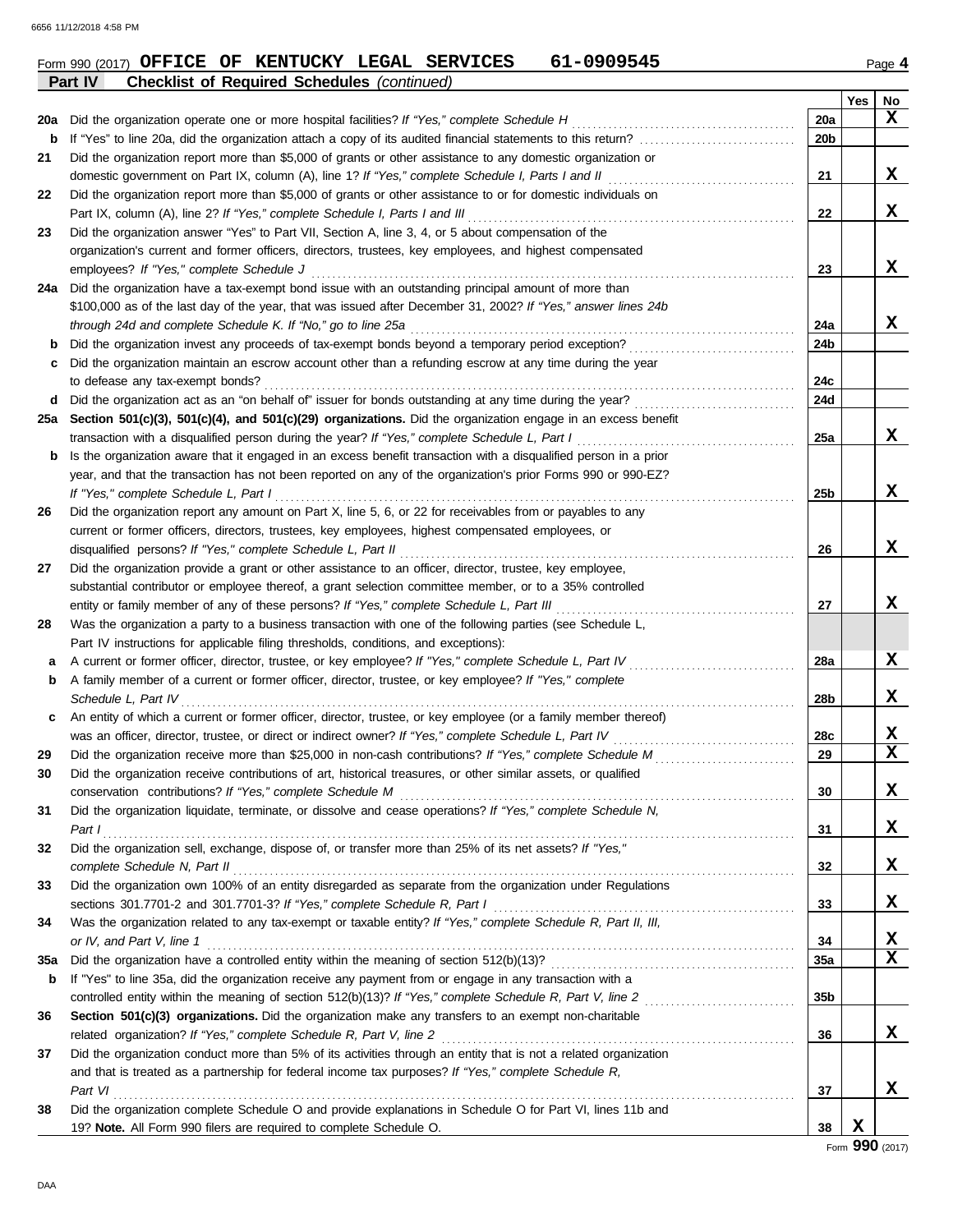|             | Part V<br>Statements Regarding Other IRS Filings and Tax Compliance                                                                                                                                                         |                 |    |                |     |             |  |  |  |  |
|-------------|-----------------------------------------------------------------------------------------------------------------------------------------------------------------------------------------------------------------------------|-----------------|----|----------------|-----|-------------|--|--|--|--|
|             |                                                                                                                                                                                                                             |                 |    |                | Yes | No          |  |  |  |  |
| 1а          | Enter the number reported in Box 3 of Form 1096. Enter -0- if not applicable                                                                                                                                                | 1a              | 4  |                |     |             |  |  |  |  |
| $\mathbf b$ | $\mathbf 0$<br>1 <sub>b</sub><br>Enter the number of Forms W-2G included in line 1a. Enter -0- if not applicable                                                                                                            |                 |    |                |     |             |  |  |  |  |
| c           | Did the organization comply with backup withholding rules for reportable payments to vendors and                                                                                                                            |                 |    |                |     |             |  |  |  |  |
|             | reportable gaming (gambling) winnings to prize winners?                                                                                                                                                                     |                 |    | 1c             |     | X           |  |  |  |  |
| 2a          | Enter the number of employees reported on Form W-3, Transmittal of Wage and Tax                                                                                                                                             |                 | 12 |                |     |             |  |  |  |  |
|             | Statements, filed for the calendar year ending with or within the year covered by this return                                                                                                                               | 2a              |    |                | X   |             |  |  |  |  |
| b           | If at least one is reported on line 2a, did the organization file all required federal employment tax returns?<br>Note. If the sum of lines 1a and 2a is greater than 250, you may be required to e-file (see instructions) |                 |    | 2b             |     |             |  |  |  |  |
|             | Did the organization have unrelated business gross income of \$1,000 or more during the year?                                                                                                                               |                 |    | 3a             |     | x           |  |  |  |  |
| за<br>b     | If "Yes," has it filed a Form 990-T for this year? If "No" to line 3b, provide an explanation in Schedule O                                                                                                                 |                 |    | 3b             |     |             |  |  |  |  |
| 4a          | At any time during the calendar year, did the organization have an interest in, or a signature or other authority                                                                                                           |                 |    |                |     |             |  |  |  |  |
|             | over, a financial account in a foreign country (such as a bank account, securities account, or other financial                                                                                                              |                 |    |                |     |             |  |  |  |  |
|             | account)?                                                                                                                                                                                                                   |                 |    | 4a             |     | x           |  |  |  |  |
| b           |                                                                                                                                                                                                                             |                 |    |                |     |             |  |  |  |  |
|             | See instructions for filing requirements for FinCEN Form 114, Report of Foreign Bank and Financial Accounts                                                                                                                 |                 |    |                |     |             |  |  |  |  |
|             | (FBAR).                                                                                                                                                                                                                     |                 |    |                |     |             |  |  |  |  |
| 5a          | Was the organization a party to a prohibited tax shelter transaction at any time during the tax year?                                                                                                                       |                 |    | 5a             |     | X           |  |  |  |  |
| b           |                                                                                                                                                                                                                             |                 |    | 5 <sub>b</sub> |     | $\mathbf x$ |  |  |  |  |
| c           | If "Yes" to line 5a or 5b, did the organization file Form 8886-T?                                                                                                                                                           |                 |    | 5 <sub>c</sub> |     |             |  |  |  |  |
| 6а          | Does the organization have annual gross receipts that are normally greater than \$100,000, and did the                                                                                                                      |                 |    |                |     |             |  |  |  |  |
|             |                                                                                                                                                                                                                             |                 |    | 6a             |     | x           |  |  |  |  |
| b           | If "Yes," did the organization include with every solicitation an express statement that such contributions or                                                                                                              |                 |    |                |     |             |  |  |  |  |
|             | gifts were not tax deductible?                                                                                                                                                                                              |                 |    | 6b             |     |             |  |  |  |  |
| 7           | Organizations that may receive deductible contributions under section 170(c).                                                                                                                                               |                 |    |                |     |             |  |  |  |  |
| a           | Did the organization receive a payment in excess of \$75 made partly as a contribution and partly for goods                                                                                                                 |                 |    |                |     |             |  |  |  |  |
|             | and services provided to the payor?                                                                                                                                                                                         |                 |    | 7a             |     |             |  |  |  |  |
| b           |                                                                                                                                                                                                                             |                 |    |                |     |             |  |  |  |  |
| c           | Did the organization sell, exchange, or otherwise dispose of tangible personal property for which it was                                                                                                                    |                 |    |                |     |             |  |  |  |  |
|             |                                                                                                                                                                                                                             |                 |    | 7c             |     |             |  |  |  |  |
| d           |                                                                                                                                                                                                                             | 7d              |    |                |     |             |  |  |  |  |
| е           | Did the organization receive any funds, directly or indirectly, to pay premiums on a personal benefit contract?                                                                                                             |                 |    | 7e             |     |             |  |  |  |  |
| f           | Did the organization, during the year, pay premiums, directly or indirectly, on a personal benefit contract?                                                                                                                |                 |    | 7f             |     |             |  |  |  |  |
| g           | If the organization received a contribution of qualified intellectual property, did the organization file Form 8899 as required?                                                                                            |                 |    | 7g             |     |             |  |  |  |  |
| h           | If the organization received a contribution of cars, boats, airplanes, or other vehicles, did the organization file a Form 1098-C?                                                                                          |                 |    | 7h             |     |             |  |  |  |  |
|             | Sponsoring organizations maintaining donor advised funds. Did a donor advised fund maintained by the                                                                                                                        |                 |    | 8              |     |             |  |  |  |  |
| 9           | Sponsoring organizations maintaining donor advised funds.                                                                                                                                                                   |                 |    |                |     |             |  |  |  |  |
| а           |                                                                                                                                                                                                                             |                 |    | 9a             |     |             |  |  |  |  |
| $\mathbf b$ |                                                                                                                                                                                                                             |                 |    | 9b             |     |             |  |  |  |  |
| 10          | Section 501(c)(7) organizations. Enter:                                                                                                                                                                                     |                 |    |                |     |             |  |  |  |  |
| a           |                                                                                                                                                                                                                             | 10a             |    |                |     |             |  |  |  |  |
| $\mathbf b$ | Gross receipts, included on Form 990, Part VIII, line 12, for public use of club facilities                                                                                                                                 | 10 <sub>b</sub> |    |                |     |             |  |  |  |  |
| 11          | Section 501(c)(12) organizations. Enter:                                                                                                                                                                                    |                 |    |                |     |             |  |  |  |  |
| a           |                                                                                                                                                                                                                             | 11a             |    |                |     |             |  |  |  |  |
| $\mathbf b$ | Gross income from other sources (Do not net amounts due or paid to other sources                                                                                                                                            |                 |    |                |     |             |  |  |  |  |
|             | 11 <sub>b</sub>                                                                                                                                                                                                             |                 |    |                |     |             |  |  |  |  |
| 12a         | Section 4947(a)(1) non-exempt charitable trusts. Is the organization filing Form 990 in lieu of Form 1041?<br>12a                                                                                                           |                 |    |                |     |             |  |  |  |  |
| b           | If "Yes," enter the amount of tax-exempt interest received or accrued during the year                                                                                                                                       | 12 <sub>b</sub> |    |                |     |             |  |  |  |  |
| 13          | Section 501(c)(29) qualified nonprofit health insurance issuers.                                                                                                                                                            |                 |    |                |     |             |  |  |  |  |
| а           | Is the organization licensed to issue qualified health plans in more than one state?                                                                                                                                        |                 |    | 13а            |     |             |  |  |  |  |
|             | Note. See the instructions for additional information the organization must report on Schedule O.                                                                                                                           |                 |    |                |     |             |  |  |  |  |
| b           | Enter the amount of reserves the organization is required to maintain by the states in which                                                                                                                                |                 |    |                |     |             |  |  |  |  |
|             |                                                                                                                                                                                                                             | 13 <sub>b</sub> |    |                |     |             |  |  |  |  |
| c           | Enter the amount of reserves on hand                                                                                                                                                                                        | 13c             |    |                |     |             |  |  |  |  |
| 14a         | Did the organization receive any payments for indoor tanning services during the tax year?                                                                                                                                  |                 |    | 14a            |     | X           |  |  |  |  |
|             |                                                                                                                                                                                                                             |                 |    | 14b            |     |             |  |  |  |  |

### **Form 990 (2017) OFFICE OF KENTUCKY LEGAL SERVICES** 61-0909545 **Page 5** Page 5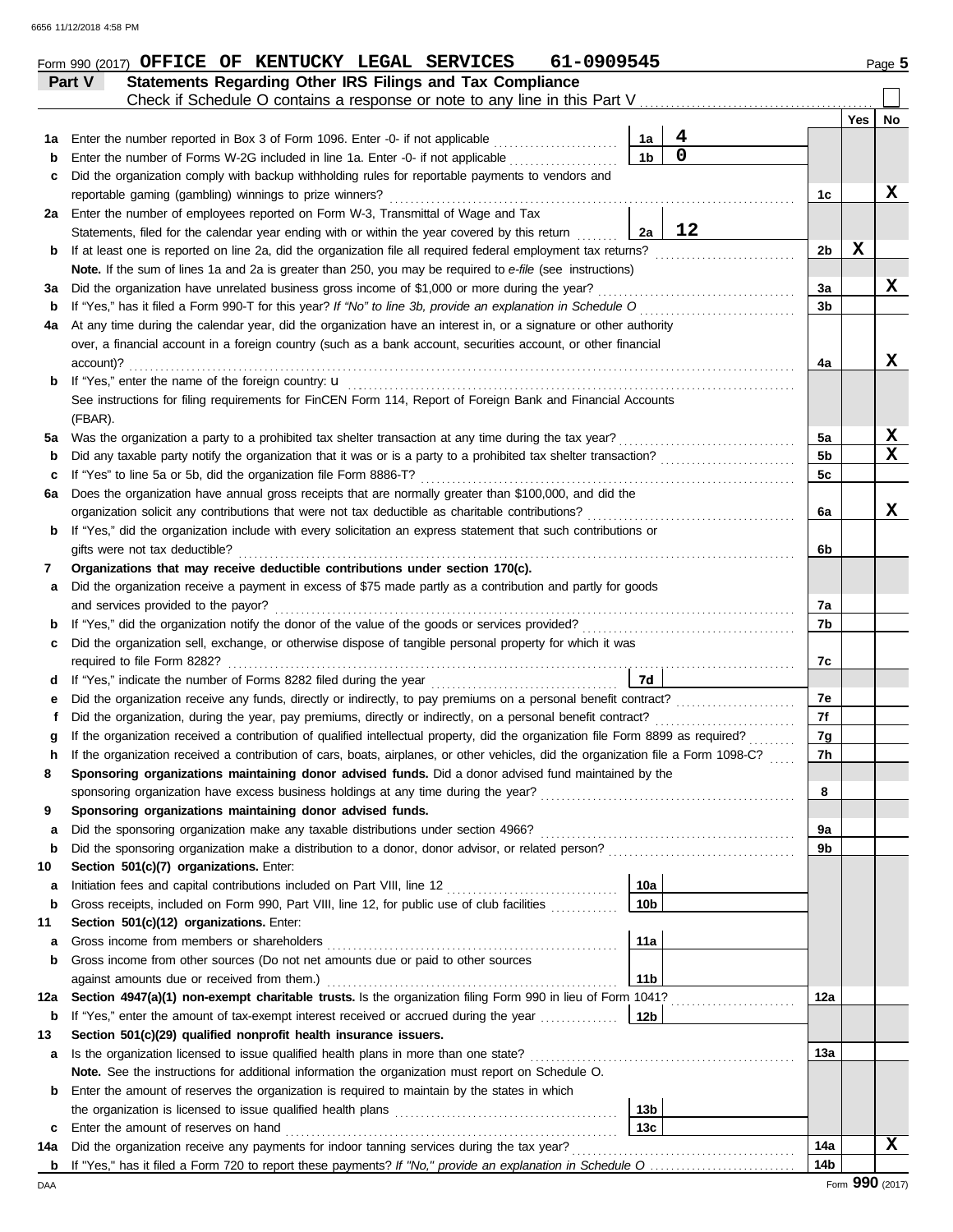|                  | response to line 8a, 8b, or 10b below, describe the circumstances, processes, or changes in Schedule O. See instructions.                                                                                                      |                         |                 |    |
|------------------|--------------------------------------------------------------------------------------------------------------------------------------------------------------------------------------------------------------------------------|-------------------------|-----------------|----|
|                  |                                                                                                                                                                                                                                |                         |                 |    |
|                  | Section A. Governing Body and Management                                                                                                                                                                                       |                         |                 |    |
|                  | 16<br>1a<br>Enter the number of voting members of the governing body at the end of the tax year                                                                                                                                |                         | Yes             | No |
| 1а               | If there are material differences in voting rights among members of the governing body, or                                                                                                                                     |                         |                 |    |
|                  | if the governing body delegated broad authority to an executive committee or similar                                                                                                                                           |                         |                 |    |
|                  | committee, explain in Schedule O.                                                                                                                                                                                              |                         |                 |    |
|                  | 16<br>1b<br>Enter the number of voting members included in line 1a, above, who are independent                                                                                                                                 |                         |                 |    |
| $\mathbf b$<br>2 | Did any officer, director, trustee, or key employee have a family relationship or a business relationship with                                                                                                                 |                         |                 |    |
|                  | any other officer, director, trustee, or key employee?                                                                                                                                                                         | $\mathbf{2}$            |                 | X  |
|                  | Did the organization delegate control over management duties customarily performed by or under the direct                                                                                                                      |                         |                 |    |
| 3                |                                                                                                                                                                                                                                | 3                       |                 | X  |
|                  | supervision of officers, directors, or trustees, or key employees to a management company or other person?<br>Did the organization make any significant changes to its governing documents since the prior Form 990 was filed? | $\overline{\mathbf{4}}$ |                 | X  |
| 4                |                                                                                                                                                                                                                                | 5                       |                 | X  |
| 5<br>6           | Did the organization become aware during the year of a significant diversion of the organization's assets?                                                                                                                     | 6                       |                 | X  |
|                  | Did the organization have members, stockholders, or other persons who had the power to elect or appoint                                                                                                                        |                         |                 |    |
| 7a               |                                                                                                                                                                                                                                |                         |                 | X  |
|                  | one or more members of the governing body?<br>Are any governance decisions of the organization reserved to (or subject to approval by) members,                                                                                | 7a                      |                 |    |
| b                | stockholders, or persons other than the governing body?                                                                                                                                                                        | 7b                      |                 | x  |
|                  | Did the organization contemporaneously document the meetings held or written actions undertaken during the year by the following:                                                                                              |                         |                 |    |
| 8                | The governing body?                                                                                                                                                                                                            | 8а                      | X               |    |
| а                |                                                                                                                                                                                                                                | 8b                      | X               |    |
| b<br>9           | Is there any officer, director, trustee, or key employee listed in Part VII, Section A, who cannot be reached at                                                                                                               |                         |                 |    |
|                  |                                                                                                                                                                                                                                | 9                       | X               |    |
|                  | Section B. Policies (This Section B requests information about policies not required by the Internal Revenue Code.                                                                                                             |                         |                 |    |
|                  |                                                                                                                                                                                                                                |                         | Yes             | No |
| 10a              | Did the organization have local chapters, branches, or affiliates?                                                                                                                                                             | 10a                     |                 | x  |
| b                | If "Yes," did the organization have written policies and procedures governing the activities of such chapters,                                                                                                                 |                         |                 |    |
|                  | affiliates, and branches to ensure their operations are consistent with the organization's exempt purposes?                                                                                                                    | 10b                     |                 |    |
| 11a              | Has the organization provided a complete copy of this Form 990 to all members of its governing body before filing the form?                                                                                                    | 11a                     | X               |    |
| b                | Describe in Schedule O the process, if any, used by the organization to review this Form 990.                                                                                                                                  |                         |                 |    |
| 12a              | Did the organization have a written conflict of interest policy? If "No," go to line 13                                                                                                                                        | 12a                     | X               |    |
| b                | Were officers, directors, or trustees, and key employees required to disclose annually interests that could give rise to conflicts?                                                                                            | 12 <sub>b</sub>         | X               |    |
| c                | Did the organization regularly and consistently monitor and enforce compliance with the policy? If "Yes,"                                                                                                                      |                         |                 |    |
|                  | describe in Schedule O how this was done                                                                                                                                                                                       | 12c                     | X               |    |
| 13               | Did the organization have a written whistleblower policy?                                                                                                                                                                      | 13                      | $\mathbf x$     |    |
| 14               | Did the organization have a written document retention and destruction policy?                                                                                                                                                 | 14                      |                 | X  |
| 15               | Did the process for determining compensation of the following persons include a review and approval by                                                                                                                         |                         |                 |    |
|                  | independent persons, comparability data, and contemporaneous substantiation of the deliberation and decision?                                                                                                                  |                         |                 |    |
| a                | The organization's CEO, Executive Director, or top management official                                                                                                                                                         | 15a                     | X               |    |
| b                | Other officers or key employees of the organization                                                                                                                                                                            | 15 <sub>b</sub>         | X               |    |
|                  | If "Yes" to line 15a or 15b, describe the process in Schedule O (see instructions).                                                                                                                                            |                         |                 |    |
| 16a              | Did the organization invest in, contribute assets to, or participate in a joint venture or similar arrangement                                                                                                                 |                         |                 |    |
|                  | with a taxable entity during the year?                                                                                                                                                                                         | 16a                     |                 | X  |
| b                | If "Yes," did the organization follow a written policy or procedure requiring the organization to evaluate its                                                                                                                 |                         |                 |    |
|                  | participation in joint venture arrangements under applicable federal tax law, and take steps to safeguard the                                                                                                                  |                         |                 |    |
|                  |                                                                                                                                                                                                                                | 16b                     |                 |    |
|                  | <b>Section C. Disclosure</b>                                                                                                                                                                                                   |                         |                 |    |
| 17               | List the states with which a copy of this Form 990 is required to be filed $\mathbf{u}$ KY                                                                                                                                     |                         |                 |    |
| 18               | Section 6104 requires an organization to make its Forms 1023 (or 1024 if applicable), 990, and 990-T (Section 501(c)(3)s only)                                                                                                 |                         |                 |    |
|                  | available for public inspection. Indicate how you made these available. Check all that apply.                                                                                                                                  |                         |                 |    |
|                  | $ \mathbf{X} $ Another's website $ \mathbf{X} $ Upon request<br>ΙX<br>Own website<br>$\mathbf{I}$<br>Other (explain in Schedule O)                                                                                             |                         |                 |    |
| 19               | Describe in Schedule O whether (and if so, how) the organization made its governing documents, conflict of interest policy, and                                                                                                |                         |                 |    |
|                  | financial statements available to the public during the tax year.                                                                                                                                                              |                         |                 |    |
| 20               | State the name, address, and telephone number of the person who possesses the organization's books and records: u                                                                                                              |                         |                 |    |
|                  | 201 WEST SHORT ST., STE. 310<br>RICHARD J. SECKEL                                                                                                                                                                              |                         |                 |    |
|                  | KY 40507<br><b>LEXINGTON</b>                                                                                                                                                                                                   | 859-233-3057            |                 |    |
| DAA              |                                                                                                                                                                                                                                |                         | Form 990 (2017) |    |

**Part VI Governance, Management, and Disclosure** *For each "Yes" response to lines 2 through 7b below, and for a "No"*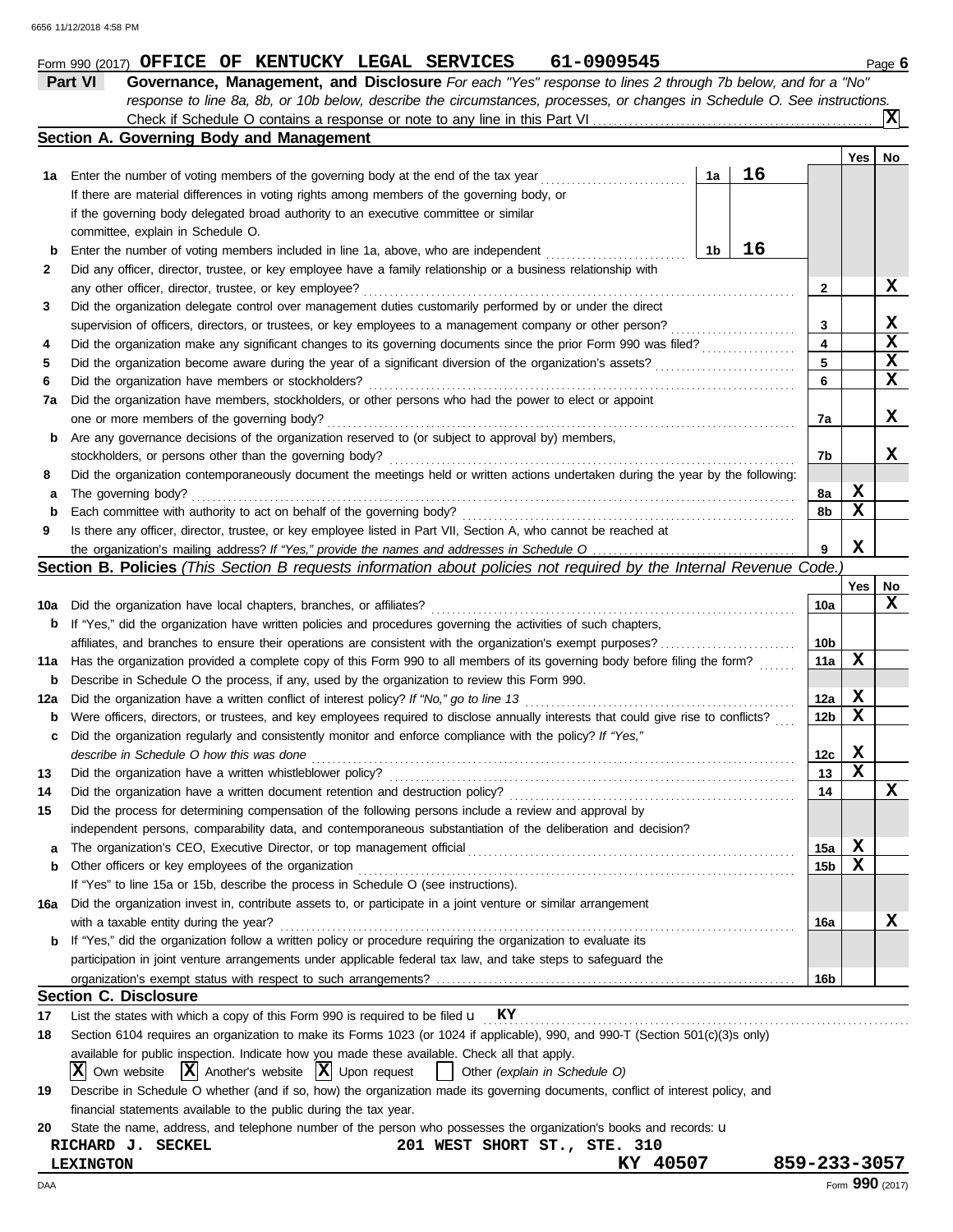|                                                                                                                                                               | 61-0909545<br>Form 990 (2017) OFFICE OF KENTUCKY LEGAL SERVICES                                                                                                                                                                | Page $\overline{I}$ |  |  |  |  |  |  |  |  |  |
|---------------------------------------------------------------------------------------------------------------------------------------------------------------|--------------------------------------------------------------------------------------------------------------------------------------------------------------------------------------------------------------------------------|---------------------|--|--|--|--|--|--|--|--|--|
| Part VII                                                                                                                                                      | Compensation of Officers, Directors, Trustees, Key Employees, Highest Compensated Employees, and                                                                                                                               |                     |  |  |  |  |  |  |  |  |  |
| <b>Independent Contractors</b>                                                                                                                                |                                                                                                                                                                                                                                |                     |  |  |  |  |  |  |  |  |  |
|                                                                                                                                                               | Check if Schedule O contains a response or note to any line in this Part VII                                                                                                                                                   |                     |  |  |  |  |  |  |  |  |  |
| Section A.<br>Officers, Directors, Trustees, Key Employees, and Highest Compensated Employees                                                                 |                                                                                                                                                                                                                                |                     |  |  |  |  |  |  |  |  |  |
| 1a Complete this table for all persons required to be listed. Report compensation for the calendar year ending with or within the<br>organization's tax year. |                                                                                                                                                                                                                                |                     |  |  |  |  |  |  |  |  |  |
|                                                                                                                                                               | afficers distribution of a service in distribution of the service of the service of the service of the service of the service of the service of the service of the service of the service of the service of the service of the |                     |  |  |  |  |  |  |  |  |  |

■ List all of the organization's **current** officers, directors, trustees (whether individuals or organizations), regardless of amount of compensation. Enter -0- in columns (D), (E), and (F) if no compensation was paid.

● List all of the organization's **current** key employees, if any. See instructions for definition of "key employee."

who received reportable compensation (Box 5 of Form W-2 and/or Box 7 of Form 1099-MISC) of more than \$100,000 from the organization and any related organizations. ■ List the organization's five **current** highest compensated employees (other than an officer, director, trustee, or key employee)<br> **•** Preceived reportable compensation (Box 5 of Form M/-2 and/or Box 7 of Form 1099-MISC)

List all of the organization's **former** officers, key employees, and highest compensated employees who received more than • List all of the organization's **former** officers, key employees, and highest compensate \$100,000 of reportable compensation from the organization and any related organizations.

■ List all of the organization's **former directors or trustees** that received, in the capacity as a former director or trustee of the<br>paization, more than \$10,000 of reportable compensation from the organization and any r organization, more than \$10,000 of reportable compensation from the organization and any related organizations. List persons in the following order: individual trustees or directors; institutional trustees; officers; key employees; highest

compensated employees; and former such persons.

Check this box if neither the organization nor any related organization compensated any current officer, director, or trustee.

| (A)<br>Name and Title               | (B)<br>Average<br>hours per<br>week<br>(list any<br>hours for | (C)<br>Position<br>(do not check more than one<br>box, unless person is both an<br>officer and a director/trustee) |                         |             |              |                                                  | (D)<br>Reportable<br>compensation<br>from<br>the<br>organization | (E)<br>Reportable<br>compensation from<br>related<br>organizations<br>(W-2/1099-MISC) | (F)<br>Estimated<br>amount of<br>other<br>compensation<br>from the |
|-------------------------------------|---------------------------------------------------------------|--------------------------------------------------------------------------------------------------------------------|-------------------------|-------------|--------------|--------------------------------------------------|------------------------------------------------------------------|---------------------------------------------------------------------------------------|--------------------------------------------------------------------|
|                                     | related<br>organizations<br>below dotted<br>line)             | Individual<br>or director<br>trustee                                                                               | nstitutional<br>trustee | Officer     | Key employee | <b>Former</b><br>Highest compensated<br>employee | (W-2/1099-MISC)                                                  |                                                                                       | organization<br>and related<br>organizations                       |
| $(1)$ RICHARD $J.$<br><b>SECKEL</b> |                                                               |                                                                                                                    |                         |             |              |                                                  |                                                                  |                                                                                       |                                                                    |
|                                     | 50.00                                                         |                                                                                                                    |                         |             |              |                                                  |                                                                  |                                                                                       |                                                                    |
| EXECUTIVE DIRECTOR                  | 0.00                                                          | $\mathbf x$                                                                                                        |                         |             |              |                                                  | 77,285                                                           | 0                                                                                     | 0                                                                  |
| (2) CHRISTOPHER FROST               | 0.00                                                          |                                                                                                                    |                         |             |              |                                                  |                                                                  |                                                                                       |                                                                    |
| <b>DIRECTOR</b>                     | 0.00                                                          | $\mathbf x$                                                                                                        |                         | $\mathbf x$ |              |                                                  | 0                                                                | 0                                                                                     | $\mathbf 0$                                                        |
| (3) ROBERT J. BROWN                 |                                                               |                                                                                                                    |                         |             |              |                                                  |                                                                  |                                                                                       |                                                                    |
|                                     | 0.00                                                          |                                                                                                                    |                         |             |              |                                                  |                                                                  |                                                                                       |                                                                    |
| <b>DIRECTOR</b>                     | 0.00                                                          | $\mathbf x$                                                                                                        |                         |             |              |                                                  | 0                                                                | 0                                                                                     | $\mathbf 0$                                                        |
| (4) BRENDA COMBS                    |                                                               |                                                                                                                    |                         |             |              |                                                  |                                                                  |                                                                                       |                                                                    |
|                                     | 0.00                                                          |                                                                                                                    |                         |             |              |                                                  |                                                                  |                                                                                       |                                                                    |
| <b>DIRECTOR</b>                     | 0.00                                                          | $\mathbf x$                                                                                                        |                         |             |              |                                                  | 0                                                                | 0                                                                                     | 0                                                                  |
| (5) JOSHUA<br><b>CRABTREE</b>       |                                                               |                                                                                                                    |                         |             |              |                                                  |                                                                  |                                                                                       |                                                                    |
|                                     | 0.00                                                          |                                                                                                                    |                         |             |              |                                                  |                                                                  |                                                                                       |                                                                    |
| <b>DIRECTOR</b>                     | 0.00                                                          | $\mathbf x$                                                                                                        |                         |             |              |                                                  | 0                                                                | 0                                                                                     | 0                                                                  |
| (6) ROBERT JOHNS                    |                                                               |                                                                                                                    |                         |             |              |                                                  |                                                                  |                                                                                       |                                                                    |
|                                     | 1.00                                                          |                                                                                                                    |                         |             |              |                                                  |                                                                  |                                                                                       |                                                                    |
| <b>CHAIR</b><br>(7) ROSA MARTIN     | 0.00                                                          | $\mathbf x$                                                                                                        |                         | $\mathbf x$ |              |                                                  | 0                                                                | 0                                                                                     | 0                                                                  |
|                                     | 0.00                                                          |                                                                                                                    |                         |             |              |                                                  |                                                                  |                                                                                       |                                                                    |
| <b>DIRECTOR</b>                     | 0.00                                                          | $\mathbf x$                                                                                                        |                         |             |              |                                                  | 0                                                                | 0                                                                                     | $\mathbf 0$                                                        |
| (8) SANDRA MARTINEZ                 |                                                               |                                                                                                                    |                         |             |              |                                                  |                                                                  |                                                                                       |                                                                    |
|                                     | 0.00                                                          |                                                                                                                    |                         |             |              |                                                  |                                                                  |                                                                                       |                                                                    |
| <b>DIRECTOR</b>                     | 0.00                                                          | $\mathbf x$                                                                                                        |                         |             |              |                                                  | 0                                                                | 0                                                                                     | 0                                                                  |
| (9) NEVA-MARIE<br>POLLEY            |                                                               |                                                                                                                    |                         |             |              |                                                  |                                                                  |                                                                                       |                                                                    |
|                                     | 0.00                                                          |                                                                                                                    |                         |             |              |                                                  |                                                                  |                                                                                       |                                                                    |
| <b>DIRECTOR</b>                     | 0.00                                                          | $\mathbf x$                                                                                                        |                         |             |              |                                                  | 0                                                                | 0                                                                                     | $\mathbf 0$                                                        |
| (10) JOHN M. ROSENBERG              |                                                               |                                                                                                                    |                         |             |              |                                                  |                                                                  |                                                                                       |                                                                    |
|                                     | 0.00                                                          |                                                                                                                    |                         |             |              |                                                  |                                                                  |                                                                                       |                                                                    |
| <b>DIRECTOR</b>                     | 0.00                                                          | X                                                                                                                  |                         |             |              |                                                  | 0                                                                | 0                                                                                     | 0                                                                  |
| (11) ANGELA ZEEK                    |                                                               |                                                                                                                    |                         |             |              |                                                  |                                                                  |                                                                                       |                                                                    |
|                                     | 0.00<br>0.00                                                  | $\mathbf x$                                                                                                        |                         |             |              |                                                  | 0                                                                | 0                                                                                     | 0                                                                  |
| <b>DIRECTOR</b><br>DAA              |                                                               |                                                                                                                    |                         |             |              |                                                  |                                                                  |                                                                                       | Form 990 (2017)                                                    |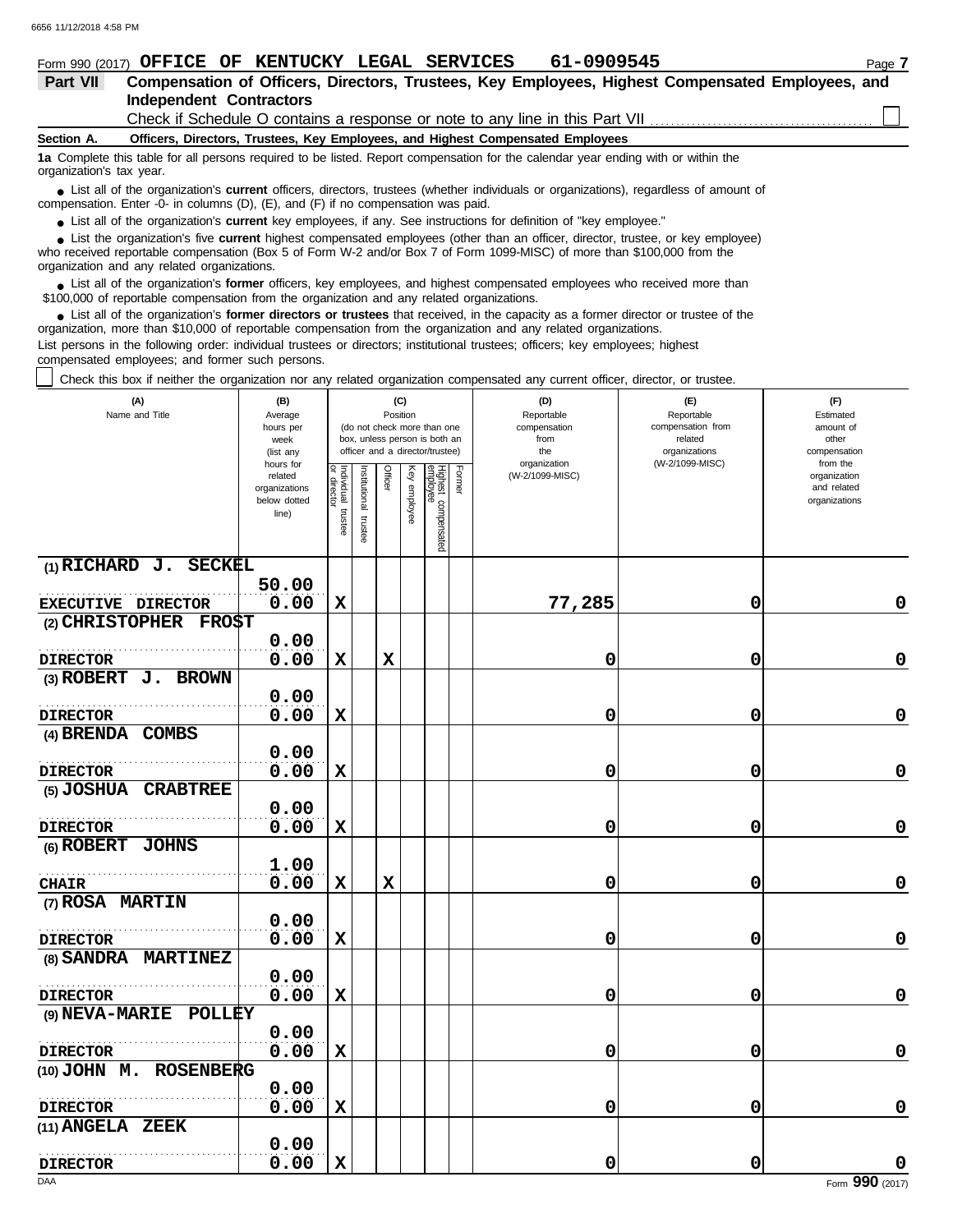| Form 990 (2017) OFFICE OF KENTUCKY LEGAL SERVICES<br>Part VII                                                                                                                                                                                                                                       |                                                                |                         |                      |          |              |                                                                                                 |        | 61-0909545<br>Section A. Officers, Directors, Trustees, Key Employees, and Highest Compensated Employees (continued) |                                                                    | Page 8                                                   |
|-----------------------------------------------------------------------------------------------------------------------------------------------------------------------------------------------------------------------------------------------------------------------------------------------------|----------------------------------------------------------------|-------------------------|----------------------|----------|--------------|-------------------------------------------------------------------------------------------------|--------|----------------------------------------------------------------------------------------------------------------------|--------------------------------------------------------------------|----------------------------------------------------------|
| (A)<br>Name and title                                                                                                                                                                                                                                                                               | (B)<br>Average<br>hours per<br>week<br>(list any               |                         |                      | Position | (C)          | (do not check more than one<br>box, unless person is both an<br>officer and a director/trustee) |        | (D)<br>Reportable<br>compensation<br>from<br>the                                                                     | (E)<br>Reportable<br>compensation from<br>related<br>organizations | (F)<br>Estimated<br>amount of<br>other<br>compensation   |
|                                                                                                                                                                                                                                                                                                     | hours for<br>related<br>organizations<br>below dotted<br>line) | Individual 1<br>trustee | nstitutional trustee | Officer  | Key employee | Highest compensated<br>employee                                                                 | Former | organization<br>(W-2/1099-MISC)                                                                                      | (W-2/1099-MISC)                                                    | from the<br>organization<br>and related<br>organizations |
| MARY O'DOHERTY<br>(12)                                                                                                                                                                                                                                                                              | 1.00                                                           |                         |                      |          |              |                                                                                                 |        |                                                                                                                      |                                                                    |                                                          |
| TREASURER                                                                                                                                                                                                                                                                                           | 0.00                                                           | X                       |                      | X        |              |                                                                                                 |        | 0                                                                                                                    | 0                                                                  | 0                                                        |
| RICK CLEWETT<br>(13)                                                                                                                                                                                                                                                                                | 0.00                                                           |                         |                      |          |              |                                                                                                 |        |                                                                                                                      |                                                                    |                                                          |
| <b>DIRECTOR</b><br>REV. D. ANTHONY EVERETT<br>(14)                                                                                                                                                                                                                                                  | 0.00                                                           | X                       |                      |          |              |                                                                                                 |        | 0                                                                                                                    | 0                                                                  | $\mathbf 0$                                              |
| <b>DIRECTOR</b>                                                                                                                                                                                                                                                                                     | 0.00<br>0.00                                                   | X                       |                      |          |              |                                                                                                 |        | 0                                                                                                                    | 0                                                                  | $\mathbf 0$                                              |
| NICHOLAS MARAMAN<br>(15)                                                                                                                                                                                                                                                                            | 0.00                                                           |                         |                      |          |              |                                                                                                 |        |                                                                                                                      |                                                                    |                                                          |
| <b>DIRECTOR</b><br>HAILEY O'HAIR<br>(16)                                                                                                                                                                                                                                                            | 0.00                                                           | X                       |                      |          |              |                                                                                                 |        | 0                                                                                                                    | 0                                                                  | $\mathbf 0$                                              |
|                                                                                                                                                                                                                                                                                                     | 0.00                                                           |                         |                      |          |              |                                                                                                 |        |                                                                                                                      |                                                                    |                                                          |
| <b>DIRECTOR</b><br><b>AMANDA YOUNG</b><br>(17)                                                                                                                                                                                                                                                      | 0.00                                                           | X                       |                      |          |              |                                                                                                 |        | 0                                                                                                                    | 0                                                                  | $\mathbf 0$                                              |
| <b>DIRECTOR</b>                                                                                                                                                                                                                                                                                     | 0.00<br>0.00                                                   | X                       |                      |          |              |                                                                                                 |        | 0                                                                                                                    | 0                                                                  | $\mathbf 0$                                              |
|                                                                                                                                                                                                                                                                                                     |                                                                |                         |                      |          |              |                                                                                                 |        |                                                                                                                      |                                                                    |                                                          |
|                                                                                                                                                                                                                                                                                                     |                                                                |                         |                      |          |              |                                                                                                 |        |                                                                                                                      |                                                                    |                                                          |
|                                                                                                                                                                                                                                                                                                     |                                                                |                         |                      |          |              |                                                                                                 |        |                                                                                                                      |                                                                    |                                                          |
|                                                                                                                                                                                                                                                                                                     |                                                                |                         |                      |          |              |                                                                                                 | u      | 77,285                                                                                                               |                                                                    |                                                          |
| c Total from continuation sheets to Part VII, Section A<br>d                                                                                                                                                                                                                                        |                                                                |                         |                      |          |              |                                                                                                 | u<br>u | 77,285                                                                                                               |                                                                    |                                                          |
| Total number of individuals (including but not limited to those listed above) who received more than \$100,000 of<br>2<br>reportable compensation from the organization $\bf{u}$ 0                                                                                                                  |                                                                |                         |                      |          |              |                                                                                                 |        |                                                                                                                      |                                                                    |                                                          |
| Did the organization list any former officer, director, or trustee, key employee, or highest compensated<br>3                                                                                                                                                                                       |                                                                |                         |                      |          |              |                                                                                                 |        |                                                                                                                      |                                                                    | Yes<br>No                                                |
| employee on line 1a? If "Yes," complete Schedule J for such individual<br>For any individual listed on line 1a, is the sum of reportable compensation and other compensation from the<br>4<br>organization and related organizations greater than \$150,000? If "Yes," complete Schedule J for such |                                                                |                         |                      |          |              |                                                                                                 |        |                                                                                                                      |                                                                    | X<br>3                                                   |
| individual<br>Did any person listed on line 1a receive or accrue compensation from any unrelated organization or individual<br>5                                                                                                                                                                    |                                                                |                         |                      |          |              |                                                                                                 |        |                                                                                                                      |                                                                    | X<br>4                                                   |
| for services rendered to the organization? If "Yes," complete Schedule J for such person                                                                                                                                                                                                            |                                                                |                         |                      |          |              |                                                                                                 |        |                                                                                                                      |                                                                    | X<br>5                                                   |
| Section B. Independent Contractors<br>Complete this table for your five highest compensated independent contractors that received more than \$100,000 of<br>1<br>compensation from the organization. Report compensation for the calendar year ending with or within the organization's tax year.   |                                                                |                         |                      |          |              |                                                                                                 |        |                                                                                                                      |                                                                    |                                                          |
|                                                                                                                                                                                                                                                                                                     | (A)<br>Name and business address                               |                         |                      |          |              |                                                                                                 |        |                                                                                                                      | (B)<br>Description of services                                     | (C)<br>Compensation                                      |
|                                                                                                                                                                                                                                                                                                     |                                                                |                         |                      |          |              |                                                                                                 |        |                                                                                                                      |                                                                    |                                                          |
|                                                                                                                                                                                                                                                                                                     |                                                                |                         |                      |          |              |                                                                                                 |        |                                                                                                                      |                                                                    |                                                          |
|                                                                                                                                                                                                                                                                                                     |                                                                |                         |                      |          |              |                                                                                                 |        |                                                                                                                      |                                                                    |                                                          |
|                                                                                                                                                                                                                                                                                                     |                                                                |                         |                      |          |              |                                                                                                 |        |                                                                                                                      |                                                                    |                                                          |
|                                                                                                                                                                                                                                                                                                     |                                                                |                         |                      |          |              |                                                                                                 |        |                                                                                                                      |                                                                    |                                                          |
| Total number of independent contractors (including but not limited to those listed above) who<br>2                                                                                                                                                                                                  |                                                                |                         |                      |          |              |                                                                                                 |        |                                                                                                                      |                                                                    |                                                          |
| received more than \$100,000 of compensation from the organization u<br>DAA                                                                                                                                                                                                                         |                                                                |                         |                      |          |              |                                                                                                 |        |                                                                                                                      | 0                                                                  | Form 990 (2017)                                          |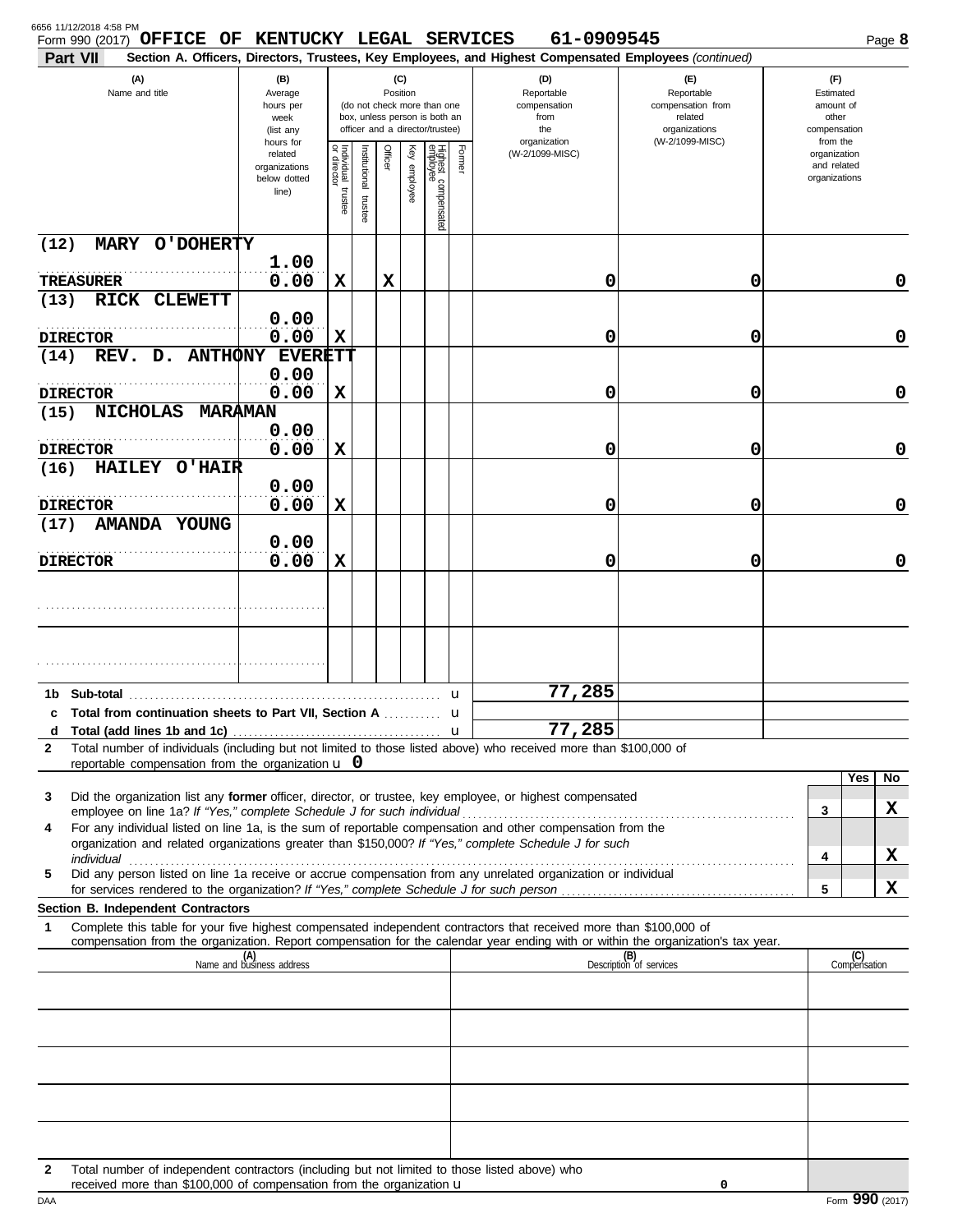## **Form 990 (2017) OFFICE OF KENTUCKY LEGAL SERVICES** 61-0909545 **Page 9** Page 9

### **Part VIII Statement of Revenue**

|                                              |        | Check if Schedule O contains a response or note to any line in this Part VIII       |                |                   |                      |                                                    |                                         |                                                                  |
|----------------------------------------------|--------|-------------------------------------------------------------------------------------|----------------|-------------------|----------------------|----------------------------------------------------|-----------------------------------------|------------------------------------------------------------------|
|                                              |        |                                                                                     |                |                   | (A)<br>Total revenue | (B)<br>Related or<br>exempt<br>function<br>revenue | (C)<br>Unrelated<br>business<br>revenue | (D)<br>Revenue<br>excluded from tax<br>under sections<br>512-514 |
|                                              |        | 1a Federated campaigns                                                              | 1a             |                   |                      |                                                    |                                         |                                                                  |
|                                              |        | <b>b</b> Membership dues                                                            | 1b             |                   |                      |                                                    |                                         |                                                                  |
|                                              |        | c Fundraising events                                                                | 1 <sub>c</sub> |                   |                      |                                                    |                                         |                                                                  |
| Service Revenue Contributions, Gifts, Grants |        | d Related organizations                                                             | 1 <sub>d</sub> |                   |                      |                                                    |                                         |                                                                  |
|                                              |        | <b>e</b> Government grants (contributions)                                          | 1e             |                   |                      |                                                    |                                         |                                                                  |
|                                              |        | f All other contributions, gifts, grants,<br>and similar amounts not included above | 1f             | 447,679           |                      |                                                    |                                         |                                                                  |
|                                              |        |                                                                                     |                |                   |                      |                                                    |                                         |                                                                  |
|                                              |        | g Noncash contributions included in lines 1a-1f:                                    |                |                   | 447,679              |                                                    |                                         |                                                                  |
|                                              |        |                                                                                     |                | Busn. Code        |                      |                                                    |                                         |                                                                  |
|                                              | 2a     | LEGAL SERVICES PROGRAMS                                                             |                |                   | 180,000              | 180,000                                            |                                         |                                                                  |
|                                              | b      | FEES FROM CLIENTS                                                                   |                |                   | 18,250               | 18,250                                             |                                         |                                                                  |
|                                              |        |                                                                                     |                |                   | 10,123               | 10,123                                             |                                         |                                                                  |
|                                              | c<br>d | ATTORNEY'S FEES<br>MISC.                                                            | .              |                   | 253                  | 253                                                |                                         |                                                                  |
|                                              |        |                                                                                     |                |                   |                      |                                                    |                                         |                                                                  |
|                                              |        | f All other program service revenue                                                 |                |                   |                      |                                                    |                                         |                                                                  |
| Program                                      |        |                                                                                     |                |                   | 208,626              |                                                    |                                         |                                                                  |
|                                              |        | 3 Investment income (including dividends, interest,                                 |                |                   |                      |                                                    |                                         |                                                                  |
|                                              |        |                                                                                     |                | u                 | 4,536                |                                                    |                                         | 4,536                                                            |
|                                              | 4      | Income from investment of tax-exempt bond proceeds u                                |                |                   |                      |                                                    |                                         |                                                                  |
|                                              | 5      |                                                                                     |                |                   |                      |                                                    |                                         |                                                                  |
|                                              |        | (i) Real                                                                            |                | (ii) Personal     |                      |                                                    |                                         |                                                                  |
|                                              | 6а     | Gross rents                                                                         |                |                   |                      |                                                    |                                         |                                                                  |
|                                              | b      | Less: rental exps.                                                                  |                |                   |                      |                                                    |                                         |                                                                  |
|                                              |        | Rental inc. or (loss)                                                               |                |                   |                      |                                                    |                                         |                                                                  |
|                                              | d      |                                                                                     |                | <b>u</b>          |                      |                                                    |                                         |                                                                  |
|                                              |        | 7a Gross amount from<br>(i) Securities                                              |                | (ii) Other        |                      |                                                    |                                         |                                                                  |
|                                              |        | sales of assets<br>other than inventory                                             |                |                   |                      |                                                    |                                         |                                                                  |
|                                              |        | <b>b</b> Less: cost or other                                                        |                |                   |                      |                                                    |                                         |                                                                  |
|                                              |        | basis & sales exps.                                                                 |                |                   |                      |                                                    |                                         |                                                                  |
|                                              |        | c Gain or (loss)                                                                    |                |                   |                      |                                                    |                                         |                                                                  |
|                                              |        |                                                                                     |                |                   |                      |                                                    |                                         |                                                                  |
|                                              |        | 8a Gross income from fundraising events                                             |                |                   |                      |                                                    |                                         |                                                                  |
| Ф                                            |        | (not including \$                                                                   |                |                   |                      |                                                    |                                         |                                                                  |
|                                              |        | of contributions reported on line 1c).                                              |                |                   |                      |                                                    |                                         |                                                                  |
|                                              |        | See Part IV, line $18$                                                              | a              |                   |                      |                                                    |                                         |                                                                  |
| Other Revenu                                 |        | <b>b</b> Less: direct expenses                                                      | b              |                   |                      |                                                    |                                         |                                                                  |
|                                              |        | c Net income or (loss) from fundraising events  u                                   |                |                   |                      |                                                    |                                         |                                                                  |
|                                              |        | 9a Gross income from gaming activities.                                             |                |                   |                      |                                                    |                                         |                                                                  |
|                                              |        | See Part IV, line $19$                                                              | a              |                   |                      |                                                    |                                         |                                                                  |
|                                              |        | <b>b</b> Less: direct expenses                                                      | b              |                   |                      |                                                    |                                         |                                                                  |
|                                              |        | c Net income or (loss) from gaming activities  u                                    |                |                   |                      |                                                    |                                         |                                                                  |
|                                              |        | 10a Gross sales of inventory, less                                                  |                |                   |                      |                                                    |                                         |                                                                  |
|                                              |        | returns and allowances                                                              | a              |                   |                      |                                                    |                                         |                                                                  |
|                                              |        | <b>b</b> Less: cost of goods sold                                                   | b              |                   |                      |                                                    |                                         |                                                                  |
|                                              |        | c Net income or (loss) from sales of inventory  u                                   |                |                   |                      |                                                    |                                         |                                                                  |
|                                              |        | Miscellaneous Revenue                                                               |                | <b>Busn. Code</b> |                      |                                                    |                                         |                                                                  |
|                                              | 11a    |                                                                                     |                |                   |                      |                                                    |                                         |                                                                  |
|                                              | b      |                                                                                     |                |                   |                      |                                                    |                                         |                                                                  |
|                                              |        |                                                                                     |                |                   |                      |                                                    |                                         |                                                                  |
|                                              |        | d All other revenue                                                                 |                |                   |                      |                                                    |                                         |                                                                  |
|                                              |        |                                                                                     |                | u                 |                      |                                                    |                                         |                                                                  |
|                                              |        |                                                                                     |                |                   | 660,841              | 208,626                                            | 0                                       | 4,536                                                            |

DAA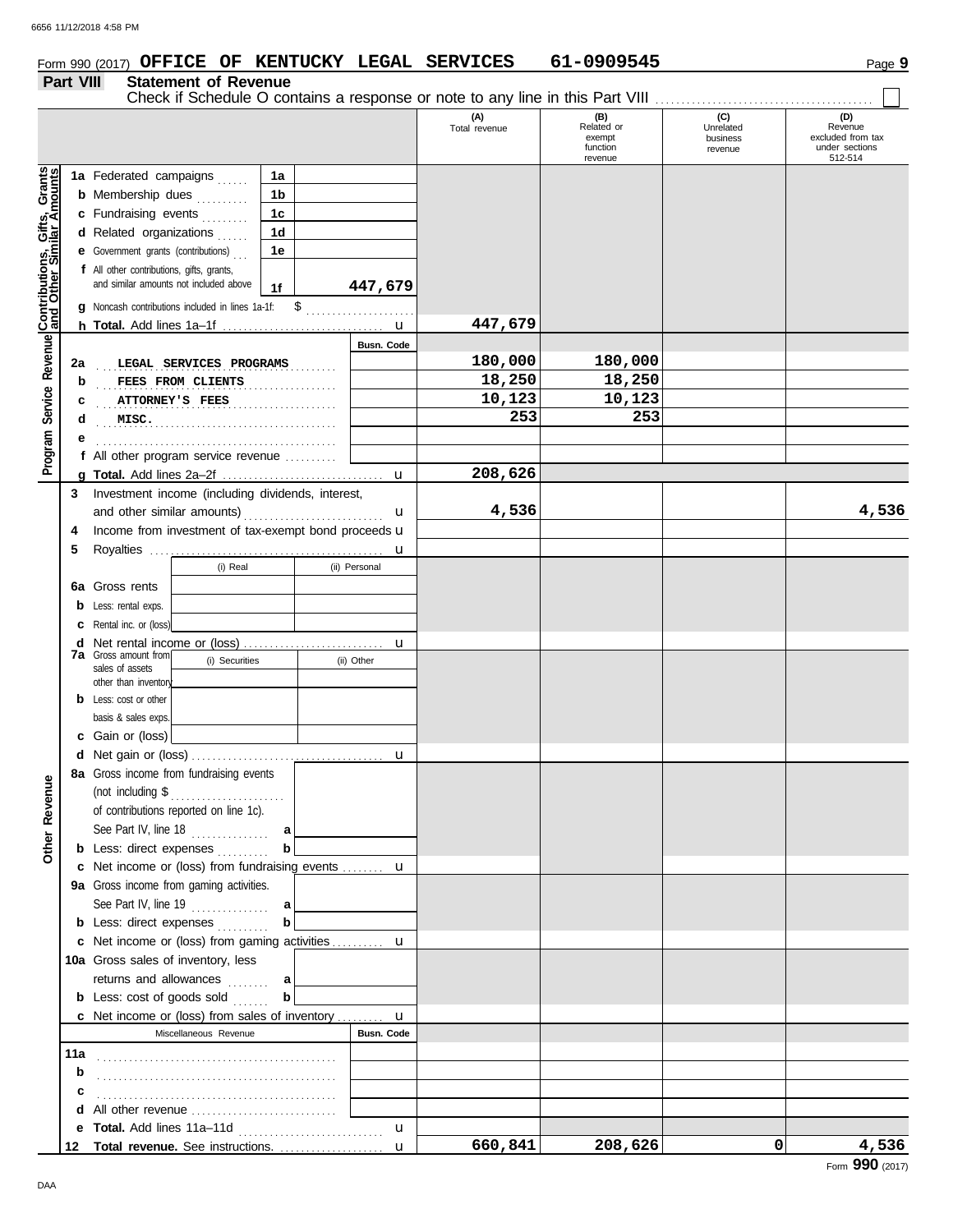### **Form 990 (2017) OFFICE OF KENTUCKY LEGAL SERVICES** 61-0909545 Page 10

|              | Part IX<br><b>Statement of Functional Expenses</b>                                                                                                                                                                                                                                                                                                                                                                                                                                                                                                             |                       |                                    |                                           |                                |
|--------------|----------------------------------------------------------------------------------------------------------------------------------------------------------------------------------------------------------------------------------------------------------------------------------------------------------------------------------------------------------------------------------------------------------------------------------------------------------------------------------------------------------------------------------------------------------------|-----------------------|------------------------------------|-------------------------------------------|--------------------------------|
|              | Section 501(c)(3) and 501(c)(4) organizations must complete all columns. All other organizations must complete column (A).                                                                                                                                                                                                                                                                                                                                                                                                                                     |                       |                                    |                                           |                                |
|              | Check if Schedule O contains a response or note to any line in this Part IX                                                                                                                                                                                                                                                                                                                                                                                                                                                                                    |                       |                                    |                                           |                                |
|              | Do not include amounts reported on lines 6b,<br>7b, 8b, 9b, and 10b of Part VIII.                                                                                                                                                                                                                                                                                                                                                                                                                                                                              | (A)<br>Total expenses | (B)<br>Program service<br>expenses | (C)<br>Management and<br>general expenses | (D)<br>Fundraising<br>expenses |
| 1            | Grants and other assistance to domestic organizations                                                                                                                                                                                                                                                                                                                                                                                                                                                                                                          |                       |                                    |                                           |                                |
|              | and domestic governments. See Part IV, line 21                                                                                                                                                                                                                                                                                                                                                                                                                                                                                                                 |                       |                                    |                                           |                                |
| $\mathbf{2}$ | Grants and other assistance to domestic                                                                                                                                                                                                                                                                                                                                                                                                                                                                                                                        |                       |                                    |                                           |                                |
|              | individuals. See Part IV, line 22                                                                                                                                                                                                                                                                                                                                                                                                                                                                                                                              |                       |                                    |                                           |                                |
| 3            | Grants and other assistance to foreign                                                                                                                                                                                                                                                                                                                                                                                                                                                                                                                         |                       |                                    |                                           |                                |
|              | organizations, foreign governments, and foreign                                                                                                                                                                                                                                                                                                                                                                                                                                                                                                                |                       |                                    |                                           |                                |
|              | individuals. See Part IV, lines 15 and 16                                                                                                                                                                                                                                                                                                                                                                                                                                                                                                                      |                       |                                    |                                           |                                |
| 4            | Benefits paid to or for members                                                                                                                                                                                                                                                                                                                                                                                                                                                                                                                                |                       |                                    |                                           |                                |
| 5            | Compensation of current officers, directors,<br>trustees, and key employees                                                                                                                                                                                                                                                                                                                                                                                                                                                                                    | 323,139               | 282,716                            | 34,041                                    | 6,382                          |
| 6            | Compensation not included above, to disqualified                                                                                                                                                                                                                                                                                                                                                                                                                                                                                                               |                       |                                    |                                           |                                |
|              | persons (as defined under section 4958(f)(1)) and                                                                                                                                                                                                                                                                                                                                                                                                                                                                                                              |                       |                                    |                                           |                                |
|              | persons described in section 4958(c)(3)(B)                                                                                                                                                                                                                                                                                                                                                                                                                                                                                                                     |                       |                                    |                                           |                                |
| 7            | Other salaries and wages                                                                                                                                                                                                                                                                                                                                                                                                                                                                                                                                       | 39,555                | 39,555                             |                                           |                                |
| 8            | Pension plan accruals and contributions (include                                                                                                                                                                                                                                                                                                                                                                                                                                                                                                               |                       |                                    |                                           |                                |
|              | section 401(k) and 403(b) employer contributions)                                                                                                                                                                                                                                                                                                                                                                                                                                                                                                              | 58,362                | 51,857                             | 5,478                                     | <u>1,027</u>                   |
| 9            | Other employee benefits                                                                                                                                                                                                                                                                                                                                                                                                                                                                                                                                        | 56,263                | 49,992                             | 5,281                                     | 990                            |
| 10           |                                                                                                                                                                                                                                                                                                                                                                                                                                                                                                                                                                | 28,420                | 25,253                             | 2,667                                     | 500                            |
| 11           | Fees for services (non-employees):                                                                                                                                                                                                                                                                                                                                                                                                                                                                                                                             |                       |                                    |                                           |                                |
| a            | Management                                                                                                                                                                                                                                                                                                                                                                                                                                                                                                                                                     |                       |                                    |                                           |                                |
| b            |                                                                                                                                                                                                                                                                                                                                                                                                                                                                                                                                                                | 4,847                 | 4,847                              |                                           |                                |
|              |                                                                                                                                                                                                                                                                                                                                                                                                                                                                                                                                                                | 4,650                 | 2,325                              | 2,325                                     |                                |
| d            |                                                                                                                                                                                                                                                                                                                                                                                                                                                                                                                                                                |                       |                                    |                                           |                                |
|              | Professional fundraising services. See Part IV, line 17                                                                                                                                                                                                                                                                                                                                                                                                                                                                                                        |                       |                                    |                                           |                                |
| f<br>g       | Investment management fees<br>Other. (If line 11g amount exceeds 10% of line 25, column                                                                                                                                                                                                                                                                                                                                                                                                                                                                        |                       |                                    |                                           |                                |
|              | (A) amount, list line 11g expenses on Schedule O.)                                                                                                                                                                                                                                                                                                                                                                                                                                                                                                             | 14,000                | 12,440                             | 1,314                                     | 246                            |
| 12           | Advertising and promotion                                                                                                                                                                                                                                                                                                                                                                                                                                                                                                                                      |                       |                                    |                                           |                                |
| 13           |                                                                                                                                                                                                                                                                                                                                                                                                                                                                                                                                                                | 8,660                 | 7,695                              | 813                                       | 152                            |
| 14           | Information technology                                                                                                                                                                                                                                                                                                                                                                                                                                                                                                                                         |                       |                                    |                                           |                                |
| 15           |                                                                                                                                                                                                                                                                                                                                                                                                                                                                                                                                                                |                       |                                    |                                           |                                |
| 16           |                                                                                                                                                                                                                                                                                                                                                                                                                                                                                                                                                                | 23,810                | 21,156                             | 2,235                                     | 419                            |
| 17           | Travel                                                                                                                                                                                                                                                                                                                                                                                                                                                                                                                                                         | 21,575                | 21,575                             |                                           |                                |
| 18.          | Payments of travel or entertainment expenses                                                                                                                                                                                                                                                                                                                                                                                                                                                                                                                   |                       |                                    |                                           |                                |
|              | for any federal, state, or local public officials                                                                                                                                                                                                                                                                                                                                                                                                                                                                                                              |                       |                                    |                                           |                                |
| 19           | Conferences, conventions, and meetings                                                                                                                                                                                                                                                                                                                                                                                                                                                                                                                         | 2,087                 | 1,854                              | 196                                       | 37                             |
| 20<br>21     | $\textbf{Interest} \hspace{2em} \begin{minipage}{1em} \begin{minipage}{1em} \begin{minipage}{1em} \begin{minipage}{1em} \end{minipage} \end{minipage} \end{minipage} \begin{minipage}{1em} \begin{minipage}{1em} \begin{minipage}{1em} \begin{minipage}{1em} \end{minipage} \end{minipage} \end{minipage} \end{minipage} \begin{minipage}{1em} \begin{minipage}{1em} \begin{minipage}{1em} \begin{minipage}{1em} \end{minipage} \end{minipage} \end{minipage} \end{minipage} \begin{minipage}{1em}$<br>Payments to affiliates [11] [11] Payments to affiliates |                       |                                    |                                           |                                |
| 22           | Depreciation, depletion, and amortization                                                                                                                                                                                                                                                                                                                                                                                                                                                                                                                      | 4,783                 | 4,250                              | 449                                       | 84                             |
| 23           | $In surface \begin{tabular}{ll} \textbf{Insurance} & \textbf{Insur} & \textbf{Insur} \\ \hline \end{tabular}$                                                                                                                                                                                                                                                                                                                                                                                                                                                  | 6,321                 | 5,617                              | 593                                       | 111                            |
| 24           | Other expenses. Itemize expenses not covered                                                                                                                                                                                                                                                                                                                                                                                                                                                                                                                   |                       |                                    |                                           |                                |
|              | above (List miscellaneous expenses in line 24e. If                                                                                                                                                                                                                                                                                                                                                                                                                                                                                                             |                       |                                    |                                           |                                |
|              | line 24e amount exceeds 10% of line 25, column                                                                                                                                                                                                                                                                                                                                                                                                                                                                                                                 |                       |                                    |                                           |                                |
|              | (A) amount, list line 24e expenses on Schedule O.)                                                                                                                                                                                                                                                                                                                                                                                                                                                                                                             |                       |                                    |                                           |                                |
| a            | <b>TELEPHONE</b>                                                                                                                                                                                                                                                                                                                                                                                                                                                                                                                                               | 14,608                | 12,980                             | 1,371                                     | 257                            |
| b            | DUES/SUBSCRIPTIONS                                                                                                                                                                                                                                                                                                                                                                                                                                                                                                                                             | 7,783                 | 6,916                              | 730                                       | 137                            |
| c            | EQUIPMENT RENTAL                                                                                                                                                                                                                                                                                                                                                                                                                                                                                                                                               | 6,021                 | 5,350                              | 565                                       | 106                            |
| d            | CONTRACT LABOR                                                                                                                                                                                                                                                                                                                                                                                                                                                                                                                                                 | 5,115                 | 4,545                              | 480                                       | 90                             |
| е            | All other expenses                                                                                                                                                                                                                                                                                                                                                                                                                                                                                                                                             | 10,771<br>640,770     | 9,524                              | 1,111                                     | 136                            |
| 25<br>26     | Total functional expenses. Add lines 1 through 24e<br>Joint costs. Complete this line only if the                                                                                                                                                                                                                                                                                                                                                                                                                                                              |                       | 570,447                            | 59,649                                    | 10,674                         |
|              | organization reported in column (B) joint costs                                                                                                                                                                                                                                                                                                                                                                                                                                                                                                                |                       |                                    |                                           |                                |
|              | from a combined educational campaign and                                                                                                                                                                                                                                                                                                                                                                                                                                                                                                                       |                       |                                    |                                           |                                |
|              | fundraising solicitation. Check here u<br>if<br>following SOP 98-2 (ASC 958-720)                                                                                                                                                                                                                                                                                                                                                                                                                                                                               |                       |                                    |                                           |                                |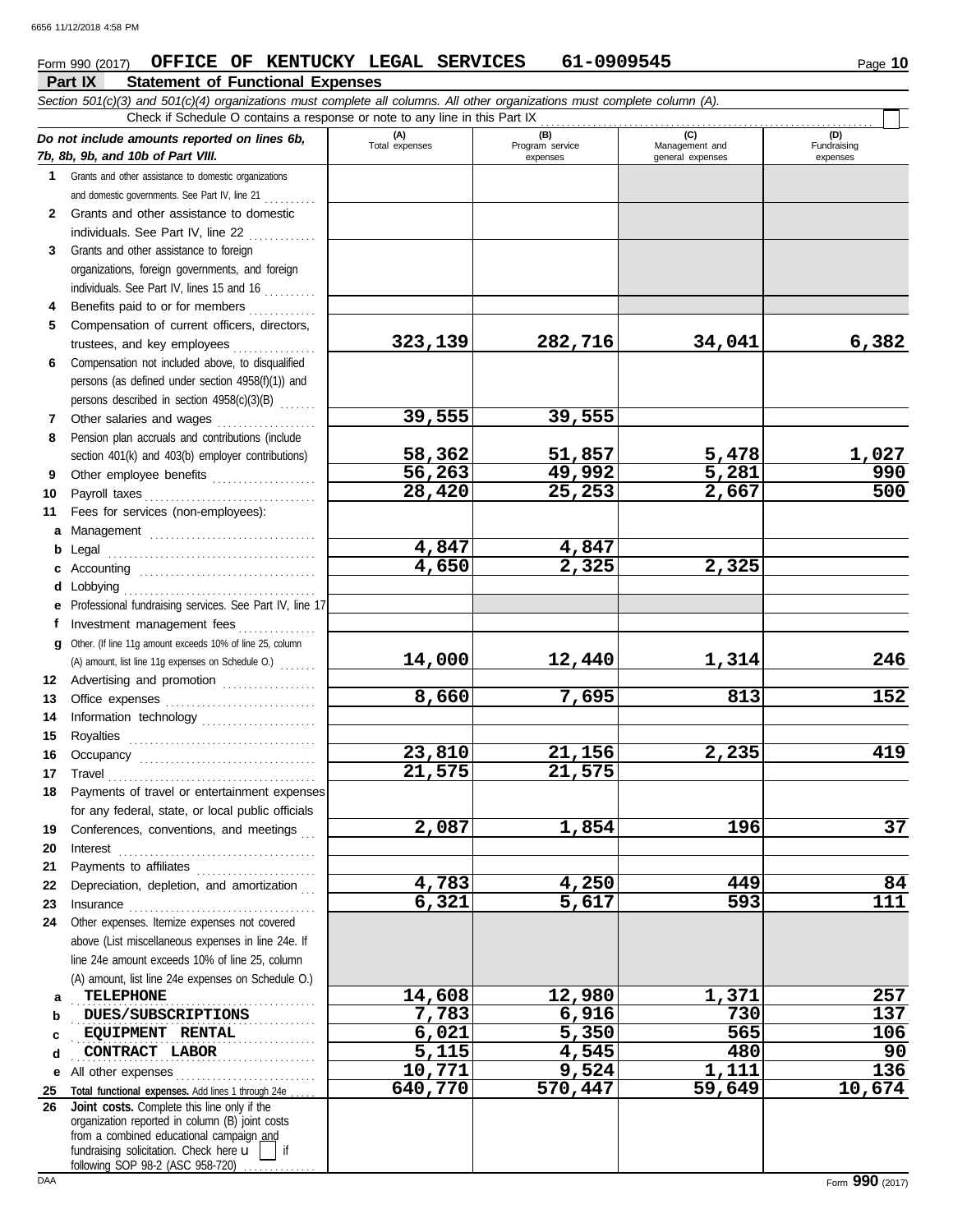| OFFICE OF KENTUCKY LEGAL SERVICES | Form 990 (2017) |  |  |  |  |  | 61-0909545 | $-11$<br>Page |
|-----------------------------------|-----------------|--|--|--|--|--|------------|---------------|
|-----------------------------------|-----------------|--|--|--|--|--|------------|---------------|

### **Part X Balance Sheet** Check if Schedule O contains a response or note to any line in this Part X **(A) (B)** Beginning of year | | End of year **66,265 59,066** Cash—non-interest bearing . . . . . . . . . . . . . . . . . . . . . . . . . . . . . . . . . . . . . . . . . . . . . . . . . . . . . . . . . . . . . . **1 1 141,890 176,419 2 2** Savings and temporary cash investments . . . . . . . . . . . . . . . . . . . . . . . . . . . . . . . . . . . . . . . . . . . . . . . **3 3** Pledges and grants receivable, net . . . . . . . . . . . . . . . . . . . . . . . . . . . . . . . . . . . . . . . . . . . . . . . . . . . . . . **92,262 96,905 4 4** Accounts receivable, net . . . . . . . . . . . . . . . . . . . . . . . . . . . . . . . . . . . . . . . . . . . . . . . . . . . . . . . . . . . . . . . . . **5** Loans and other receivables from current and former officers, directors, trustees, key employees, and highest compensated employees. Complete Part II of Schedule L . . . . . . . . . . . . . . . . . . . . . . . . . . . . . . . . . . . . . . . . . . . . . . . . . . . . . . . . . . **5 6** Loans and other receivables from other disqualified persons (as defined under section 4958(f)(1)), persons described in section 4958(c)(3)(B), and contributing employers and sponsoring organizations of section 501(c)(9) voluntary employees' beneficiary organizations (see instructions). Complete Part II of Schedule L .......................... **6 Assets 7 7** Notes and loans receivable, net . . . . . . . . . . . . . . . . . . . . . . . . . . . . . . . . . . . . . . . . . . . . . . . . . . . . . . . . . Inventories for sale or use . . . . . . . . . . . . . . . . . . . . . . . . . . . . . . . . . . . . . . . . . . . . . . . . . . . . . . . . . . . . . . . **8 8 9 9** Prepaid expenses and deferred charges **constantly and in the symmetry of Prepaid** expenses and deferred charges **10a** Land, buildings, and equipment: cost or **55,397** other basis. Complete Part VI of Schedule D . . . . . . . . 10a **49,503 10,677 5,894 10c b** Less: accumulated depreciation . . . . . . . . . . . . . . . . . . . . . . . **10b** Investments—publicly traded securities . . . . . . . . . . . . . . . . . . . . . . . . . . . . . . . . . . . . . . . . . . . . . . . . . **11 11** Investments—other securities. See Part IV, line 11 . . . . . . . . . . . . . . . . . . . . . . . . . . . . . . . . . . . . . **12 12 13 13** Investments—program-related. See Part IV, line 11 . . . . . . . . . . . . . . . . . . . . . . . . . . . . . . . . . . . . . **14 14** Intangible assets . . . . . . . . . . . . . . . . . . . . . . . . . . . . . . . . . . . . . . . . . . . . . . . . . . . . . . . . . . . . . . . . . . . . . . . . . **715 715** Other assets. See Part IV, line 11 . . . . . . . . . . . . . . . . . . . . . . . . . . . . . . . . . . . . . . . . . . . . . . . . . . . . . . . **15 15 311,809 338,999 Total assets.** Add lines 1 through 15 (must equal line 34) . . . . . . . . . . . . . . . . . . . . . . . . . . . . . . **16 16** Accounts payable and accrued expenses . . . . . . . . . . . . . . . . . . . . . . . . . . . . . . . . . . . . . . . . . . . . . . . **171 174 17 17** Grants payable . . . . . . . . . . . . . . . . . . . . . . . . . . . . . . . . . . . . . . . . . . . . . . . . . . . . . . . . . . . . . . . . . . . . . . . . . . . **18 18 19** Deferred revenue . . . . . . . . . . . . . . . . . . . . . . . . . . . . . . . . . . . . . . . . . . . . . . . . . . . . . . . . . . . . . . . . . . . . . . . . **19 20** Tax-exempt bond liabilities . . . . . . . . . . . . . . . . . . . . . . . . . . . . . . . . . . . . . . . . . . . . . . . . . . . . . . . . . . . . . . . **20** Escrow or custodial account liability. Complete Part IV of Schedule D .................. **21 21 22** Loans and other payables to current and former officers, directors, **Liabilities** trustees, key employees, highest compensated employees, and disqualified persons. Complete Part II of Schedule L . . . . . . . . . . . . . . . . . . . . . . . . . . . . . . . . . . . . **22 23** Secured mortgages and notes payable to unrelated third parties ....................... **23** Unsecured notes and loans payable to unrelated third parties .......................... **24 24 25** Other liabilities (including federal income tax, payables to related third parties, and other liabilities not included on lines 17-24). Complete Part X **31,753 38,869** of Schedule D . . . . . . . . . . . . . . . . . . . . . . . . . . . . . . . . . . . . . . . . . . . . . . . . . . . . . . . . . . . . . . . . . . . . . . . . . . . . **25 31,924 39,043 26 26 Total liabilities.** Add lines 17 through 25 . . . . . . . . . . . . . . . . . . . . . . . . . . . . . . . . . . . . . . . . . . . . . . . . Organizations that follow SFAS 117 (ASC 958), check here  $\mathbf{u} \left[ \mathbf{X} \right]$  and **Balances Net Assets or Fund Balances complete lines 27 through 29, and lines 33 and 34. 103,392 101,514 27** Unrestricted net assets . . . . . . . . . . . . . . . . . . . . . . . . . . . . . . . . . . . . . . . . . . . . . . . . . . . . . . . . . . . . . . . . . . **27 176,493 198,442** Temporarily restricted net assets . . . . . . . . . . . . . . . . . . . . . . . . . . . . . . . . . . . . . . . . . . . . . . . . . . . . . . . . **28 28** Net Assets or Fund **29** Permanently restricted net assets . . . . . . . . . . . . . . . . . . . . . . . . . . . . . . . . . . . . . . . . . . . . . . . . . . . . . . . **29 Organizations that do not follow SFAS 117 (ASC 958), check here** u **and complete lines 30 through 34. 30** Capital stock or trust principal, or current funds . . . . . . . . . . . . . . . . . . . . . . . . . . . . . . . . . . . . . . . . . **30** Paid-in or capital surplus, or land, building, or equipment fund ........................... **31 31 32 32** Retained earnings, endowment, accumulated income, or other funds ................. Total net assets or fund balances . . . . . . . . . . . . . . . . . . . . . . . . . . . . . . . . . . . . . . . . . . . . . . . . . . . . . . . . **279,885 299,956 33 33 311,809 338,999** Total liabilities and net assets/fund balances . . . . . . . . . . . . . . . . . . . . . . . . . . . . . . . . . . . . . . . . . . . . **34 34**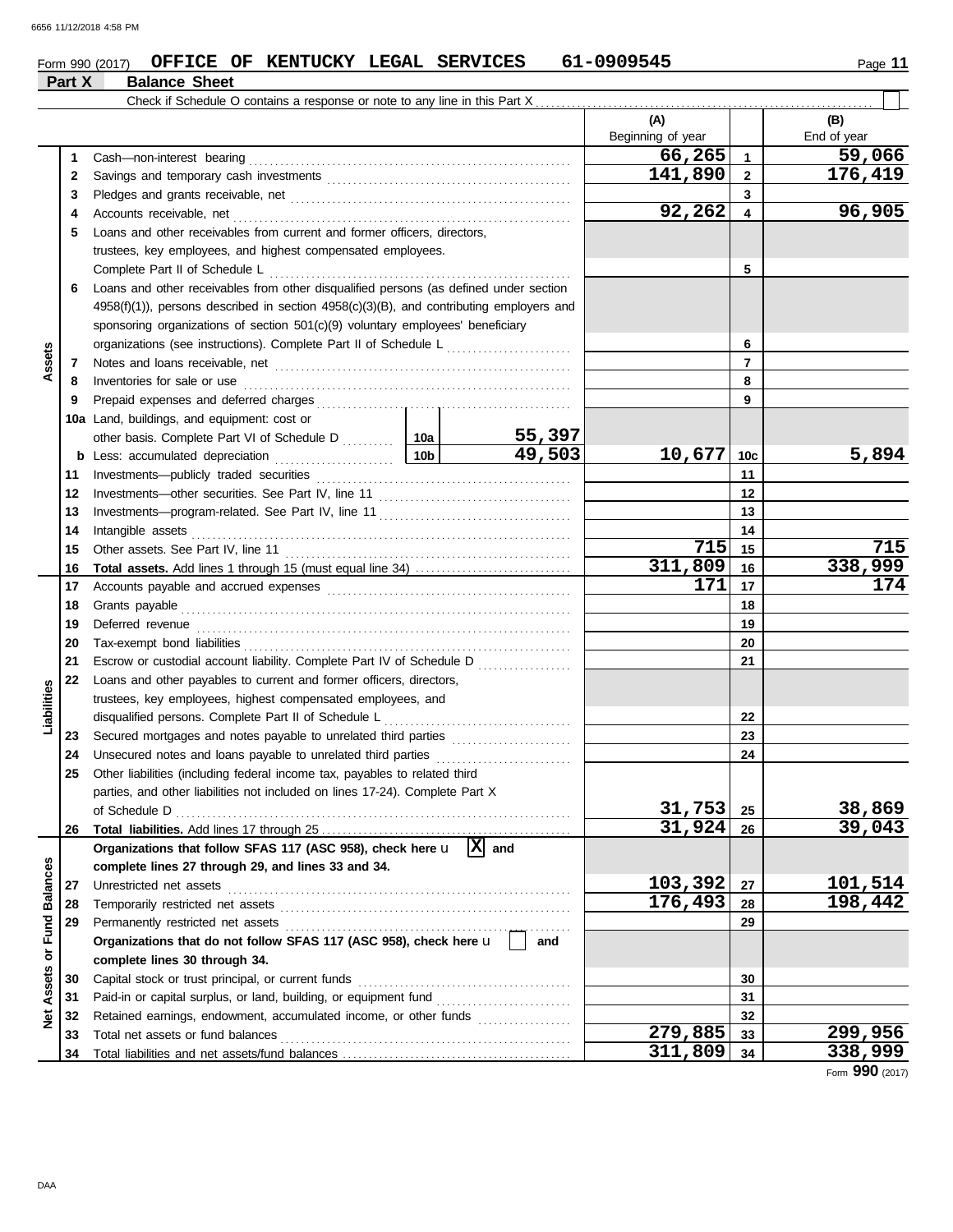|    | 61-0909545<br>Form 990 (2017) OFFICE OF KENTUCKY LEGAL SERVICES                                                                                                                                                                |                         |                |             | Page 12 |
|----|--------------------------------------------------------------------------------------------------------------------------------------------------------------------------------------------------------------------------------|-------------------------|----------------|-------------|---------|
|    | Part XI<br><b>Reconciliation of Net Assets</b>                                                                                                                                                                                 |                         |                |             |         |
|    |                                                                                                                                                                                                                                |                         |                |             |         |
| 1  |                                                                                                                                                                                                                                | $\mathbf{1}$            |                | 660, 841    |         |
| 2  |                                                                                                                                                                                                                                | $\overline{2}$          |                | 640,770     |         |
| 3  |                                                                                                                                                                                                                                | $\mathbf{3}$            |                | 20,071      |         |
| 4  |                                                                                                                                                                                                                                | $\overline{\mathbf{4}}$ |                | 279,885     |         |
| 5  |                                                                                                                                                                                                                                | 5                       |                |             |         |
| 6  |                                                                                                                                                                                                                                | 6                       |                |             |         |
| 7  |                                                                                                                                                                                                                                | $\overline{7}$          |                |             |         |
| 8  | Prior period adjustments [11] production and the contract of the contract of the contract of the contract of the contract of the contract of the contract of the contract of the contract of the contract of the contract of t | 8                       |                |             |         |
| 9  |                                                                                                                                                                                                                                | 9                       |                |             |         |
| 10 | Net assets or fund balances at end of year. Combine lines 3 through 9 (must equal Part X, line                                                                                                                                 |                         |                |             |         |
|    | 33, column (B))                                                                                                                                                                                                                | 10                      |                | 299,956     |         |
|    | <b>Financial Statements and Reporting</b><br>Part XII                                                                                                                                                                          |                         |                |             |         |
|    |                                                                                                                                                                                                                                |                         |                |             |         |
|    |                                                                                                                                                                                                                                |                         |                | Yes         | No      |
| 1  | $\vert x \vert$<br>Accounting method used to prepare the Form 990:<br>Cash<br>Accrual<br>Other                                                                                                                                 |                         |                |             |         |
|    | If the organization changed its method of accounting from a prior year or checked "Other," explain in                                                                                                                          |                         |                |             |         |
|    | Schedule O.                                                                                                                                                                                                                    |                         |                |             |         |
|    | 2a Were the organization's financial statements compiled or reviewed by an independent accountant?                                                                                                                             |                         | 2a             |             | x       |
|    | If "Yes," check a box below to indicate whether the financial statements for the year were compiled or                                                                                                                         |                         |                |             |         |
|    | reviewed on a separate basis, consolidated basis, or both:                                                                                                                                                                     |                         |                |             |         |
|    | Separate basis<br>Consolidated basis<br>  Both consolidated and separate basis                                                                                                                                                 |                         |                |             |         |
|    |                                                                                                                                                                                                                                |                         | 2 <sub>b</sub> | $\mathbf x$ |         |
|    | If "Yes," check a box below to indicate whether the financial statements for the year were audited on a                                                                                                                        |                         |                |             |         |
|    | separate basis, consolidated basis, or both:                                                                                                                                                                                   |                         |                |             |         |
|    | $ X $ Separate basis<br>Consolidated basis<br>  Both consolidated and separate basis                                                                                                                                           |                         |                |             |         |
|    | c If "Yes" to line 2a or 2b, does the organization have a committee that assumes responsibility for oversight                                                                                                                  |                         |                |             |         |
|    | of the audit, review, or compilation of its financial statements and selection of an independent accountant?                                                                                                                   |                         | 2c             |             |         |
|    | If the organization changed either its oversight process or selection process during the tax year, explain in                                                                                                                  |                         |                |             |         |
|    | Schedule O.                                                                                                                                                                                                                    |                         |                |             |         |
|    | 3a As a result of a federal award, was the organization required to undergo an audit or audits as set forth in                                                                                                                 |                         |                |             |         |
|    | the Single Audit Act and OMB Circular A-133?                                                                                                                                                                                   |                         | 3a             |             | x       |
|    | <b>b</b> If "Yes," did the organization undergo the required audit or audits? If the organization did not undergo the                                                                                                          |                         |                |             |         |
|    |                                                                                                                                                                                                                                |                         | 3 <sub>b</sub> |             |         |

Form **990** (2017)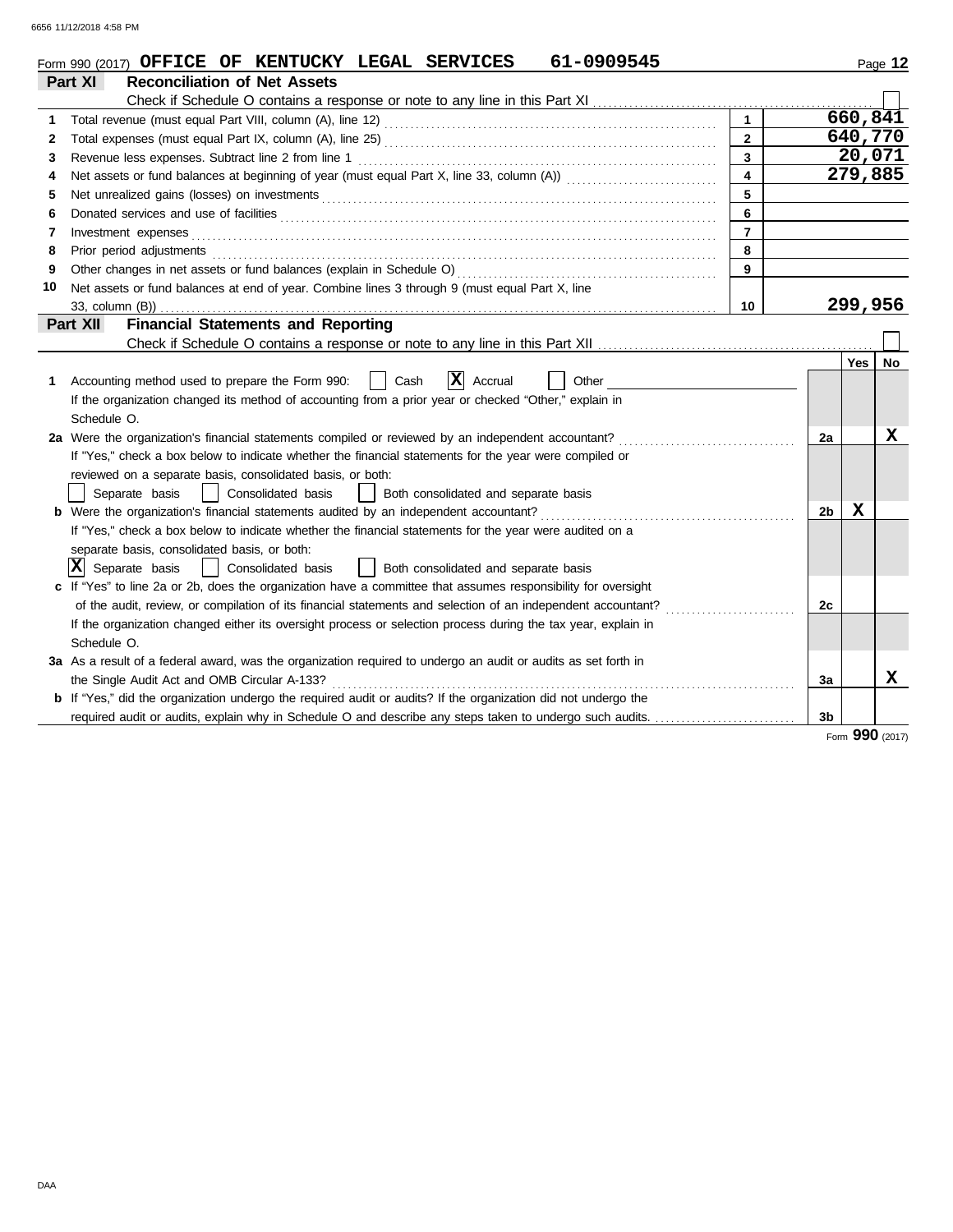|       |                               | <b>SCHEDULE A</b>          |                                               | <b>Public Charity Status and Public Support</b>                                                           |                                       |                  |                          |                                                                                                                                                                                                                                                                | OMB No. 1545-0047              |
|-------|-------------------------------|----------------------------|-----------------------------------------------|-----------------------------------------------------------------------------------------------------------|---------------------------------------|------------------|--------------------------|----------------------------------------------------------------------------------------------------------------------------------------------------------------------------------------------------------------------------------------------------------------|--------------------------------|
|       |                               | (Form 990 or 990-EZ)       |                                               |                                                                                                           |                                       |                  |                          | Complete if the organization is a section 501(c)(3) organization or a section 4947(a)(1) nonexempt charitable trust.                                                                                                                                           | 2017                           |
|       |                               | Department of the Treasury |                                               |                                                                                                           | La Attach to Form 990 or Form 990-EZ. |                  |                          |                                                                                                                                                                                                                                                                | Open to Public                 |
|       |                               | Internal Revenue Service   |                                               | <b>u</b> Go to www.irs.gov/Form990 for instructions and the latest information.                           |                                       |                  |                          |                                                                                                                                                                                                                                                                | <b>Inspection</b>              |
|       |                               | Name of the organization   | PROGRAMS,                                     | OFFICE OF KENTUCKY LEGAL SERVICES<br>INC.                                                                 |                                       |                  |                          |                                                                                                                                                                                                                                                                | Employer identification number |
|       | Part I                        |                            |                                               | Reason for Public Charity Status (All organizations must complete this part.)                             |                                       |                  |                          | 61-0909545<br>See instructions.                                                                                                                                                                                                                                |                                |
|       |                               |                            |                                               | The organization is not a private foundation because it is: (For lines 1 through 12, check only one box.) |                                       |                  |                          |                                                                                                                                                                                                                                                                |                                |
| 1     |                               |                            |                                               | A church, convention of churches, or association of churches described in section 170(b)(1)(A)(i).        |                                       |                  |                          |                                                                                                                                                                                                                                                                |                                |
| 2     |                               |                            |                                               | A school described in section 170(b)(1)(A)(ii). (Attach Schedule E (Form 990 or 990-EZ).)                 |                                       |                  |                          |                                                                                                                                                                                                                                                                |                                |
| 3     |                               |                            |                                               | A hospital or a cooperative hospital service organization described in section 170(b)(1)(A)(iii).         |                                       |                  |                          |                                                                                                                                                                                                                                                                |                                |
| 4     |                               | city, and state:           |                                               |                                                                                                           |                                       |                  |                          | A medical research organization operated in conjunction with a hospital described in section 170(b)(1)(A)(iii). Enter the hospital's name,                                                                                                                     |                                |
| 5     |                               |                            |                                               |                                                                                                           |                                       |                  |                          | An organization operated for the benefit of a college or university owned or operated by a governmental unit described in                                                                                                                                      |                                |
|       |                               |                            | section 170(b)(1)(A)(iv). (Complete Part II.) |                                                                                                           |                                       |                  |                          |                                                                                                                                                                                                                                                                |                                |
| 6     |                               |                            |                                               | A federal, state, or local government or governmental unit described in section 170(b)(1)(A)(v).          |                                       |                  |                          |                                                                                                                                                                                                                                                                |                                |
| 7     |                               |                            |                                               | described in section 170(b)(1)(A)(vi). (Complete Part II.)                                                |                                       |                  |                          | An organization that normally receives a substantial part of its support from a governmental unit or from the general public                                                                                                                                   |                                |
| 8     |                               |                            |                                               | A community trust described in section 170(b)(1)(A)(vi). (Complete Part II.)                              |                                       |                  |                          |                                                                                                                                                                                                                                                                |                                |
| 9     |                               |                            |                                               |                                                                                                           |                                       |                  |                          | An agricultural research organization described in section 170(b)(1)(A)(ix) operated in conjunction with a land-grant college                                                                                                                                  |                                |
|       |                               | university:                |                                               |                                                                                                           |                                       |                  |                          | or university or a non-land grant college of agriculture (see instructions). Enter the name, city, and state of the college or                                                                                                                                 |                                |
| 10    | $ {\boldsymbol{\mathrm{x}}} $ |                            |                                               |                                                                                                           |                                       |                  |                          | An organization that normally receives: (1) more than 33 1/3% of its support from contributions, membership fees, and gross                                                                                                                                    |                                |
|       |                               |                            |                                               |                                                                                                           |                                       |                  |                          | receipts from activities related to its exempt functions—subject to certain exceptions, and (2) no more than 33 1/3% of its                                                                                                                                    |                                |
|       |                               |                            |                                               | acquired by the organization after June 30, 1975. See section 509(a)(2). (Complete Part III.)             |                                       |                  |                          | support from gross investment income and unrelated business taxable income (less section 511 tax) from businesses                                                                                                                                              |                                |
| 11    |                               |                            |                                               | An organization organized and operated exclusively to test for public safety. See section 509(a)(4).      |                                       |                  |                          |                                                                                                                                                                                                                                                                |                                |
| 12    |                               |                            |                                               |                                                                                                           |                                       |                  |                          | An organization organized and operated exclusively for the benefit of, to perform the functions of, or to carry out the purposes                                                                                                                               |                                |
|       |                               |                            |                                               |                                                                                                           |                                       |                  |                          | of one or more publicly supported organizations described in section 509(a)(1) or section 509(a)(2). See section 509(a)(3).<br>Check the box in lines 12a through 12d that describes the type of supporting organization and complete lines 12e, 12f, and 12g. |                                |
|       | a                             |                            |                                               |                                                                                                           |                                       |                  |                          | Type I. A supporting organization operated, supervised, or controlled by its supported organization(s), typically by giving                                                                                                                                    |                                |
|       |                               |                            |                                               |                                                                                                           |                                       |                  |                          | the supported organization(s) the power to regularly appoint or elect a majority of the directors or trustees of the                                                                                                                                           |                                |
|       | b                             |                            |                                               | supporting organization. You must complete Part IV, Sections A and B.                                     |                                       |                  |                          | Type II. A supporting organization supervised or controlled in connection with its supported organization(s), by having                                                                                                                                        |                                |
|       |                               |                            |                                               |                                                                                                           |                                       |                  |                          | control or management of the supporting organization vested in the same persons that control or manage the supported                                                                                                                                           |                                |
|       |                               |                            |                                               | organization(s). You must complete Part IV, Sections A and C.                                             |                                       |                  |                          |                                                                                                                                                                                                                                                                |                                |
|       | c                             |                            |                                               | its supported organization(s) (see instructions). You must complete Part IV, Sections A, D, and E.        |                                       |                  |                          | Type III functionally integrated. A supporting organization operated in connection with, and functionally integrated with,                                                                                                                                     |                                |
|       | d                             |                            |                                               |                                                                                                           |                                       |                  |                          | Type III non-functionally integrated. A supporting organization operated in connection with its supported organization(s)                                                                                                                                      |                                |
|       |                               |                            |                                               |                                                                                                           |                                       |                  |                          | that is not functionally integrated. The organization generally must satisfy a distribution requirement and an attentiveness                                                                                                                                   |                                |
|       | е                             |                            |                                               | requirement (see instructions). You must complete Part IV, Sections A and D, and Part V.                  |                                       |                  |                          | Check this box if the organization received a written determination from the IRS that it is a Type I, Type II, Type III                                                                                                                                        |                                |
|       |                               |                            |                                               | functionally integrated, or Type III non-functionally integrated supporting organization.                 |                                       |                  |                          |                                                                                                                                                                                                                                                                |                                |
|       | f                             |                            | Enter the number of supported organizations   |                                                                                                           |                                       |                  |                          |                                                                                                                                                                                                                                                                |                                |
|       | g                             | (i) Name of supported      | $(ii)$ EIN                                    | Provide the following information about the supported organization(s).                                    | (iii) Type of organization            |                  | (iv) Is the organization | (v) Amount of monetary                                                                                                                                                                                                                                         | (vi) Amount of                 |
|       |                               | organization               |                                               |                                                                                                           | (described on lines 1-10              |                  | listed in your governing | support (see                                                                                                                                                                                                                                                   | other support (see             |
|       |                               |                            |                                               |                                                                                                           | above (see instructions))             | document?<br>Yes | No                       | instructions)                                                                                                                                                                                                                                                  | instructions)                  |
| (A)   |                               |                            |                                               |                                                                                                           |                                       |                  |                          |                                                                                                                                                                                                                                                                |                                |
|       |                               |                            |                                               |                                                                                                           |                                       |                  |                          |                                                                                                                                                                                                                                                                |                                |
| (B)   |                               |                            |                                               |                                                                                                           |                                       |                  |                          |                                                                                                                                                                                                                                                                |                                |
|       |                               |                            |                                               |                                                                                                           |                                       |                  |                          |                                                                                                                                                                                                                                                                |                                |
| (C)   |                               |                            |                                               |                                                                                                           |                                       |                  |                          |                                                                                                                                                                                                                                                                |                                |
| (D)   |                               |                            |                                               |                                                                                                           |                                       |                  |                          |                                                                                                                                                                                                                                                                |                                |
|       |                               |                            |                                               |                                                                                                           |                                       |                  |                          |                                                                                                                                                                                                                                                                |                                |
| (E)   |                               |                            |                                               |                                                                                                           |                                       |                  |                          |                                                                                                                                                                                                                                                                |                                |
|       |                               |                            |                                               |                                                                                                           |                                       |                  |                          |                                                                                                                                                                                                                                                                |                                |
| Total |                               |                            |                                               |                                                                                                           |                                       |                  |                          |                                                                                                                                                                                                                                                                |                                |

**For Paperwork Reduction Act Notice, see the Instructions for Form 990 or 990-EZ.**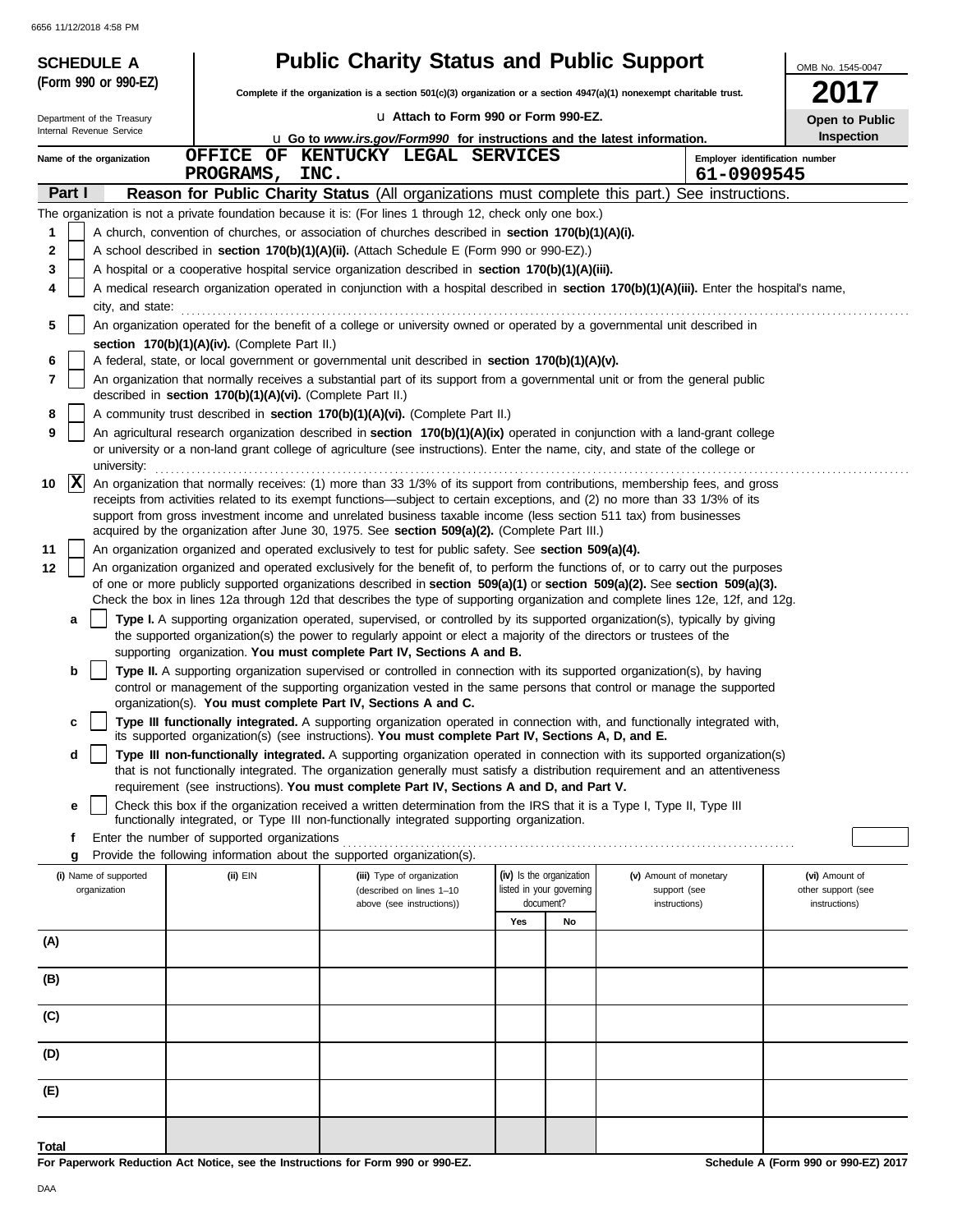# Schedule A (Form 990 or 990-EZ) 2017 **OFFICE OF KENTUCKY LEGAL SERVICES 61-0909545** Page 2 **Part II Support Schedule for Organizations Described in Sections 170(b)(1)(A)(iv) and 170(b)(1)(A)(vi)**

(Complete only if you checked the box on line 5, 7, or 8 of Part I or if the organization failed to qualify under Part III. If the organization fails to qualify under the tests listed below, please complete Part III.)

|              | <b>Section A. Public Support</b>                                                                                                                                                                                                                 |          |          |            |            |            |           |
|--------------|--------------------------------------------------------------------------------------------------------------------------------------------------------------------------------------------------------------------------------------------------|----------|----------|------------|------------|------------|-----------|
|              | Calendar year (or fiscal year beginning in)<br>$\mathbf{u}$                                                                                                                                                                                      | (a) 2013 | (b) 2014 | $(c)$ 2015 | $(d)$ 2016 | (e) 2017   | (f) Total |
| 1            | Gifts, grants, contributions, and<br>membership fees received. (Do not<br>include any "unusual grants.")                                                                                                                                         |          |          |            |            |            |           |
| $\mathbf{2}$ | Tax revenues levied for the<br>organization's benefit and either paid<br>to or expended on its behalf<br>and a straight                                                                                                                          |          |          |            |            |            |           |
| 3            | The value of services or facilities<br>furnished by a governmental unit to the<br>organization without charge                                                                                                                                    |          |          |            |            |            |           |
| 4            | Total. Add lines 1 through 3                                                                                                                                                                                                                     |          |          |            |            |            |           |
| 5            | The portion of total contributions by<br>each person (other than a<br>governmental unit or publicly<br>supported organization) included on<br>line 1 that exceeds 2% of the amount<br>shown on line 11, column (f)                               |          |          |            |            |            |           |
| 6            | Public support. Subtract line 5 from line 4.                                                                                                                                                                                                     |          |          |            |            |            |           |
|              | <b>Section B. Total Support</b>                                                                                                                                                                                                                  |          |          |            |            |            |           |
|              | Calendar year (or fiscal year beginning in)<br>$\mathbf{u}$                                                                                                                                                                                      | (a) 2013 | (b) 2014 | $(c)$ 2015 | $(d)$ 2016 | (e) $2017$ | (f) Total |
| 7            | Amounts from line 4                                                                                                                                                                                                                              |          |          |            |            |            |           |
| 8            | Gross income from interest, dividends,<br>payments received on securities loans,<br>rents, royalties, and income from<br>similar sources                                                                                                         |          |          |            |            |            |           |
| 9            | Net income from unrelated business<br>activities, whether or not the business                                                                                                                                                                    |          |          |            |            |            |           |
|              | is regularly carried on                                                                                                                                                                                                                          |          |          |            |            |            |           |
| 10           | Other income. Do not include gain or                                                                                                                                                                                                             |          |          |            |            |            |           |
|              | loss from the sale of capital assets<br>(Explain in Part VI.)                                                                                                                                                                                    |          |          |            |            |            |           |
| 11           | Total support. Add lines 7 through 10                                                                                                                                                                                                            |          |          |            |            |            |           |
| 12           | Gross receipts from related activities, etc. (see instructions)                                                                                                                                                                                  |          |          |            |            | 12         |           |
| 13           | First five years. If the Form 990 is for the organization's first, second, third, fourth, or fifth tax year as a section 501(c)(3)                                                                                                               |          |          |            |            |            |           |
|              | Section C. Computation of Public Support Percentage                                                                                                                                                                                              |          |          |            |            |            |           |
|              |                                                                                                                                                                                                                                                  |          |          |            |            |            |           |
| 14           |                                                                                                                                                                                                                                                  |          |          |            |            | 14         | %         |
| 15           |                                                                                                                                                                                                                                                  |          |          |            |            | 15         | %         |
|              | 16a 33 1/3% support test-2017. If the organization did not check the box on line 13, and line 14 is 33 1/3% or more, check this                                                                                                                  |          |          |            |            |            | Ξ         |
|              | box and stop here. The organization qualifies as a publicly supported organization                                                                                                                                                               |          |          |            |            |            |           |
|              | b 33 1/3% support test-2016. If the organization did not check a box on line 13 or 16a, and line 15 is 33 1/3% or more, check                                                                                                                    |          |          |            |            |            |           |
|              |                                                                                                                                                                                                                                                  |          |          |            |            |            |           |
|              | 17a 10%-facts-and-circumstances test-2017. If the organization did not check a box on line 13, 16a, or 16b, and line 14 is                                                                                                                       |          |          |            |            |            |           |
|              | 10% or more, and if the organization meets the "facts-and-circumstances" test, check this box and stop here. Explain in                                                                                                                          |          |          |            |            |            |           |
|              | Part VI how the organization meets the "facts-and-circumstances" test. The organization qualifies as a publicly supported<br>organization                                                                                                        |          |          |            |            |            |           |
| b            | 10%-facts-and-circumstances test-2016. If the organization did not check a box on line 13, 16a, 16b, or 17a, and line                                                                                                                            |          |          |            |            |            |           |
|              | 15 is 10% or more, and if the organization meets the "facts-and-circumstances" test, check this box and stop here.<br>Explain in Part VI how the organization meets the "facts-and-circumstances" test. The organization qualifies as a publicly |          |          |            |            |            |           |
|              | supported organization contains and contains a supported organization contains a supported organization contains a supported organization                                                                                                        |          |          |            |            |            |           |
| 18           | Private foundation. If the organization did not check a box on line 13, 16a, 16b, 17a, or 17b, check this box and see                                                                                                                            |          |          |            |            |            |           |
|              | instructions                                                                                                                                                                                                                                     |          |          |            |            |            |           |
|              |                                                                                                                                                                                                                                                  |          |          |            |            |            |           |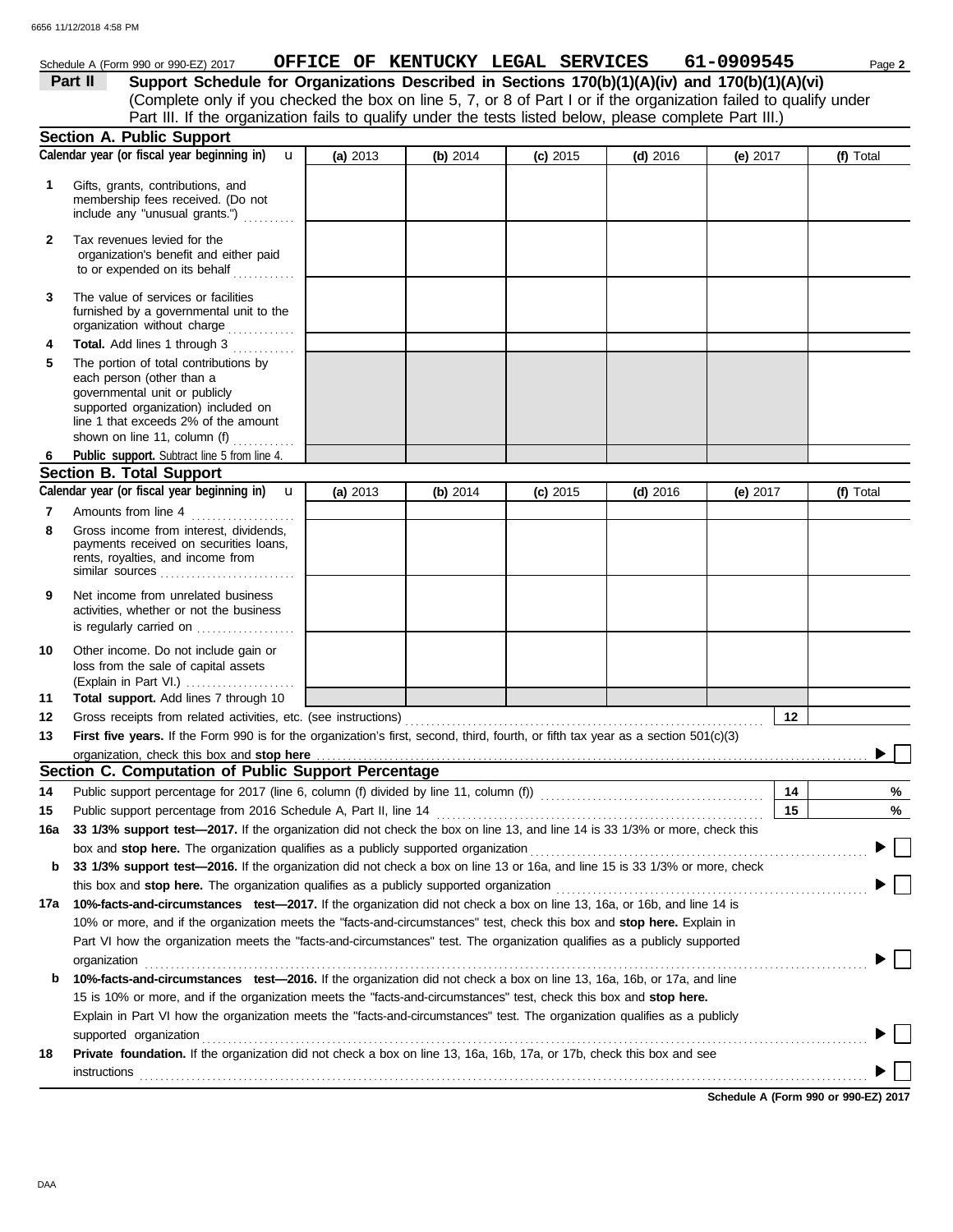### Schedule A (Form 990 or 990-EZ) 2017 **OFFICE OF KENTUCKY LEGAL SERVICES** 61-0909545 Page 3

**Part III** Support Schedule for Organizations Described in Section 509(a)(2) (Complete only if you checked the box on line 10 of Part I or if the organization failed to qualify under Part II.

If the organization fails to qualify under the tests listed below, please complete Part II.)

|              | If the organization rails to guality driver the tests listed below, please complete I art in<br><b>Section A. Public Support</b>                                                                                                    |          |            |            |            |            |                                          |
|--------------|-------------------------------------------------------------------------------------------------------------------------------------------------------------------------------------------------------------------------------------|----------|------------|------------|------------|------------|------------------------------------------|
|              | Calendar year (or fiscal year beginning in)<br>$\mathbf{u}$                                                                                                                                                                         |          |            |            | $(d)$ 2016 |            | (f) Total                                |
|              | Gifts, grants, contributions, and membership                                                                                                                                                                                        | (a) 2013 | (b) $2014$ | $(c)$ 2015 |            | (e) $2017$ |                                          |
| $\mathbf{1}$ | fees received. (Do not include any "unusual grants.")                                                                                                                                                                               | 304,876  | 423,567    | 473,600    | 413,406    | 447,932    | 2,063,381                                |
| $\mathbf{2}$ | Gross receipts from admissions, merchandise<br>sold or services performed, or facilities<br>furnished in any activity that is related to the<br>organization's tax-exempt purpose                                                   | 249,642  | 186,696    | 218,880    | 222,654    | 208,626    | 1,086,498                                |
| 3            | Gross receipts from activities that are not an<br>unrelated trade or business under section 513                                                                                                                                     |          |            |            |            |            |                                          |
| 4            | Tax revenues levied for the<br>organization's benefit and either paid<br>to or expended on its behalf                                                                                                                               |          |            |            |            |            |                                          |
| 5            | The value of services or facilities<br>furnished by a governmental unit to the<br>organization without charge                                                                                                                       |          |            |            |            |            |                                          |
| 6            | Total. Add lines 1 through 5                                                                                                                                                                                                        | 554,518  | 610,263    | 692,480    | 636,060    | 656,558    | 3,149,879                                |
|              | <b>7a</b> Amounts included on lines 1, 2, and 3<br>received from disqualified persons                                                                                                                                               |          |            |            |            |            |                                          |
| b            | Amounts included on lines 2 and 3<br>received from other than disqualified<br>persons that exceed the greater of \$5,000<br>or 1% of the amount on line 13 for the year                                                             |          |            |            |            |            |                                          |
| c            | Add lines 7a and 7b                                                                                                                                                                                                                 |          |            |            |            |            |                                          |
| 8            | Public support. (Subtract line 7c from                                                                                                                                                                                              |          |            |            |            |            |                                          |
|              | line 6.) $\ldots$ $\ldots$ $\ldots$ $\ldots$ $\ldots$ $\ldots$ $\ldots$ $\ldots$ $\ldots$                                                                                                                                           |          |            |            |            |            | 3,149,879                                |
|              | <b>Section B. Total Support</b><br>Calendar year (or fiscal year beginning in)<br>$\mathbf{u}$                                                                                                                                      |          |            |            |            |            |                                          |
|              |                                                                                                                                                                                                                                     | (a) 2013 | (b) $2014$ | $(c)$ 2015 | $(d)$ 2016 | (e) 2017   | (f) Total                                |
| 9            | Amounts from line 6                                                                                                                                                                                                                 | 554,518  | 610,263    | 692,480    | 636,060    | 656,558    | 3,149,879                                |
| 10a          | Gross income from interest, dividends,<br>payments received on securities loans, rents,<br>royalties, and income from similar sources                                                                                               | 205      | 106        | 154        | 153        | 4,536      | 5,154                                    |
| b            | Unrelated business taxable income (less<br>section 511 taxes) from businesses<br>acquired after June 30, 1975                                                                                                                       |          |            |            |            |            |                                          |
| c            | Add lines 10a and 10b                                                                                                                                                                                                               | 205      | 106        | 154        | 153        | 4,536      | 5,154                                    |
| 11           | Net income from unrelated business<br>activities not included in line 10b, whether<br>or not the business is regularly carried on                                                                                                   |          |            |            |            |            |                                          |
| 12           | Other income. Do not include gain or<br>loss from the sale of capital assets<br>(Explain in Part VI.)                                                                                                                               |          |            |            |            |            |                                          |
| 13           | Total support. (Add lines 9, 10c, 11,                                                                                                                                                                                               |          |            |            |            |            |                                          |
|              |                                                                                                                                                                                                                                     | 554,723  | 610,369    | 692,634    | 636,213    | 661,094    | 3,155,033                                |
| 14           | First five years. If the Form 990 is for the organization's first, second, third, fourth, or fifth tax year as a section 501(c)(3)                                                                                                  |          |            |            |            |            |                                          |
|              | organization, check this box and stop here <i>manufactured contained and stop</i> here and stop here are all the contained and stop here are all the contained and stop here are all the contained and stop here are all the contai |          |            |            |            |            |                                          |
|              | Section C. Computation of Public Support Percentage                                                                                                                                                                                 |          |            |            |            |            |                                          |
| 15           |                                                                                                                                                                                                                                     |          |            |            |            | 15         | 99.84%                                   |
| 16           |                                                                                                                                                                                                                                     |          |            |            |            | 16         | 99.97%                                   |
|              | Section D. Computation of Investment Income Percentage                                                                                                                                                                              |          |            |            |            | 17         |                                          |
| 17           | Investment income percentage for 2017 (line 10c, column (f) divided by line 13, column (f))<br>[[[COD]                                                                                                                              |          |            |            |            | 18         | %<br>%                                   |
| 18<br>19a    | 33 1/3% support tests-2017. If the organization did not check the box on line 14, and line 15 is more than 33 1/3%, and line                                                                                                        |          |            |            |            |            |                                          |
|              |                                                                                                                                                                                                                                     |          |            |            |            |            | $\blacktriangleright$ $\boxed{\text{X}}$ |
| b            | 33 1/3% support tests-2016. If the organization did not check a box on line 14 or line 19a, and line 16 is more than 33 1/3%, and                                                                                                   |          |            |            |            |            |                                          |
|              | line 18 is not more than 33 1/3%, check this box and stop here. The organization qualifies as a publicly supported organization                                                                                                     |          |            |            |            |            |                                          |
| 20           |                                                                                                                                                                                                                                     |          |            |            |            |            |                                          |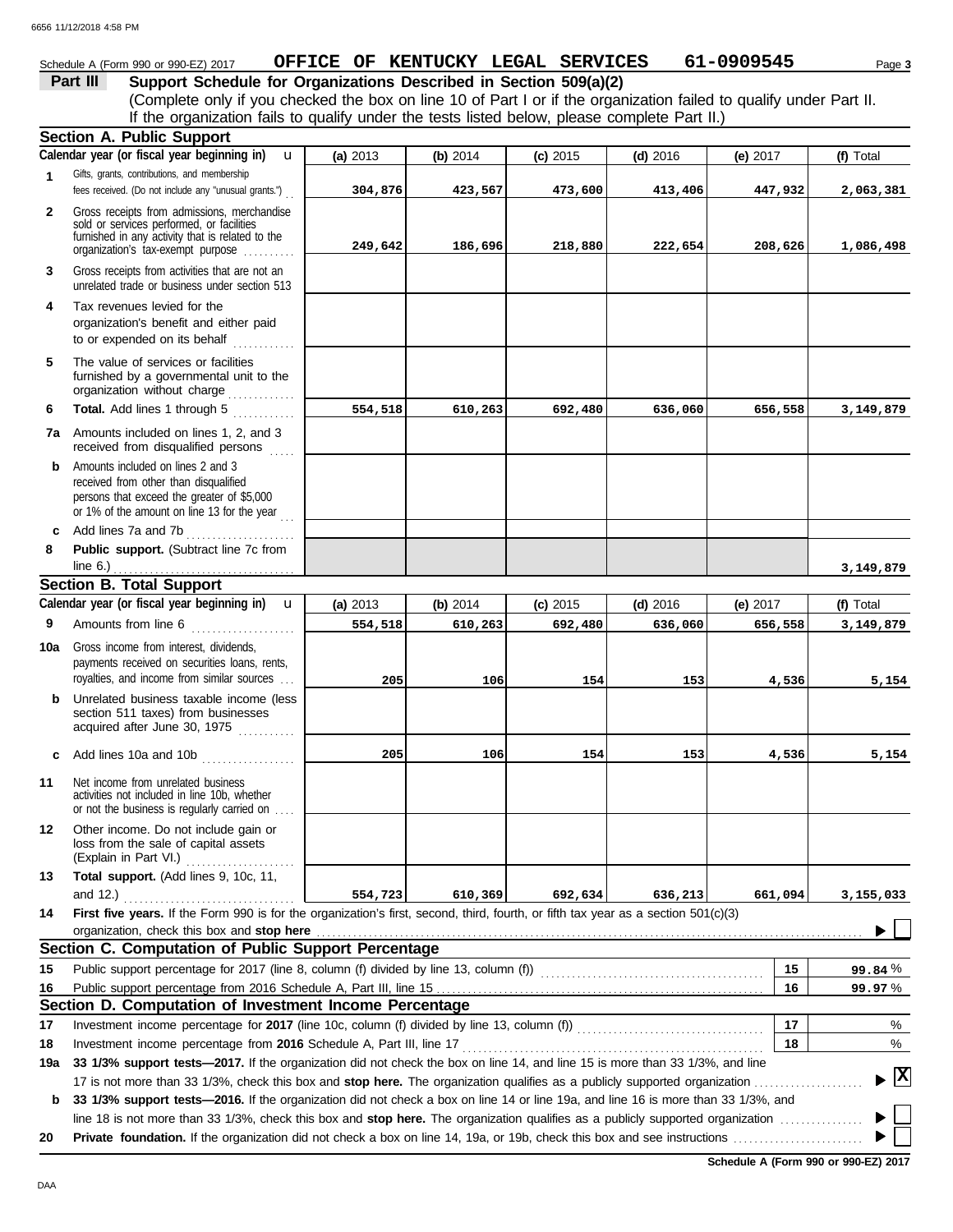|     | OFFICE OF KENTUCKY LEGAL SERVICES<br>Schedule A (Form 990 or 990-EZ) 2017                                                | 61-0909545                                  |     | Page 4 |
|-----|--------------------------------------------------------------------------------------------------------------------------|---------------------------------------------|-----|--------|
|     | Part IV<br><b>Supporting Organizations</b>                                                                               |                                             |     |        |
|     | (Complete only if you checked a box in line 12 on Part I. If you checked 12a of Part I, complete Sections A              |                                             |     |        |
|     | and B. If you checked 12b of Part I, complete Sections A and C. If you checked 12c of Part I, complete                   |                                             |     |        |
|     | Sections A, D, and E. If you checked 12d of Part I, complete Sections A and D, and complete Part V.)                     |                                             |     |        |
|     | Section A. All Supporting Organizations                                                                                  |                                             |     |        |
|     |                                                                                                                          |                                             | Yes | No     |
| 1   | Are all of the organization's supported organizations listed by name in the organization's governing                     |                                             |     |        |
|     | documents? If "No," describe in Part VI how the supported organizations are designated. If designated by                 |                                             |     |        |
|     | class or purpose, describe the designation. If historic and continuing relationship, explain.                            | 1                                           |     |        |
| 2   | Did the organization have any supported organization that does not have an IRS determination of status                   |                                             |     |        |
|     | under section 509(a)(1) or (2)? If "Yes," explain in Part VI how the organization determined that the supported          |                                             |     |        |
|     | organization was described in section 509(a)(1) or (2).                                                                  | $\mathbf{2}$                                |     |        |
| За  | Did the organization have a supported organization described in section $501(c)(4)$ , (5), or (6)? If "Yes," answer      |                                             |     |        |
|     | $(b)$ and $(c)$ below.                                                                                                   | 3a                                          |     |        |
| b   | Did the organization confirm that each supported organization qualified under section $501(c)(4)$ , $(5)$ , or $(6)$ and |                                             |     |        |
|     | satisfied the public support tests under section 509(a)(2)? If "Yes," describe in Part VI when and how the               |                                             |     |        |
|     | organization made the determination.                                                                                     | 3b                                          |     |        |
| c   | Did the organization ensure that all support to such organizations was used exclusively for section $170(c)(2)(B)$       |                                             |     |        |
|     | purposes? If "Yes," explain in Part VI what controls the organization put in place to ensure such use.                   | 3c                                          |     |        |
| 4a  | Was any supported organization not organized in the United States ("foreign supported organization")? If                 |                                             |     |        |
|     | "Yes," and if you checked 12a or 12b in Part I, answer (b) and (c) below.                                                | 4a                                          |     |        |
| b   | Did the organization have ultimate control and discretion in deciding whether to make grants to the foreign              |                                             |     |        |
|     | supported organization? If "Yes," describe in Part VI how the organization had such control and discretion               |                                             |     |        |
|     | despite being controlled or supervised by or in connection with its supported organizations.                             | 4b                                          |     |        |
| c   | Did the organization support any foreign supported organization that does not have an IRS determination                  |                                             |     |        |
|     | under sections $501(c)(3)$ and $509(a)(1)$ or (2)? If "Yes," explain in Part VI what controls the organization used      |                                             |     |        |
|     | to ensure that all support to the foreign supported organization was used exclusively for section $170(c)(2)(B)$         |                                             |     |        |
|     | purposes.                                                                                                                | 4c                                          |     |        |
| 5a  | Did the organization add, substitute, or remove any supported organizations during the tax year? If "Yes,"               |                                             |     |        |
|     | answer (b) and (c) below (if applicable). Also, provide detail in Part VI, including (i) the names and EIN               |                                             |     |        |
|     | numbers of the supported organizations added, substituted, or removed; (ii) the reasons for each such action;            |                                             |     |        |
|     | (iii) the authority under the organization's organizing document authorizing such action; and (iv) how the action        |                                             |     |        |
|     | was accomplished (such as by amendment to the organizing document).                                                      | 5а                                          |     |        |
| b   | Type I or Type II only. Was any added or substituted supported organization part of a class already                      |                                             |     |        |
|     | designated in the organization's organizing document?                                                                    | 5b                                          |     |        |
| с   | Substitutions only. Was the substitution the result of an event beyond the organization's control?                       | 5c                                          |     |        |
| 6   | Did the organization provide support (whether in the form of grants or the provision of services or facilities) to       |                                             |     |        |
|     | anyone other than (i) its supported organizations, (ii) individuals that are part of the charitable class benefited      |                                             |     |        |
|     | by one or more of its supported organizations, or (iii) other supporting organizations that also support or              |                                             |     |        |
|     | benefit one or more of the filing organization's supported organizations? If "Yes," provide detail in Part VI.           | 6                                           |     |        |
| 7   | Did the organization provide a grant, loan, compensation, or other similar payment to a substantial contributor          |                                             |     |        |
|     | (defined in section 4958(c)(3)(C)), a family member of a substantial contributor, or a 35% controlled entity with        |                                             |     |        |
|     | regard to a substantial contributor? If "Yes," complete Part I of Schedule L (Form 990 or 990-EZ).                       | 7                                           |     |        |
| 8   | Did the organization make a loan to a disqualified person (as defined in section 4958) not described in line 7?          |                                             |     |        |
|     | If "Yes," complete Part I of Schedule L (Form 990 or 990-EZ).                                                            | 8                                           |     |        |
| 9а  | Was the organization controlled directly or indirectly at any time during the tax year by one or more                    |                                             |     |        |
|     | disqualified persons as defined in section 4946 (other than foundation managers and organizations described              |                                             |     |        |
|     | in section 509(a)(1) or (2))? If "Yes," provide detail in Part VI.                                                       | 9а                                          |     |        |
| b   | Did one or more disqualified persons (as defined in line 9a) hold a controlling interest in any entity in which          |                                             |     |        |
|     | the supporting organization had an interest? If "Yes," provide detail in Part VI.                                        | 9b                                          |     |        |
| c   | Did a disqualified person (as defined in line 9a) have an ownership interest in, or derive any personal benefit          |                                             |     |        |
|     | from, assets in which the supporting organization also had an interest? If "Yes," provide detail in Part VI.             | 9c                                          |     |        |
| 10a | Was the organization subject to the excess business holdings rules of section 4943 because of section                    |                                             |     |        |
|     | 4943(f) (regarding certain Type II supporting organizations, and all Type III non-functionally integrated                |                                             |     |        |
|     | supporting organizations)? If "Yes," answer 10b below.                                                                   | 10a                                         |     |        |
| b   | Did the organization have any excess business holdings in the tax year? (Use Schedule C, Form 4720, to                   |                                             |     |        |
|     | determine whether the organization had excess business holdings.)                                                        | 10b<br>Schodule A (Form 000 or 000 EZ) 2017 |     |        |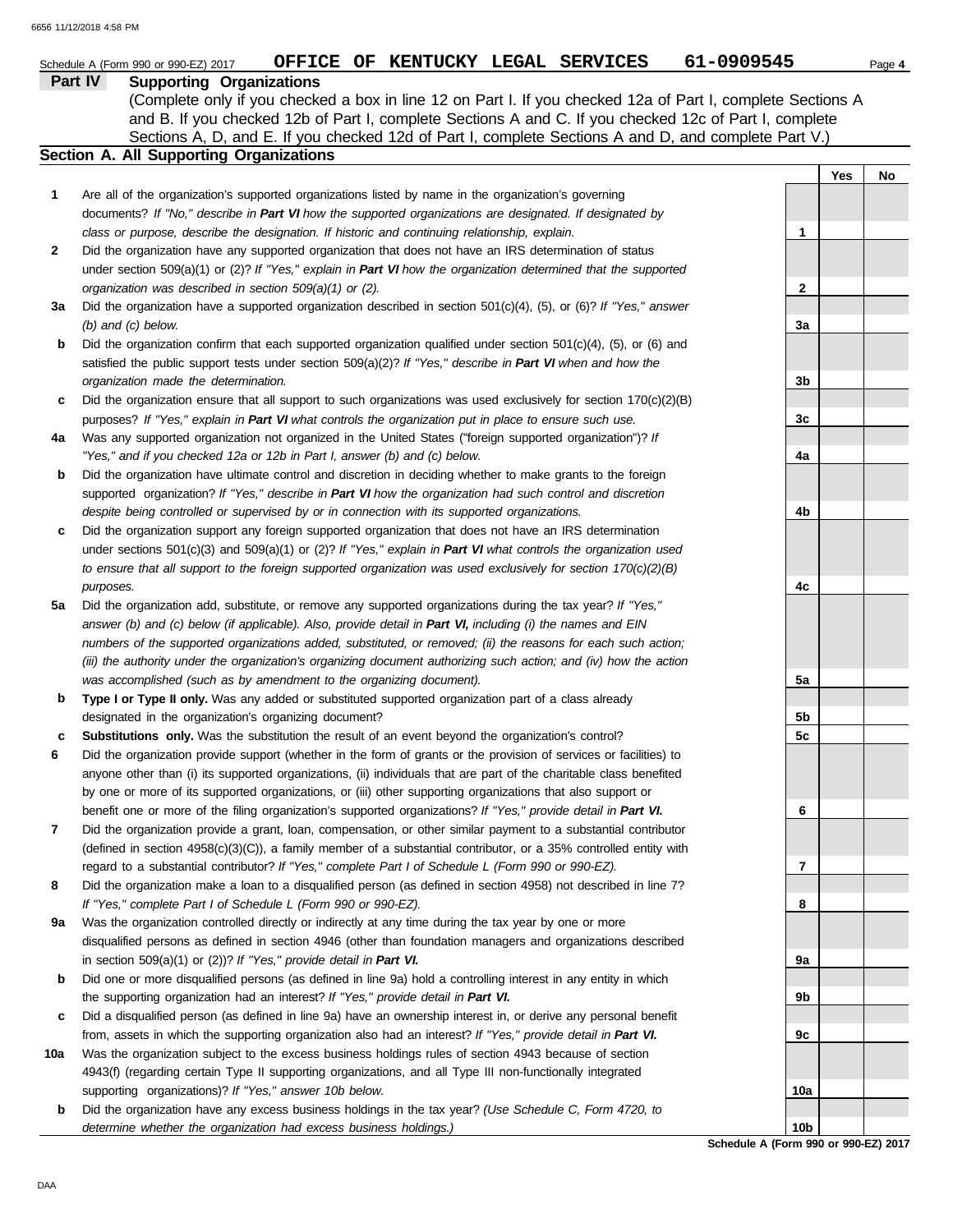|              | 61-0909545<br>OFFICE OF KENTUCKY LEGAL SERVICES<br>Schedule A (Form 990 or 990-EZ) 2017                                           |                 |            | Page 5 |
|--------------|-----------------------------------------------------------------------------------------------------------------------------------|-----------------|------------|--------|
|              | <b>Part IV</b><br><b>Supporting Organizations (continued)</b>                                                                     |                 |            |        |
|              |                                                                                                                                   |                 | <b>Yes</b> | No     |
| 11           | Has the organization accepted a gift or contribution from any of the following persons?                                           |                 |            |        |
| а            | A person who directly or indirectly controls, either alone or together with persons described in (b) and (c)                      |                 |            |        |
|              | below, the governing body of a supported organization?                                                                            | 11a             |            |        |
|              | <b>b</b> A family member of a person described in (a) above?                                                                      | 11 <sub>b</sub> |            |        |
|              | c A 35% controlled entity of a person described in (a) or (b) above? If "Yes" to a, b, or c, provide detail in Part VI.           | 11c             |            |        |
|              | Section B. Type I Supporting Organizations                                                                                        |                 |            |        |
|              |                                                                                                                                   |                 | Yes        | No     |
| 1            | Did the directors, trustees, or membership of one or more supported organizations have the power to                               |                 |            |        |
|              | regularly appoint or elect at least a majority of the organization's directors or trustees at all times during the                |                 |            |        |
|              | tax year? If "No," describe in Part VI how the supported organization(s) effectively operated, supervised, or                     |                 |            |        |
|              | controlled the organization's activities. If the organization had more than one supported organization,                           |                 |            |        |
|              | describe how the powers to appoint and/or remove directors or trustees were allocated among the supported                         | 1               |            |        |
|              | organizations and what conditions or restrictions, if any, applied to such powers during the tax year.                            |                 |            |        |
| 2            | Did the organization operate for the benefit of any supported organization other than the supported                               |                 |            |        |
|              | organization(s) that operated, supervised, or controlled the supporting organization? If "Yes," explain in Part                   |                 |            |        |
|              | VI how providing such benefit carried out the purposes of the supported organization(s) that operated,                            | $\mathbf{2}$    |            |        |
|              | supervised, or controlled the supporting organization.<br>Section C. Type II Supporting Organizations                             |                 |            |        |
|              |                                                                                                                                   |                 | Yes        | No     |
| 1            | Were a majority of the organization's directors or trustees during the tax year also a majority of the directors                  |                 |            |        |
|              | or trustees of each of the organization's supported organization(s)? If "No," describe in Part VI how control                     |                 |            |        |
|              | or management of the supporting organization was vested in the same persons that controlled or managed                            |                 |            |        |
|              | the supported organization(s).                                                                                                    | 1               |            |        |
|              | Section D. All Type III Supporting Organizations                                                                                  |                 |            |        |
|              |                                                                                                                                   |                 | Yes        | No     |
| 1            | Did the organization provide to each of its supported organizations, by the last day of the fifth month of the                    |                 |            |        |
|              | organization's tax year, (i) a written notice describing the type and amount of support provided during the prior tax             |                 |            |        |
|              | year, (ii) a copy of the Form 990 that was most recently filed as of the date of notification, and (iii) copies of the            |                 |            |        |
|              | organization's governing documents in effect on the date of notification, to the extent not previously provided?                  | 1               |            |        |
| $\mathbf{2}$ | Were any of the organization's officers, directors, or trustees either (i) appointed or elected by the supported                  |                 |            |        |
|              | organization(s) or (ii) serving on the governing body of a supported organization? If "No," explain in Part VI how                |                 |            |        |
|              | the organization maintained a close and continuous working relationship with the supported organization(s).                       | 2               |            |        |
| 3            | By reason of the relationship described in (2), did the organization's supported organizations have a                             |                 |            |        |
|              | significant voice in the organization's investment policies and in directing the use of the organization's                        |                 |            |        |
|              | income or assets at all times during the tax year? If "Yes," describe in Part VI the role the organization's                      |                 |            |        |
|              | supported organizations played in this regard.                                                                                    | 3               |            |        |
|              | Section E. Type III Functionally-Integrated Supporting Organizations                                                              |                 |            |        |
| 1            | Check the box next to the method that the organization used to satisfy the Integral Part Test during the year (see instructions). |                 |            |        |
| a            | The organization satisfied the Activities Test. Complete line 2 below.                                                            |                 |            |        |
| b            | The organization is the parent of each of its supported organizations. Complete line 3 below.                                     |                 |            |        |
| c            | The organization supported a governmental entity. Describe in Part VI how you supported a government entity (see instructions).   |                 |            |        |
|              |                                                                                                                                   |                 |            |        |
| $\mathbf{z}$ | Activities Test. Answer (a) and (b) below.                                                                                        |                 | Yes        | No     |
| а            | Did substantially all of the organization's activities during the tax year directly further the exempt purposes of                |                 |            |        |
|              | the supported organization(s) to which the organization was responsive? If "Yes," then in Part VI identify                        |                 |            |        |
|              | those supported organizations and explain how these activities directly furthered their exempt purposes,                          |                 |            |        |
|              | how the organization was responsive to those supported organizations, and how the organization determined                         |                 |            |        |
|              | that these activities constituted substantially all of its activities.                                                            | 2a              |            |        |
| b            | Did the activities described in (a) constitute activities that, but for the organization's involvement, one or more               |                 |            |        |
|              | of the organization's supported organization(s) would have been engaged in? If "Yes," explain in Part VI the                      |                 |            |        |
|              | reasons for the organization's position that its supported organization(s) would have engaged in these                            |                 |            |        |
|              | activities but for the organization's involvement.                                                                                | 2b              |            |        |
| 3            | Parent of Supported Organizations. Answer (a) and (b) below.                                                                      |                 |            |        |
| а            | Did the organization have the power to regularly appoint or elect a majority of the officers, directors, or                       | За              |            |        |
|              | trustees of each of the supported organizations? Provide details in Part VI.                                                      |                 |            |        |

**b** Did the organization exercise a substantial degree of direction over the policies, programs, and activities of each of its supported organizations? *If "Yes," describe in Part VI the role played by the organization in this regard.*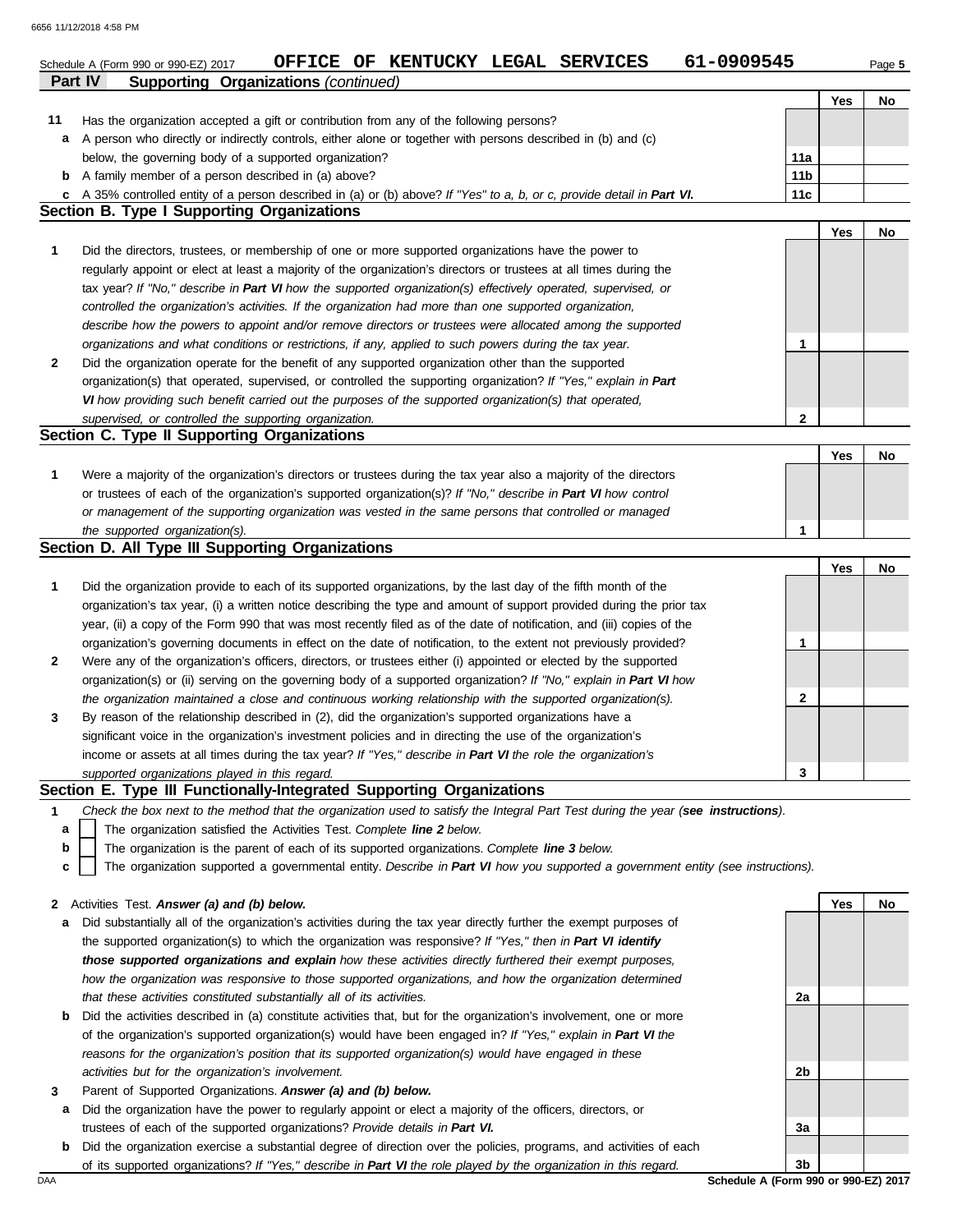| OFFICE OF KENTUCKY LEGAL SERVICES<br>Schedule A (Form 990 or 990-EZ) 2017                                                                        |                | 61-0909545     | Page 6                         |
|--------------------------------------------------------------------------------------------------------------------------------------------------|----------------|----------------|--------------------------------|
| Part V<br>Type III Non-Functionally Integrated 509(a)(3) Supporting Organizations                                                                |                |                |                                |
| Check here if the organization satisfied the Integral Part Test as a qualifying trust on Nov. 20, 1970 (explain in Part VI). See<br>$\mathbf{1}$ |                |                |                                |
| instructions. All other Type III non-functionally integrated supporting organizations must complete Sections A through E                         |                |                |                                |
| Section A - Adjusted Net Income                                                                                                                  |                | (A) Prior Year | (B) Current Year               |
|                                                                                                                                                  |                |                | (optional)                     |
| Net short-term capital gain<br>1.                                                                                                                | 1              |                |                                |
| $\mathbf{2}$<br>Recoveries of prior-year distributions                                                                                           | $\mathbf{2}$   |                |                                |
| Other gross income (see instructions)<br>3                                                                                                       | 3              |                |                                |
| Add lines 1 through 3.<br>4                                                                                                                      | 4              |                |                                |
| Depreciation and depletion<br>5                                                                                                                  | 5              |                |                                |
| Portion of operating expenses paid or incurred for production or<br>6                                                                            |                |                |                                |
| collection of gross income or for management, conservation, or                                                                                   |                |                |                                |
| maintenance of property held for production of income (see instructions)                                                                         | 6              |                |                                |
| Other expenses (see instructions)<br>7                                                                                                           | 7              |                |                                |
| Adjusted Net Income (subtract lines 5, 6 and 7 from line 4).<br>8                                                                                | 8              |                |                                |
| <b>Section B - Minimum Asset Amount</b>                                                                                                          |                | (A) Prior Year | (B) Current Year<br>(optional) |
| Aggregate fair market value of all non-exempt-use assets (see<br>1                                                                               |                |                |                                |
| instructions for short tax year or assets held for part of year):                                                                                |                |                |                                |
| <b>a</b> Average monthly value of securities                                                                                                     | 1a             |                |                                |
| <b>b</b> Average monthly cash balances                                                                                                           | 1b             |                |                                |
| Fair market value of other non-exempt-use assets<br>$\mathbf{c}$                                                                                 | 1c             |                |                                |
| <b>d Total</b> (add lines 1a, 1b, and 1c)                                                                                                        | 1d             |                |                                |
| <b>Discount</b> claimed for blockage or other<br>e                                                                                               |                |                |                                |
| factors (explain in detail in Part VI):                                                                                                          |                |                |                                |
| $\mathbf{2}$<br>Acquisition indebtedness applicable to non-exempt-use assets                                                                     | $\mathbf{2}$   |                |                                |
| 3<br>Subtract line 2 from line 1d.                                                                                                               | 3              |                |                                |
| Cash deemed held for exempt use. Enter 1-1/2% of line 3 (for greater amount,<br>4                                                                |                |                |                                |
| see instructions)                                                                                                                                | 4              |                |                                |
| 5.<br>Net value of non-exempt-use assets (subtract line 4 from line 3)                                                                           | 5              |                |                                |
| 6<br>Multiply line 5 by .035.                                                                                                                    | 6              |                |                                |
| $\mathbf{7}$<br>Recoveries of prior-year distributions                                                                                           | $\overline{7}$ |                |                                |
| 8<br>Minimum Asset Amount (add line 7 to line 6)                                                                                                 | 8              |                |                                |
| Section C - Distributable Amount                                                                                                                 |                |                | <b>Current Year</b>            |
| Adjusted net income for prior year (from Section A, line 8, Column A)<br>1.                                                                      | $\mathbf{1}$   |                |                                |
| $\mathbf{2}$<br>Enter 85% of line 1.                                                                                                             | $\mathbf{2}$   |                |                                |
| 3<br>Minimum asset amount for prior year (from Section B, line 8, Column A)                                                                      | 3              |                |                                |
| 4<br>Enter greater of line 2 or line 3.                                                                                                          | 4              |                |                                |
| 5.<br>Income tax imposed in prior year                                                                                                           | 5              |                |                                |
| <b>Distributable Amount.</b> Subtract line 5 from line 4, unless subject to<br>6                                                                 |                |                |                                |
| emergency temporary reduction (see instructions).                                                                                                | 6              |                |                                |

**7** instructions). Check here if the current year is the organization's first as a non-functionally integrated Type III supporting organization (see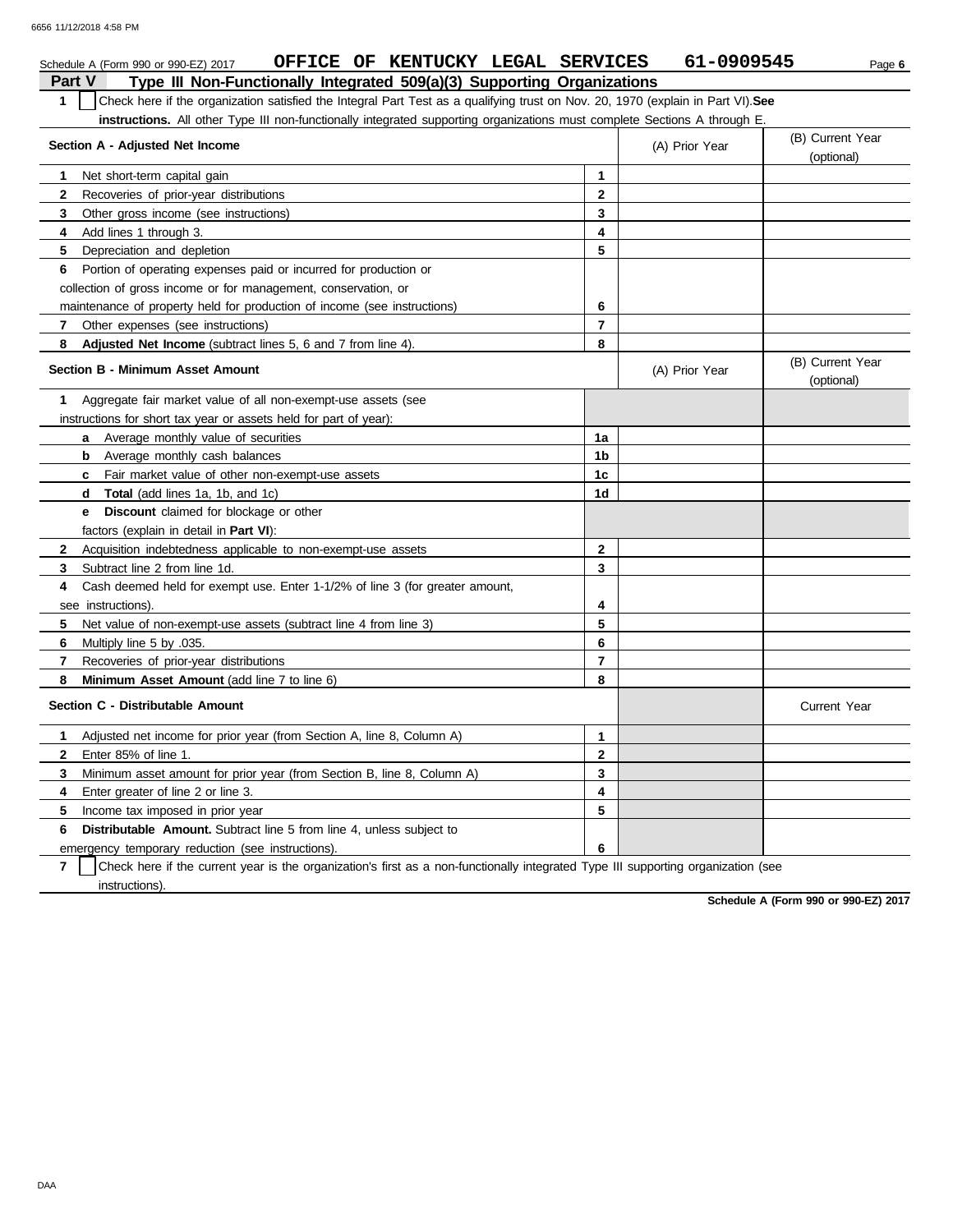|              | OFFICE OF KENTUCKY LEGAL SERVICES<br>Schedule A (Form 990 or 990-EZ) 2017                               |                             | 61-0909545                | Page 7               |
|--------------|---------------------------------------------------------------------------------------------------------|-----------------------------|---------------------------|----------------------|
| Part V       | Type III Non-Functionally Integrated 509(a)(3) Supporting Organizations (continued)                     |                             |                           |                      |
|              | <b>Section D - Distributions</b>                                                                        |                             |                           | <b>Current Year</b>  |
| 1            | Amounts paid to supported organizations to accomplish exempt purposes                                   |                             |                           |                      |
| $\mathbf{2}$ | Amounts paid to perform activity that directly furthers exempt purposes of supported                    |                             |                           |                      |
|              | organizations, in excess of income from activity                                                        |                             |                           |                      |
| 3            | Administrative expenses paid to accomplish exempt purposes of supported organizations                   |                             |                           |                      |
| 4            | Amounts paid to acquire exempt-use assets                                                               |                             |                           |                      |
| 5            | Qualified set-aside amounts (prior IRS approval required)                                               |                             |                           |                      |
| 6            | Other distributions (describe in Part VI). See instructions.                                            |                             |                           |                      |
| 7            | Total annual distributions. Add lines 1 through 6.                                                      |                             |                           |                      |
| 8            | Distributions to attentive supported organizations to which the organization is responsive              |                             |                           |                      |
| 9            | (provide details in Part VI). See instructions.<br>Distributable amount for 2017 from Section C, line 6 |                             |                           |                      |
|              | Line 8 amount divided by line 9 amount                                                                  |                             |                           |                      |
| 10           |                                                                                                         | (i)                         | (ii)                      | (iii)                |
|              | Section E - Distribution Allocations (see instructions)                                                 | <b>Excess Distributions</b> | <b>Underdistributions</b> | <b>Distributable</b> |
|              |                                                                                                         |                             | Pre-2017                  | Amount for 2017      |
| 1            | Distributable amount for 2017 from Section C, line 6                                                    |                             |                           |                      |
| $\mathbf{2}$ | Underdistributions, if any, for years prior to 2017                                                     |                             |                           |                      |
|              | (reasonable cause required-explain in Part VI). See                                                     |                             |                           |                      |
|              | instructions.                                                                                           |                             |                           |                      |
| 3            | Excess distributions carryover, if any, to 2017:                                                        |                             |                           |                      |
| a            |                                                                                                         |                             |                           |                      |
|              | $b$ From 2013                                                                                           |                             |                           |                      |
|              |                                                                                                         |                             |                           |                      |
|              |                                                                                                         |                             |                           |                      |
|              |                                                                                                         |                             |                           |                      |
|              | f Total of lines 3a through e                                                                           |                             |                           |                      |
|              | g Applied to underdistributions of prior years                                                          |                             |                           |                      |
|              | h Applied to 2017 distributable amount                                                                  |                             |                           |                      |
|              | <i>i</i> Carryover from 2012 not applied (see instructions)                                             |                             |                           |                      |
|              | Remainder. Subtract lines 3g, 3h, and 3i from 3f.                                                       |                             |                           |                      |
| 4            | Distributions for 2017 from                                                                             |                             |                           |                      |
|              | Section D, line 7:<br>\$                                                                                |                             |                           |                      |
|              | a Applied to underdistributions of prior years                                                          |                             |                           |                      |
|              | <b>b</b> Applied to 2017 distributable amount                                                           |                             |                           |                      |
|              | c Remainder. Subtract lines 4a and 4b from 4.                                                           |                             |                           |                      |
| 5            | Remaining underdistributions for years prior to 2017, if                                                |                             |                           |                      |
|              | any. Subtract lines 3g and 4a from line 2. For result                                                   |                             |                           |                      |
|              | greater than zero, explain in Part VI. See instructions.                                                |                             |                           |                      |
| 6            | Remaining underdistributions for 2017. Subtract lines 3h                                                |                             |                           |                      |
|              | and 4b from line 1. For result greater than zero, explain in                                            |                             |                           |                      |
|              | Part VI. See instructions.                                                                              |                             |                           |                      |
| 7            | Excess distributions carryover to 2018. Add lines 3j                                                    |                             |                           |                      |
|              | and 4c.                                                                                                 |                             |                           |                      |
| 8            | Breakdown of line 7:                                                                                    |                             |                           |                      |
|              | a Excess from 2013                                                                                      |                             |                           |                      |
|              |                                                                                                         |                             |                           |                      |
|              |                                                                                                         |                             |                           |                      |
|              |                                                                                                         |                             |                           |                      |
|              |                                                                                                         |                             |                           |                      |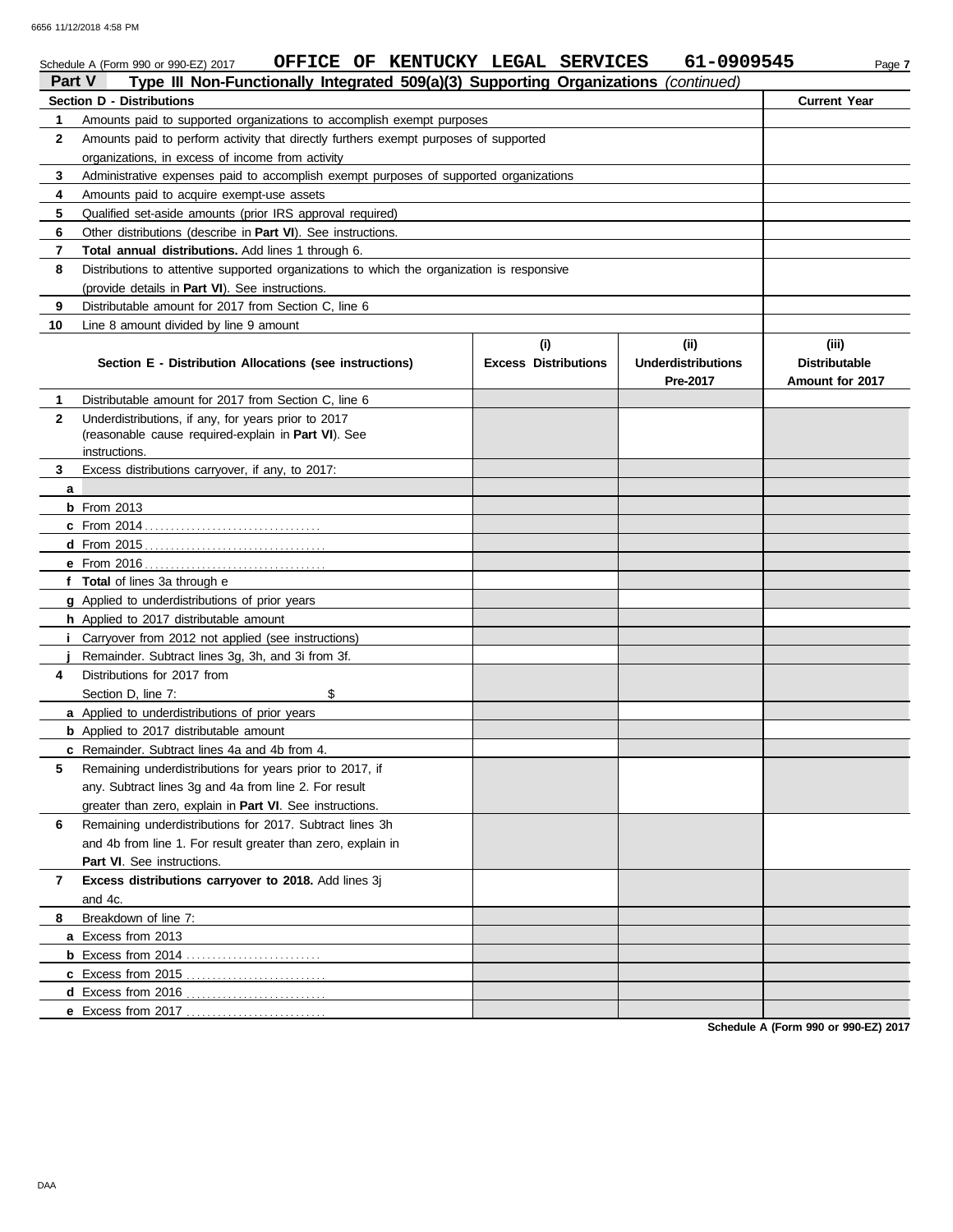| OFFICE OF KENTUCKY LEGAL SERVICES<br>61-0909545<br>Schedule A (Form 990 or 990-EZ) 2017<br>Page 8                          |
|----------------------------------------------------------------------------------------------------------------------------|
| Supplemental Information. Provide the explanations required by Part II, line 10; Part II, line 17a or 17b; Part<br>Part VI |
| III, line 12; Part IV, Section A, lines 1, 2, 3b, 3c, 4b, 4c, 5a, 6, 9a, 9b, 9c, 11a, 11b, and 11c; Part IV, Section       |
| B, lines 1 and 2; Part IV, Section C, line 1; Part IV, Section D, lines 2 and 3; Part IV, Section E, lines 1c, 2a, 2b,     |
| 3a and 3b; Part V, line 1; Part V, Section B, line 1e; Part V, Section D, lines 5, 6, and 8; and Part V, Section E,        |
| lines 2, 5, and 6. Also complete this part for any additional information. (See instructions.)                             |
|                                                                                                                            |
| <b>SUPPLEMENTAL</b><br><b>INFORMATION</b>                                                                                  |
| ON JANUARY 2, 2008, KEJC ENTERED INTO A PROGRAM TRANSFER AGREEMENT WITH                                                    |
| REPAIRERS OF THE BREACH, INC.<br>UNDER THE TERMS OF THE AGREEMENT,<br>THE                                                  |
| REPAIRERS TRANSFERRED THE MANAGEMENT, OPERATIONS, CAPITAL ASSETS AND CASH                                                  |
| BALANCE OF MAXWELL STREET LEGAL CLINIC TO KEJC.<br>THIS RESULTED IN AN                                                     |
| EXTRAORDINARY GAIN OF \$37,484 TO KEJC AS FOLLOWS:                                                                         |
| $CASH - $30,976$                                                                                                           |
| CAPITAL ASSETS - NET VALUE - \$6,508                                                                                       |
|                                                                                                                            |
|                                                                                                                            |
|                                                                                                                            |
|                                                                                                                            |
|                                                                                                                            |
|                                                                                                                            |
|                                                                                                                            |
|                                                                                                                            |
|                                                                                                                            |
|                                                                                                                            |
|                                                                                                                            |
|                                                                                                                            |
|                                                                                                                            |
|                                                                                                                            |
|                                                                                                                            |
|                                                                                                                            |
|                                                                                                                            |
|                                                                                                                            |
|                                                                                                                            |
|                                                                                                                            |
|                                                                                                                            |
|                                                                                                                            |
|                                                                                                                            |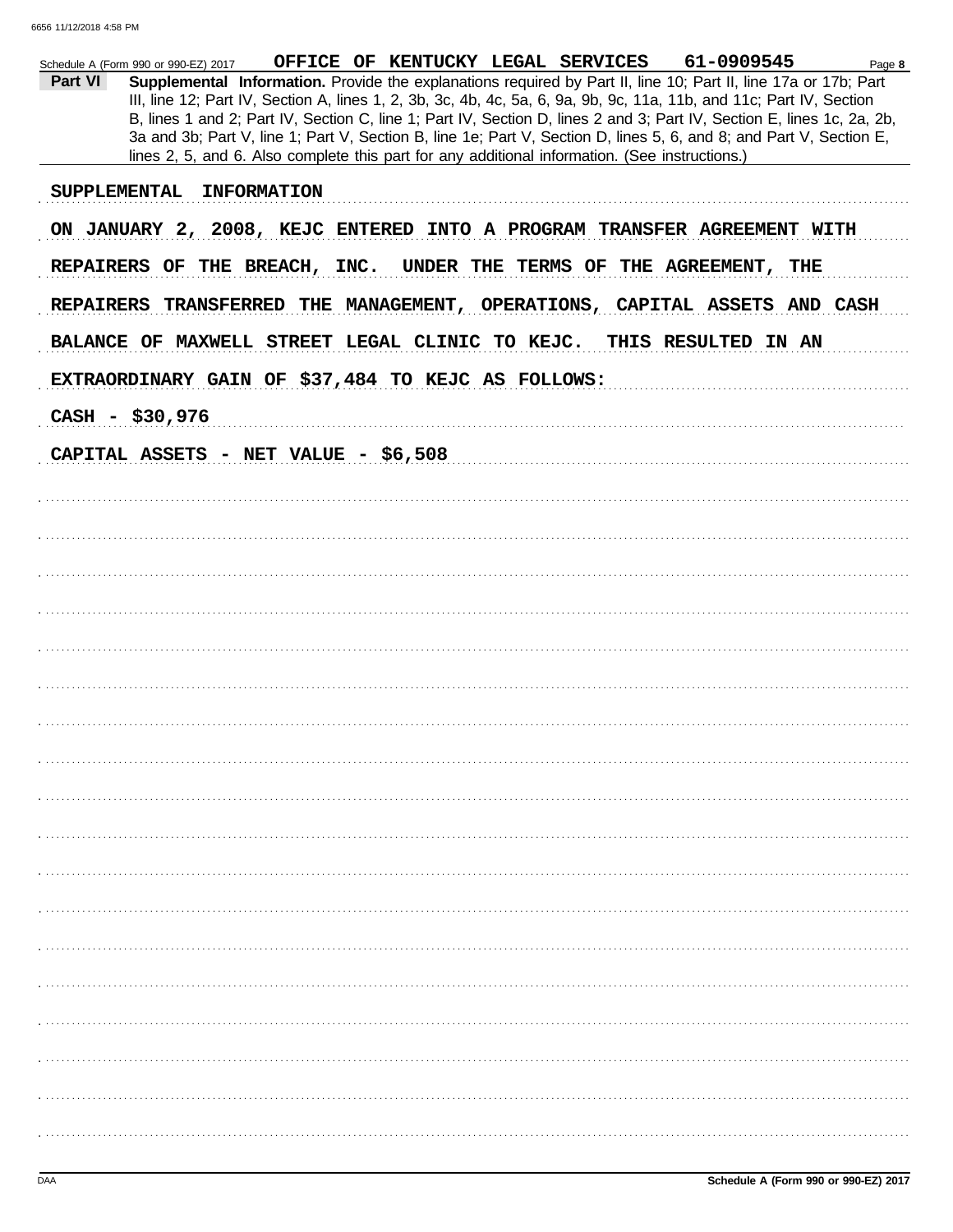| (Form 990 or 990-EZ)<br>2017<br>For Organizations Exempt From Income Tax Under section 501(c) and section 527<br><b>Open to Public</b><br><b>u</b> Complete if the organization is described below.<br>L1 Attach to Form 990 or Form 990-EZ.<br>Department of the Treasury<br>Inspection<br><b>u</b> Go to www.irs.gov/Form990 for instructions and the latest information.<br>Internal Revenue Service<br>If the organization answered "Yes," on Form 990, Part IV, line 3, or Form 990-EZ, Part V, line 46 (Political Campaign Activities), then<br>• Section 501(c)(3) organizations: Complete Parts I-A and B. Do not complete Part I-C.<br>• Section 501(c) (other than section 501(c)(3)) organizations: Complete Parts I-A and C below. Do not complete Part I-B.<br>• Section 527 organizations: Complete Part I-A only.<br>If the organization answered "Yes," on Form 990, Part IV, line 4, or Form 990-EZ, Part VI, line 47 (Lobbying Activities), then<br>• Section 501(c)(3) organizations that have filed Form 5768 (election under section 501(h)): Complete Part II-A. Do not complete Part II-B.<br>• Section 501(c)(3) organizations that have NOT filed Form 5768 (election under section 501(h)): Complete Part II-B. Do not complete Part II-A.<br>If the organization answered "Yes," on Form 990, Part IV, line 5 (Proxy Tax) (see separate instructions) or Form 990-EZ, Part V, line 35c (Proxy<br>Tax) (see separate instructions), then<br>• Section 501(c)(4), (5), or (6) organizations: Complete Part III.<br>Employer identification number<br>Name of organization OFFICE OF KENTUCKY LEGAL SERVICES<br>61-0909545<br>PROGRAMS,<br>INC.<br>Complete if the organization is exempt under section 501(c) or is a section 527 organization.<br>Part I-A<br>Provide a description of the organization's direct and indirect political campaign activities in Part IV. (see instructions for<br>1<br>definition of "political campaign activities")<br>$\mathbf{u}$ \$<br>2<br>3<br>Complete if the organization is exempt under section 501(c)(3).<br>Part I-B<br>1<br>2<br>Yes<br>No<br>3<br>Yes<br>No<br>4a Was a correction made?<br><b>b</b> If "Yes," describe in Part IV.<br>Complete if the organization is exempt under section 501(c), except section 501(c)(3).<br>Part I-C<br>Enter the amount directly expended by the filing organization for section 527 exempt function<br>1.<br>$\mathbf{u}$ \$<br>activities<br>Enter the amount of the filing organization's funds contributed to other organizations for section<br>2<br>$\mathbf{u}$ \$<br>Total exempt function expenditures. Add lines 1 and 2. Enter here and on Form 1120-POL,<br>3<br>line 17b<br>  Yes<br>No<br>Enter the names, addresses and employer identification number (EIN) of all section 527 political organizations to which the filing<br>organization made payments. For each organization listed, enter the amount paid from the filing organization's funds. Also enter<br>the amount of political contributions received that were promptly and directly delivered to a separate political organization, such<br>as a separate segregated fund or a political action committee (PAC). If additional space is needed, provide information in Part IV.<br>(e) Amount of political<br>(c) EIN<br>(a) Name<br>(b) Address<br>(d) Amount paid from<br>contributions received and<br>filing organization's<br>promptly and directly<br>funds. If none, enter -0-.<br>delivered to a separate<br>political organization.<br>If none, enter -0-.<br>(1)<br>(2) | <b>SCHEDULE C</b> | <b>Political Campaign and Lobbying Activities</b> |  | OMB No. 1545-0047 |
|------------------------------------------------------------------------------------------------------------------------------------------------------------------------------------------------------------------------------------------------------------------------------------------------------------------------------------------------------------------------------------------------------------------------------------------------------------------------------------------------------------------------------------------------------------------------------------------------------------------------------------------------------------------------------------------------------------------------------------------------------------------------------------------------------------------------------------------------------------------------------------------------------------------------------------------------------------------------------------------------------------------------------------------------------------------------------------------------------------------------------------------------------------------------------------------------------------------------------------------------------------------------------------------------------------------------------------------------------------------------------------------------------------------------------------------------------------------------------------------------------------------------------------------------------------------------------------------------------------------------------------------------------------------------------------------------------------------------------------------------------------------------------------------------------------------------------------------------------------------------------------------------------------------------------------------------------------------------------------------------------------------------------------------------------------------------------------------------------------------------------------------------------------------------------------------------------------------------------------------------------------------------------------------------------------------------------------------------------------------------------------------------------------------------------------------------------------------------------------------------------------------------------------------------------------------------------------------------------------------------------------------------------------------------------------------------------------------------------------------------------------------------------------------------------------------------------------------------------------------------------------------------------------------------------------------------------------------------------------------------------------------------------------------------------------------------------------------------------------------------------------------------------------------------------------------------------------------------------------------------------------------------------------------------------------------------------------------------------------------------------------------------------------------------------------------------------------------------------------------------------------------------------------------------------------------------------|-------------------|---------------------------------------------------|--|-------------------|
|                                                                                                                                                                                                                                                                                                                                                                                                                                                                                                                                                                                                                                                                                                                                                                                                                                                                                                                                                                                                                                                                                                                                                                                                                                                                                                                                                                                                                                                                                                                                                                                                                                                                                                                                                                                                                                                                                                                                                                                                                                                                                                                                                                                                                                                                                                                                                                                                                                                                                                                                                                                                                                                                                                                                                                                                                                                                                                                                                                                                                                                                                                                                                                                                                                                                                                                                                                                                                                                                                                                                                                              |                   |                                                   |  |                   |
|                                                                                                                                                                                                                                                                                                                                                                                                                                                                                                                                                                                                                                                                                                                                                                                                                                                                                                                                                                                                                                                                                                                                                                                                                                                                                                                                                                                                                                                                                                                                                                                                                                                                                                                                                                                                                                                                                                                                                                                                                                                                                                                                                                                                                                                                                                                                                                                                                                                                                                                                                                                                                                                                                                                                                                                                                                                                                                                                                                                                                                                                                                                                                                                                                                                                                                                                                                                                                                                                                                                                                                              |                   |                                                   |  |                   |
|                                                                                                                                                                                                                                                                                                                                                                                                                                                                                                                                                                                                                                                                                                                                                                                                                                                                                                                                                                                                                                                                                                                                                                                                                                                                                                                                                                                                                                                                                                                                                                                                                                                                                                                                                                                                                                                                                                                                                                                                                                                                                                                                                                                                                                                                                                                                                                                                                                                                                                                                                                                                                                                                                                                                                                                                                                                                                                                                                                                                                                                                                                                                                                                                                                                                                                                                                                                                                                                                                                                                                                              |                   |                                                   |  |                   |
|                                                                                                                                                                                                                                                                                                                                                                                                                                                                                                                                                                                                                                                                                                                                                                                                                                                                                                                                                                                                                                                                                                                                                                                                                                                                                                                                                                                                                                                                                                                                                                                                                                                                                                                                                                                                                                                                                                                                                                                                                                                                                                                                                                                                                                                                                                                                                                                                                                                                                                                                                                                                                                                                                                                                                                                                                                                                                                                                                                                                                                                                                                                                                                                                                                                                                                                                                                                                                                                                                                                                                                              |                   |                                                   |  |                   |
|                                                                                                                                                                                                                                                                                                                                                                                                                                                                                                                                                                                                                                                                                                                                                                                                                                                                                                                                                                                                                                                                                                                                                                                                                                                                                                                                                                                                                                                                                                                                                                                                                                                                                                                                                                                                                                                                                                                                                                                                                                                                                                                                                                                                                                                                                                                                                                                                                                                                                                                                                                                                                                                                                                                                                                                                                                                                                                                                                                                                                                                                                                                                                                                                                                                                                                                                                                                                                                                                                                                                                                              |                   |                                                   |  |                   |
|                                                                                                                                                                                                                                                                                                                                                                                                                                                                                                                                                                                                                                                                                                                                                                                                                                                                                                                                                                                                                                                                                                                                                                                                                                                                                                                                                                                                                                                                                                                                                                                                                                                                                                                                                                                                                                                                                                                                                                                                                                                                                                                                                                                                                                                                                                                                                                                                                                                                                                                                                                                                                                                                                                                                                                                                                                                                                                                                                                                                                                                                                                                                                                                                                                                                                                                                                                                                                                                                                                                                                                              |                   |                                                   |  |                   |
|                                                                                                                                                                                                                                                                                                                                                                                                                                                                                                                                                                                                                                                                                                                                                                                                                                                                                                                                                                                                                                                                                                                                                                                                                                                                                                                                                                                                                                                                                                                                                                                                                                                                                                                                                                                                                                                                                                                                                                                                                                                                                                                                                                                                                                                                                                                                                                                                                                                                                                                                                                                                                                                                                                                                                                                                                                                                                                                                                                                                                                                                                                                                                                                                                                                                                                                                                                                                                                                                                                                                                                              |                   |                                                   |  |                   |
|                                                                                                                                                                                                                                                                                                                                                                                                                                                                                                                                                                                                                                                                                                                                                                                                                                                                                                                                                                                                                                                                                                                                                                                                                                                                                                                                                                                                                                                                                                                                                                                                                                                                                                                                                                                                                                                                                                                                                                                                                                                                                                                                                                                                                                                                                                                                                                                                                                                                                                                                                                                                                                                                                                                                                                                                                                                                                                                                                                                                                                                                                                                                                                                                                                                                                                                                                                                                                                                                                                                                                                              |                   |                                                   |  |                   |
|                                                                                                                                                                                                                                                                                                                                                                                                                                                                                                                                                                                                                                                                                                                                                                                                                                                                                                                                                                                                                                                                                                                                                                                                                                                                                                                                                                                                                                                                                                                                                                                                                                                                                                                                                                                                                                                                                                                                                                                                                                                                                                                                                                                                                                                                                                                                                                                                                                                                                                                                                                                                                                                                                                                                                                                                                                                                                                                                                                                                                                                                                                                                                                                                                                                                                                                                                                                                                                                                                                                                                                              |                   |                                                   |  |                   |
|                                                                                                                                                                                                                                                                                                                                                                                                                                                                                                                                                                                                                                                                                                                                                                                                                                                                                                                                                                                                                                                                                                                                                                                                                                                                                                                                                                                                                                                                                                                                                                                                                                                                                                                                                                                                                                                                                                                                                                                                                                                                                                                                                                                                                                                                                                                                                                                                                                                                                                                                                                                                                                                                                                                                                                                                                                                                                                                                                                                                                                                                                                                                                                                                                                                                                                                                                                                                                                                                                                                                                                              |                   |                                                   |  |                   |
|                                                                                                                                                                                                                                                                                                                                                                                                                                                                                                                                                                                                                                                                                                                                                                                                                                                                                                                                                                                                                                                                                                                                                                                                                                                                                                                                                                                                                                                                                                                                                                                                                                                                                                                                                                                                                                                                                                                                                                                                                                                                                                                                                                                                                                                                                                                                                                                                                                                                                                                                                                                                                                                                                                                                                                                                                                                                                                                                                                                                                                                                                                                                                                                                                                                                                                                                                                                                                                                                                                                                                                              |                   |                                                   |  |                   |
|                                                                                                                                                                                                                                                                                                                                                                                                                                                                                                                                                                                                                                                                                                                                                                                                                                                                                                                                                                                                                                                                                                                                                                                                                                                                                                                                                                                                                                                                                                                                                                                                                                                                                                                                                                                                                                                                                                                                                                                                                                                                                                                                                                                                                                                                                                                                                                                                                                                                                                                                                                                                                                                                                                                                                                                                                                                                                                                                                                                                                                                                                                                                                                                                                                                                                                                                                                                                                                                                                                                                                                              |                   |                                                   |  |                   |
|                                                                                                                                                                                                                                                                                                                                                                                                                                                                                                                                                                                                                                                                                                                                                                                                                                                                                                                                                                                                                                                                                                                                                                                                                                                                                                                                                                                                                                                                                                                                                                                                                                                                                                                                                                                                                                                                                                                                                                                                                                                                                                                                                                                                                                                                                                                                                                                                                                                                                                                                                                                                                                                                                                                                                                                                                                                                                                                                                                                                                                                                                                                                                                                                                                                                                                                                                                                                                                                                                                                                                                              |                   |                                                   |  |                   |
|                                                                                                                                                                                                                                                                                                                                                                                                                                                                                                                                                                                                                                                                                                                                                                                                                                                                                                                                                                                                                                                                                                                                                                                                                                                                                                                                                                                                                                                                                                                                                                                                                                                                                                                                                                                                                                                                                                                                                                                                                                                                                                                                                                                                                                                                                                                                                                                                                                                                                                                                                                                                                                                                                                                                                                                                                                                                                                                                                                                                                                                                                                                                                                                                                                                                                                                                                                                                                                                                                                                                                                              |                   |                                                   |  |                   |
|                                                                                                                                                                                                                                                                                                                                                                                                                                                                                                                                                                                                                                                                                                                                                                                                                                                                                                                                                                                                                                                                                                                                                                                                                                                                                                                                                                                                                                                                                                                                                                                                                                                                                                                                                                                                                                                                                                                                                                                                                                                                                                                                                                                                                                                                                                                                                                                                                                                                                                                                                                                                                                                                                                                                                                                                                                                                                                                                                                                                                                                                                                                                                                                                                                                                                                                                                                                                                                                                                                                                                                              |                   |                                                   |  |                   |
|                                                                                                                                                                                                                                                                                                                                                                                                                                                                                                                                                                                                                                                                                                                                                                                                                                                                                                                                                                                                                                                                                                                                                                                                                                                                                                                                                                                                                                                                                                                                                                                                                                                                                                                                                                                                                                                                                                                                                                                                                                                                                                                                                                                                                                                                                                                                                                                                                                                                                                                                                                                                                                                                                                                                                                                                                                                                                                                                                                                                                                                                                                                                                                                                                                                                                                                                                                                                                                                                                                                                                                              |                   |                                                   |  |                   |
|                                                                                                                                                                                                                                                                                                                                                                                                                                                                                                                                                                                                                                                                                                                                                                                                                                                                                                                                                                                                                                                                                                                                                                                                                                                                                                                                                                                                                                                                                                                                                                                                                                                                                                                                                                                                                                                                                                                                                                                                                                                                                                                                                                                                                                                                                                                                                                                                                                                                                                                                                                                                                                                                                                                                                                                                                                                                                                                                                                                                                                                                                                                                                                                                                                                                                                                                                                                                                                                                                                                                                                              |                   |                                                   |  |                   |
|                                                                                                                                                                                                                                                                                                                                                                                                                                                                                                                                                                                                                                                                                                                                                                                                                                                                                                                                                                                                                                                                                                                                                                                                                                                                                                                                                                                                                                                                                                                                                                                                                                                                                                                                                                                                                                                                                                                                                                                                                                                                                                                                                                                                                                                                                                                                                                                                                                                                                                                                                                                                                                                                                                                                                                                                                                                                                                                                                                                                                                                                                                                                                                                                                                                                                                                                                                                                                                                                                                                                                                              |                   |                                                   |  |                   |
|                                                                                                                                                                                                                                                                                                                                                                                                                                                                                                                                                                                                                                                                                                                                                                                                                                                                                                                                                                                                                                                                                                                                                                                                                                                                                                                                                                                                                                                                                                                                                                                                                                                                                                                                                                                                                                                                                                                                                                                                                                                                                                                                                                                                                                                                                                                                                                                                                                                                                                                                                                                                                                                                                                                                                                                                                                                                                                                                                                                                                                                                                                                                                                                                                                                                                                                                                                                                                                                                                                                                                                              |                   |                                                   |  |                   |
|                                                                                                                                                                                                                                                                                                                                                                                                                                                                                                                                                                                                                                                                                                                                                                                                                                                                                                                                                                                                                                                                                                                                                                                                                                                                                                                                                                                                                                                                                                                                                                                                                                                                                                                                                                                                                                                                                                                                                                                                                                                                                                                                                                                                                                                                                                                                                                                                                                                                                                                                                                                                                                                                                                                                                                                                                                                                                                                                                                                                                                                                                                                                                                                                                                                                                                                                                                                                                                                                                                                                                                              |                   |                                                   |  |                   |
|                                                                                                                                                                                                                                                                                                                                                                                                                                                                                                                                                                                                                                                                                                                                                                                                                                                                                                                                                                                                                                                                                                                                                                                                                                                                                                                                                                                                                                                                                                                                                                                                                                                                                                                                                                                                                                                                                                                                                                                                                                                                                                                                                                                                                                                                                                                                                                                                                                                                                                                                                                                                                                                                                                                                                                                                                                                                                                                                                                                                                                                                                                                                                                                                                                                                                                                                                                                                                                                                                                                                                                              |                   |                                                   |  |                   |
|                                                                                                                                                                                                                                                                                                                                                                                                                                                                                                                                                                                                                                                                                                                                                                                                                                                                                                                                                                                                                                                                                                                                                                                                                                                                                                                                                                                                                                                                                                                                                                                                                                                                                                                                                                                                                                                                                                                                                                                                                                                                                                                                                                                                                                                                                                                                                                                                                                                                                                                                                                                                                                                                                                                                                                                                                                                                                                                                                                                                                                                                                                                                                                                                                                                                                                                                                                                                                                                                                                                                                                              |                   |                                                   |  |                   |
|                                                                                                                                                                                                                                                                                                                                                                                                                                                                                                                                                                                                                                                                                                                                                                                                                                                                                                                                                                                                                                                                                                                                                                                                                                                                                                                                                                                                                                                                                                                                                                                                                                                                                                                                                                                                                                                                                                                                                                                                                                                                                                                                                                                                                                                                                                                                                                                                                                                                                                                                                                                                                                                                                                                                                                                                                                                                                                                                                                                                                                                                                                                                                                                                                                                                                                                                                                                                                                                                                                                                                                              |                   |                                                   |  |                   |
|                                                                                                                                                                                                                                                                                                                                                                                                                                                                                                                                                                                                                                                                                                                                                                                                                                                                                                                                                                                                                                                                                                                                                                                                                                                                                                                                                                                                                                                                                                                                                                                                                                                                                                                                                                                                                                                                                                                                                                                                                                                                                                                                                                                                                                                                                                                                                                                                                                                                                                                                                                                                                                                                                                                                                                                                                                                                                                                                                                                                                                                                                                                                                                                                                                                                                                                                                                                                                                                                                                                                                                              |                   |                                                   |  |                   |
|                                                                                                                                                                                                                                                                                                                                                                                                                                                                                                                                                                                                                                                                                                                                                                                                                                                                                                                                                                                                                                                                                                                                                                                                                                                                                                                                                                                                                                                                                                                                                                                                                                                                                                                                                                                                                                                                                                                                                                                                                                                                                                                                                                                                                                                                                                                                                                                                                                                                                                                                                                                                                                                                                                                                                                                                                                                                                                                                                                                                                                                                                                                                                                                                                                                                                                                                                                                                                                                                                                                                                                              |                   |                                                   |  |                   |
|                                                                                                                                                                                                                                                                                                                                                                                                                                                                                                                                                                                                                                                                                                                                                                                                                                                                                                                                                                                                                                                                                                                                                                                                                                                                                                                                                                                                                                                                                                                                                                                                                                                                                                                                                                                                                                                                                                                                                                                                                                                                                                                                                                                                                                                                                                                                                                                                                                                                                                                                                                                                                                                                                                                                                                                                                                                                                                                                                                                                                                                                                                                                                                                                                                                                                                                                                                                                                                                                                                                                                                              |                   |                                                   |  |                   |
|                                                                                                                                                                                                                                                                                                                                                                                                                                                                                                                                                                                                                                                                                                                                                                                                                                                                                                                                                                                                                                                                                                                                                                                                                                                                                                                                                                                                                                                                                                                                                                                                                                                                                                                                                                                                                                                                                                                                                                                                                                                                                                                                                                                                                                                                                                                                                                                                                                                                                                                                                                                                                                                                                                                                                                                                                                                                                                                                                                                                                                                                                                                                                                                                                                                                                                                                                                                                                                                                                                                                                                              |                   |                                                   |  |                   |
|                                                                                                                                                                                                                                                                                                                                                                                                                                                                                                                                                                                                                                                                                                                                                                                                                                                                                                                                                                                                                                                                                                                                                                                                                                                                                                                                                                                                                                                                                                                                                                                                                                                                                                                                                                                                                                                                                                                                                                                                                                                                                                                                                                                                                                                                                                                                                                                                                                                                                                                                                                                                                                                                                                                                                                                                                                                                                                                                                                                                                                                                                                                                                                                                                                                                                                                                                                                                                                                                                                                                                                              |                   |                                                   |  |                   |
|                                                                                                                                                                                                                                                                                                                                                                                                                                                                                                                                                                                                                                                                                                                                                                                                                                                                                                                                                                                                                                                                                                                                                                                                                                                                                                                                                                                                                                                                                                                                                                                                                                                                                                                                                                                                                                                                                                                                                                                                                                                                                                                                                                                                                                                                                                                                                                                                                                                                                                                                                                                                                                                                                                                                                                                                                                                                                                                                                                                                                                                                                                                                                                                                                                                                                                                                                                                                                                                                                                                                                                              |                   |                                                   |  |                   |
|                                                                                                                                                                                                                                                                                                                                                                                                                                                                                                                                                                                                                                                                                                                                                                                                                                                                                                                                                                                                                                                                                                                                                                                                                                                                                                                                                                                                                                                                                                                                                                                                                                                                                                                                                                                                                                                                                                                                                                                                                                                                                                                                                                                                                                                                                                                                                                                                                                                                                                                                                                                                                                                                                                                                                                                                                                                                                                                                                                                                                                                                                                                                                                                                                                                                                                                                                                                                                                                                                                                                                                              |                   |                                                   |  |                   |
|                                                                                                                                                                                                                                                                                                                                                                                                                                                                                                                                                                                                                                                                                                                                                                                                                                                                                                                                                                                                                                                                                                                                                                                                                                                                                                                                                                                                                                                                                                                                                                                                                                                                                                                                                                                                                                                                                                                                                                                                                                                                                                                                                                                                                                                                                                                                                                                                                                                                                                                                                                                                                                                                                                                                                                                                                                                                                                                                                                                                                                                                                                                                                                                                                                                                                                                                                                                                                                                                                                                                                                              |                   |                                                   |  |                   |
|                                                                                                                                                                                                                                                                                                                                                                                                                                                                                                                                                                                                                                                                                                                                                                                                                                                                                                                                                                                                                                                                                                                                                                                                                                                                                                                                                                                                                                                                                                                                                                                                                                                                                                                                                                                                                                                                                                                                                                                                                                                                                                                                                                                                                                                                                                                                                                                                                                                                                                                                                                                                                                                                                                                                                                                                                                                                                                                                                                                                                                                                                                                                                                                                                                                                                                                                                                                                                                                                                                                                                                              |                   |                                                   |  |                   |
|                                                                                                                                                                                                                                                                                                                                                                                                                                                                                                                                                                                                                                                                                                                                                                                                                                                                                                                                                                                                                                                                                                                                                                                                                                                                                                                                                                                                                                                                                                                                                                                                                                                                                                                                                                                                                                                                                                                                                                                                                                                                                                                                                                                                                                                                                                                                                                                                                                                                                                                                                                                                                                                                                                                                                                                                                                                                                                                                                                                                                                                                                                                                                                                                                                                                                                                                                                                                                                                                                                                                                                              |                   |                                                   |  |                   |
|                                                                                                                                                                                                                                                                                                                                                                                                                                                                                                                                                                                                                                                                                                                                                                                                                                                                                                                                                                                                                                                                                                                                                                                                                                                                                                                                                                                                                                                                                                                                                                                                                                                                                                                                                                                                                                                                                                                                                                                                                                                                                                                                                                                                                                                                                                                                                                                                                                                                                                                                                                                                                                                                                                                                                                                                                                                                                                                                                                                                                                                                                                                                                                                                                                                                                                                                                                                                                                                                                                                                                                              |                   |                                                   |  |                   |
|                                                                                                                                                                                                                                                                                                                                                                                                                                                                                                                                                                                                                                                                                                                                                                                                                                                                                                                                                                                                                                                                                                                                                                                                                                                                                                                                                                                                                                                                                                                                                                                                                                                                                                                                                                                                                                                                                                                                                                                                                                                                                                                                                                                                                                                                                                                                                                                                                                                                                                                                                                                                                                                                                                                                                                                                                                                                                                                                                                                                                                                                                                                                                                                                                                                                                                                                                                                                                                                                                                                                                                              |                   |                                                   |  |                   |
|                                                                                                                                                                                                                                                                                                                                                                                                                                                                                                                                                                                                                                                                                                                                                                                                                                                                                                                                                                                                                                                                                                                                                                                                                                                                                                                                                                                                                                                                                                                                                                                                                                                                                                                                                                                                                                                                                                                                                                                                                                                                                                                                                                                                                                                                                                                                                                                                                                                                                                                                                                                                                                                                                                                                                                                                                                                                                                                                                                                                                                                                                                                                                                                                                                                                                                                                                                                                                                                                                                                                                                              |                   |                                                   |  |                   |
|                                                                                                                                                                                                                                                                                                                                                                                                                                                                                                                                                                                                                                                                                                                                                                                                                                                                                                                                                                                                                                                                                                                                                                                                                                                                                                                                                                                                                                                                                                                                                                                                                                                                                                                                                                                                                                                                                                                                                                                                                                                                                                                                                                                                                                                                                                                                                                                                                                                                                                                                                                                                                                                                                                                                                                                                                                                                                                                                                                                                                                                                                                                                                                                                                                                                                                                                                                                                                                                                                                                                                                              |                   |                                                   |  |                   |
| (3)                                                                                                                                                                                                                                                                                                                                                                                                                                                                                                                                                                                                                                                                                                                                                                                                                                                                                                                                                                                                                                                                                                                                                                                                                                                                                                                                                                                                                                                                                                                                                                                                                                                                                                                                                                                                                                                                                                                                                                                                                                                                                                                                                                                                                                                                                                                                                                                                                                                                                                                                                                                                                                                                                                                                                                                                                                                                                                                                                                                                                                                                                                                                                                                                                                                                                                                                                                                                                                                                                                                                                                          |                   |                                                   |  |                   |
| (4)                                                                                                                                                                                                                                                                                                                                                                                                                                                                                                                                                                                                                                                                                                                                                                                                                                                                                                                                                                                                                                                                                                                                                                                                                                                                                                                                                                                                                                                                                                                                                                                                                                                                                                                                                                                                                                                                                                                                                                                                                                                                                                                                                                                                                                                                                                                                                                                                                                                                                                                                                                                                                                                                                                                                                                                                                                                                                                                                                                                                                                                                                                                                                                                                                                                                                                                                                                                                                                                                                                                                                                          |                   |                                                   |  |                   |
| (5)                                                                                                                                                                                                                                                                                                                                                                                                                                                                                                                                                                                                                                                                                                                                                                                                                                                                                                                                                                                                                                                                                                                                                                                                                                                                                                                                                                                                                                                                                                                                                                                                                                                                                                                                                                                                                                                                                                                                                                                                                                                                                                                                                                                                                                                                                                                                                                                                                                                                                                                                                                                                                                                                                                                                                                                                                                                                                                                                                                                                                                                                                                                                                                                                                                                                                                                                                                                                                                                                                                                                                                          |                   |                                                   |  |                   |
|                                                                                                                                                                                                                                                                                                                                                                                                                                                                                                                                                                                                                                                                                                                                                                                                                                                                                                                                                                                                                                                                                                                                                                                                                                                                                                                                                                                                                                                                                                                                                                                                                                                                                                                                                                                                                                                                                                                                                                                                                                                                                                                                                                                                                                                                                                                                                                                                                                                                                                                                                                                                                                                                                                                                                                                                                                                                                                                                                                                                                                                                                                                                                                                                                                                                                                                                                                                                                                                                                                                                                                              | (6)               |                                                   |  |                   |
|                                                                                                                                                                                                                                                                                                                                                                                                                                                                                                                                                                                                                                                                                                                                                                                                                                                                                                                                                                                                                                                                                                                                                                                                                                                                                                                                                                                                                                                                                                                                                                                                                                                                                                                                                                                                                                                                                                                                                                                                                                                                                                                                                                                                                                                                                                                                                                                                                                                                                                                                                                                                                                                                                                                                                                                                                                                                                                                                                                                                                                                                                                                                                                                                                                                                                                                                                                                                                                                                                                                                                                              |                   |                                                   |  |                   |

**For Paperwork Reduction Act Notice, see the Instructions for Form 990 or 990-EZ.**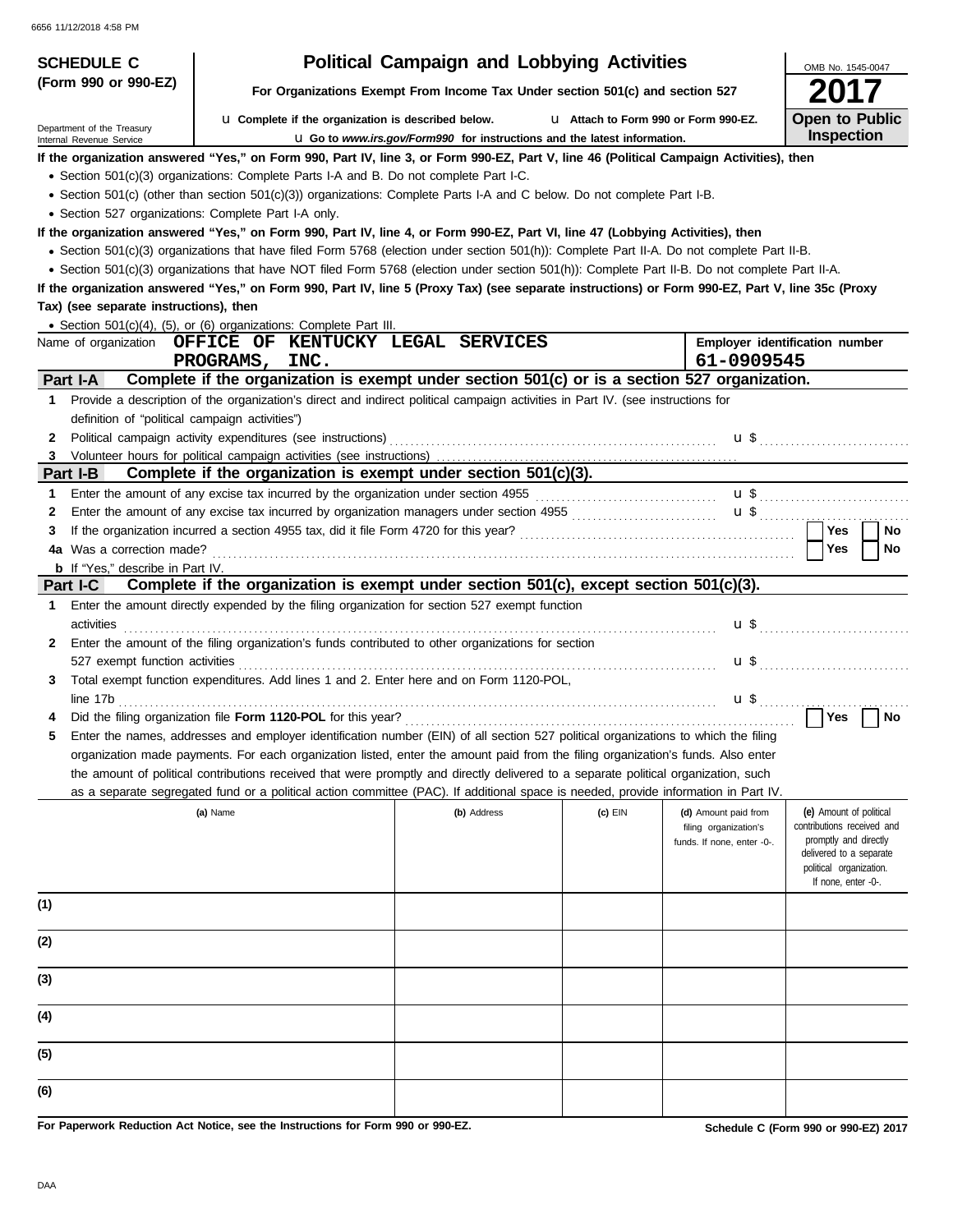| Schedule C (Form 990 or 990-EZ) 2017 OFFICE OF KENTUCKY LEGAL SERVICES                                                                      |                                                    |  | 61-0909545            | Page 2         |
|---------------------------------------------------------------------------------------------------------------------------------------------|----------------------------------------------------|--|-----------------------|----------------|
| Complete if the organization is exempt under section 501(c)(3) and filed Form 5768 (election under<br>Part II-A                             |                                                    |  |                       |                |
| section $501(h)$ ).                                                                                                                         |                                                    |  |                       |                |
| if the filing organization belongs to an affiliated group (and list in Part IV each affiliated group member's name,<br>A Check $\mathbf{u}$ |                                                    |  |                       |                |
| address, EIN, expenses, and share of excess lobbying expenditures).                                                                         |                                                    |  |                       |                |
| if the filing organization checked box A and "limited control" provisions apply.<br><b>B</b> Check<br>$\mathbf{u}$                          |                                                    |  |                       |                |
|                                                                                                                                             | <b>Limits on Lobbying Expenditures</b>             |  | (a) Filing            | (b) Affiliated |
| (The term "expenditures" means amounts paid or incurred.)                                                                                   |                                                    |  | organization's totals | group totals   |
| 1a Total lobbying expenditures to influence public opinion (grass roots lobbying) [[[[[[[[[[[[[[[[[[[[[[[[[[[                               |                                                    |  | 1,840                 |                |
| Total lobbying expenditures to influence a legislative body (direct lobbying) [[[[[[[[[[[[[[[[[[[[[[[[[[[[[[[                               |                                                    |  | 16,607                |                |
|                                                                                                                                             | 18,447                                             |  |                       |                |
| <b>d</b> Other exempt purpose expenditures                                                                                                  |                                                    |  | 622,323               |                |
|                                                                                                                                             |                                                    |  | 640,770               |                |
| f Lobbying nontaxable amount. Enter the amount from the following table in both                                                             |                                                    |  |                       |                |
| columns.                                                                                                                                    |                                                    |  | 121,116               |                |
| If the amount on line 1e, column (a) or (b) is:                                                                                             | The lobbying nontaxable amount is:                 |  |                       |                |
| Not over \$500,000                                                                                                                          | 20% of the amount on line 1e.                      |  |                       |                |
| Over \$500,000 but not over \$1,000,000                                                                                                     | \$100,000 plus 15% of the excess over \$500,000.   |  |                       |                |
| Over \$1,000,000 but not over \$1,500,000                                                                                                   | \$175,000 plus 10% of the excess over \$1,000,000. |  |                       |                |
| Over \$1,500,000 but not over \$17,000,000                                                                                                  | \$225,000 plus 5% of the excess over \$1,500,000.  |  |                       |                |
| Over \$17,000,000                                                                                                                           | \$1.000.000.                                       |  |                       |                |
|                                                                                                                                             | 30,279                                             |  |                       |                |
|                                                                                                                                             |                                                    |  |                       |                |
|                                                                                                                                             |                                                    |  | 0                     |                |
| If there is an amount other than zero on either line 1h or line 1i, did the organization file Form 4720                                     |                                                    |  |                       |                |

reporting section 4911 tax for this year? . . . . . . . . . . . . . . . . . . . . . . . . . . . . . . . . . . . . . . . . . . . . . . . . . . . . . . . . . . . . . . . . . . . . . . . . . . . . . . . . . . . . . . . . . . . . . . . . **Yes No 4-Year Averaging Period Under section 501(h)**

**(Some organizations that made a section 501(h) election do not have to complete all of the five columns below. See the separate instructions for lines 2a through 2f.)**

|                                                                                        | Lobbying Expenditures During 4-Year Averaging Period |            |            |            |           |
|----------------------------------------------------------------------------------------|------------------------------------------------------|------------|------------|------------|-----------|
| Calendar year (or fiscal year<br>beginning in)                                         | (a) $2014$                                           | (b) $2015$ | $(c)$ 2016 | $(d)$ 2017 | (e) Total |
| 2a Lobbying nontaxable amount                                                          | 113,328                                              | 113,328    | 130,555    | 121,116    | 478,327   |
| <b>b</b> Lobbying ceiling amount<br>$(150\% \text{ of line } 2a, \text{ column } (e))$ |                                                      |            |            |            | 717,491   |
| c Total lobbying expenditures                                                          | 12,632                                               | 15,557     | 20,917     | 18,447     | 67,553    |
| <b>d</b> Grassroots nontaxable amount                                                  | 28,332                                               | 28,332     | 32,639     | 30,279     | 119,582   |
| e Grassroots ceiling amount<br>$(150\% \text{ of line } 2d, \text{ column } (e))$      |                                                      |            |            |            | 179,373   |
| f Grassroots lobbying expenditures                                                     | 7                                                    | 229        | 571        | 1,840      | 2,647     |

**Schedule C (Form 990 or 990-EZ) 2017**

DAA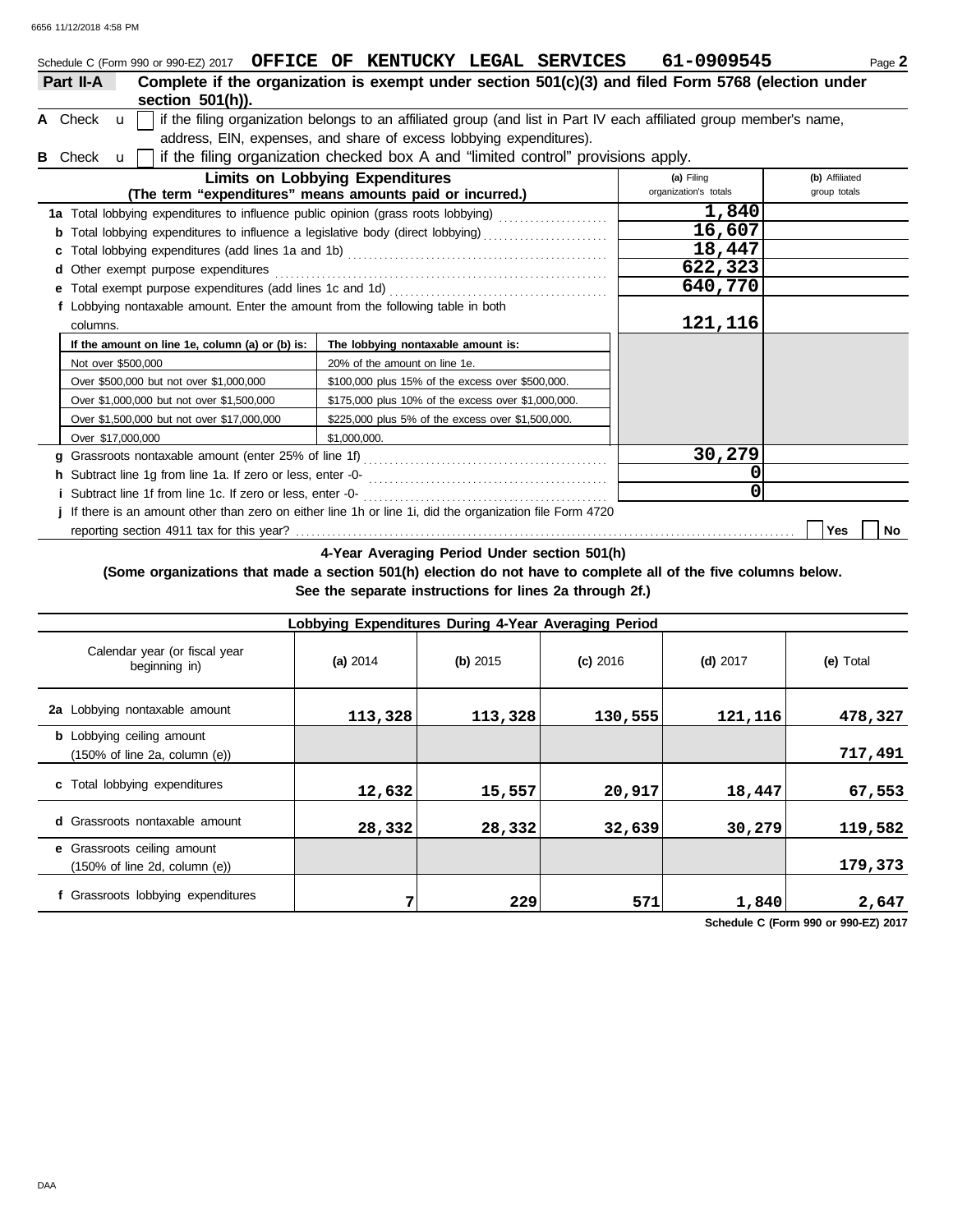| Complete if the organization is exempt under section 501(c)(3) and has NOT filed Form 5768<br>Part II-B |     |           |        |
|---------------------------------------------------------------------------------------------------------|-----|-----------|--------|
| (election under section 501(h)).                                                                        |     |           |        |
| For each "Yes," response on lines 1a through 1i below, provide in Part IV a detailed                    | (a) |           | (b)    |
| description of the lobbying activity.                                                                   | Yes | <b>No</b> | Amount |
| During the year, did the filing organization attempt to influence foreign, national, state or local     |     |           |        |
| legislation, including any attempt to influence public opinion on a legislative matter or               |     |           |        |
| referendum, through the use of:                                                                         |     |           |        |
| a Volunteers?                                                                                           |     |           |        |
| <b>b</b> Paid staff or management (include compensation in expenses reported on lines 1c through 1i)?   |     |           |        |
| c Media advertisements?                                                                                 |     |           |        |
|                                                                                                         |     |           |        |
|                                                                                                         |     |           |        |
| f Grants to other organizations for lobbying purposes?                                                  |     |           |        |
|                                                                                                         |     |           |        |
| h Rallies, demonstrations, seminars, conventions, speeches, lectures, or any similar means?             |     |           |        |
| <i>i</i> Other activities?                                                                              |     |           |        |
|                                                                                                         |     |           |        |
| 2a Did the activities in line 1 cause the organization to be not described in section 501(c)(3)?        |     |           |        |
| <b>b</b> If "Yes" enter the amount of any tax incurred under section 4912                               |     |           |        |

| Complete if the examination is exampt under section $E(1/\sqrt{1})$ section $E(1/\sqrt{1})$ or section<br>Part III.A |  |  |
|----------------------------------------------------------------------------------------------------------------------|--|--|
| d If the filing organization incurred a section 4912 tax, did it file Form 4720 for this year?                       |  |  |
| <b>c</b> If "Yes," enter the amount of any tax incurred by organization managers under section 4912                  |  |  |
| <b>b</b> If "Yes," enter the amount of any tax incurred under section 4912                                           |  |  |

| Part III-A Complete if the organization is exempt under section $501(c)(4)$ , section $501(c)(5)$ , or section |  |
|----------------------------------------------------------------------------------------------------------------|--|
| $501(c)(6)$ .                                                                                                  |  |

|                                                                                                                     | Yes |  |
|---------------------------------------------------------------------------------------------------------------------|-----|--|
| Were substantially all (90% or more) dues received nondeductible by members?                                        |     |  |
| 2 Did the organization make only in-house lobbying expenditures of \$2,000 or less?                                 |     |  |
| Did the organization agree to carry over lobbying and political campaign activity expenditures from the prior year? |     |  |

|    | Complete if the organization is exempt under section $501(c)(4)$ , section $501(c)(5)$ , or section<br>Part III-B<br>501(c)(6) and if either (a) BOTH Part III-A, lines 1 and 2, are answered "No," OR (b) Part III-A, line 3, is |                |  |
|----|-----------------------------------------------------------------------------------------------------------------------------------------------------------------------------------------------------------------------------------|----------------|--|
|    | answered "Yes."                                                                                                                                                                                                                   |                |  |
|    |                                                                                                                                                                                                                                   |                |  |
|    | Section 162(e) nondeductible lobbying and political expenditures (do not include amounts of                                                                                                                                       |                |  |
|    | political expenses for which the section 527(f) tax was paid).                                                                                                                                                                    |                |  |
|    |                                                                                                                                                                                                                                   | 2a             |  |
|    |                                                                                                                                                                                                                                   | 2 <sub>b</sub> |  |
|    | c Total                                                                                                                                                                                                                           | 2c             |  |
|    | Aggregate amount reported in section $6033(e)(1)(A)$ notices of nondeductible section $162(e)$ dues                                                                                                                               |                |  |
|    | If notices were sent and the amount on line 2c exceeds the amount on line 3, what portion of the                                                                                                                                  |                |  |
|    | excess does the organization agree to carryover to the reasonable estimate of nondeductible lobbying                                                                                                                              |                |  |
|    | and political expenditure next year?                                                                                                                                                                                              | 4              |  |
| 5. |                                                                                                                                                                                                                                   | 5              |  |

### **Part IV Supplemental Information**

Provide the descriptions required for Part I-A, line 1; Part I-B, line 4; Part I-C, line 5; Part II-A (affiliated group list); Part II-A, lines 1 and 2 (see instructions); and Part II-B, line 1. Also, complete this part for any additional information.

. . . . . . . . . . . . . . . . . . . . . . . . . . . . . . . . . . . . . . . . . . . . . . . . . . . . . . . . . . . . . . . . . . . . . . . . . . . . . . . . . . . . . . . . . . . . . . . . . . . . . . . . . . . . . . . . . . . . . . . . . . . . . . . . . . . . . . . . . . . . . . . . . . . . . . . . . . . . . . . . . . . . . . . . . . . . . . . . . . . . . . . . . . . . . . . . . . . . . . . . . . . . . . . . . . . . . . . . . . . . . . . . . . . . . . . . . . . . . . . . . . . . . . . . . . . . . . . . . . . . . . . . . . . . . . . . . . . . . . . . . . . . . . . . . . . . . . . . . . . . . . . . . . . . . . . . . . . . . . . . . . . . . . . . . . . . . . . . . . . . . . . . . . . . . . . . . . . . . . . . . . . . . . . . . . . . . . . . . . . . . . . . . . . . . . . . . . . . . . . . . . . . . . . . . . . . . . . . . . . . . . . . . . . . . . . . . . . . . . . . . . . . . . . . . . . . . . . . . . . . . . . . . . . . . . . . . . . . . . . . . . . . . . . . . . . . . . . . . . . . . . . . . . . . . . . . . . . . . . . . . . . . . . . . . . . . . . . . . . . . . . . . . . . . . . . . . . . . . . . . . . . . . . . . . . . . . . . . . . . . . . . . . . . . . . . . . . . . . . . . . . . . . . . . . . . . . . . . . . . . . . . . . . . . . . . . . . . . . . . . . . . . . . . . . . . . . . . . . . . . . . . . . . . . . . . . . . . . . . . . . . . . . . . . . . . . . . . . . . . . . . . . . . . . . . . . . . . . . . . . . . . . . . . . . . . . . . . . . . . . . . . . . . . . . . . . . . . . . . . . . . . . . . . . . . . . . . . . . . . . . . . . . . . . . . . . . . . . . . . . . . . . . . . . . . . . . . . . . . . . . . . . . . . . . . . . . . . . . . . . . . . . . . . . . . . . . . . . . . . . . . . . . . . . . . . . . . . . . . . . . . . . . . . . . . . . . . . . . . . . . . . . . . . . . . . . . . . . . . . . . . . . . . . . . . . . . . . . . . . . . . . . . . . . . . . . . . . . . . . . . . . . . . . . . . . . . . . . . . . . . . . . . . . . . . . . . . . .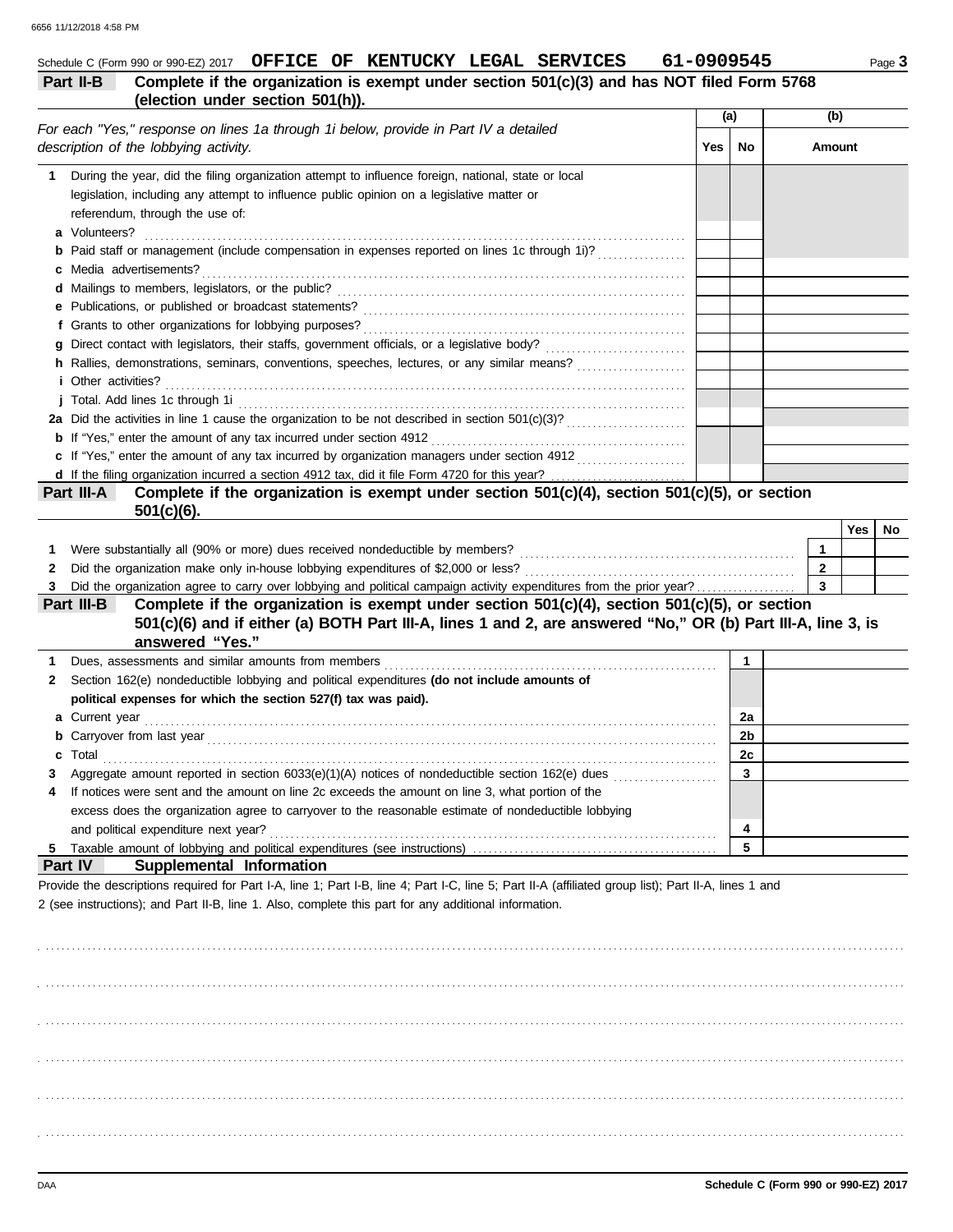|         | Schedule C (Form 990 or 990-EZ) 2017 OFFICE OF KENTUCKY LEGAL SERVICES |  |  | 61-0909545 | Page 4 |
|---------|------------------------------------------------------------------------|--|--|------------|--------|
| Part IV | Supplemental Information (continued)                                   |  |  |            |        |
|         |                                                                        |  |  |            |        |
|         |                                                                        |  |  |            |        |
|         |                                                                        |  |  |            |        |
|         |                                                                        |  |  |            |        |
|         |                                                                        |  |  |            |        |
|         |                                                                        |  |  |            |        |
|         |                                                                        |  |  |            |        |
|         |                                                                        |  |  |            |        |
|         |                                                                        |  |  |            |        |
|         |                                                                        |  |  |            |        |
|         |                                                                        |  |  |            |        |
|         |                                                                        |  |  |            |        |
|         |                                                                        |  |  |            |        |
|         |                                                                        |  |  |            |        |
|         |                                                                        |  |  |            |        |
|         |                                                                        |  |  |            |        |
|         |                                                                        |  |  |            |        |
|         |                                                                        |  |  |            |        |
|         |                                                                        |  |  |            |        |
|         |                                                                        |  |  |            |        |
|         |                                                                        |  |  |            |        |
|         |                                                                        |  |  |            |        |
|         |                                                                        |  |  |            |        |
|         |                                                                        |  |  |            |        |
|         |                                                                        |  |  |            |        |
|         |                                                                        |  |  |            |        |
|         |                                                                        |  |  |            |        |
|         |                                                                        |  |  |            |        |
|         |                                                                        |  |  |            |        |
|         |                                                                        |  |  |            |        |
|         |                                                                        |  |  |            |        |
|         |                                                                        |  |  |            |        |
|         |                                                                        |  |  |            |        |
|         |                                                                        |  |  |            |        |
|         |                                                                        |  |  |            |        |
|         |                                                                        |  |  |            |        |
|         |                                                                        |  |  |            |        |
|         |                                                                        |  |  |            |        |
|         |                                                                        |  |  |            |        |
|         |                                                                        |  |  |            |        |
|         |                                                                        |  |  |            |        |
|         |                                                                        |  |  |            |        |
|         |                                                                        |  |  |            |        |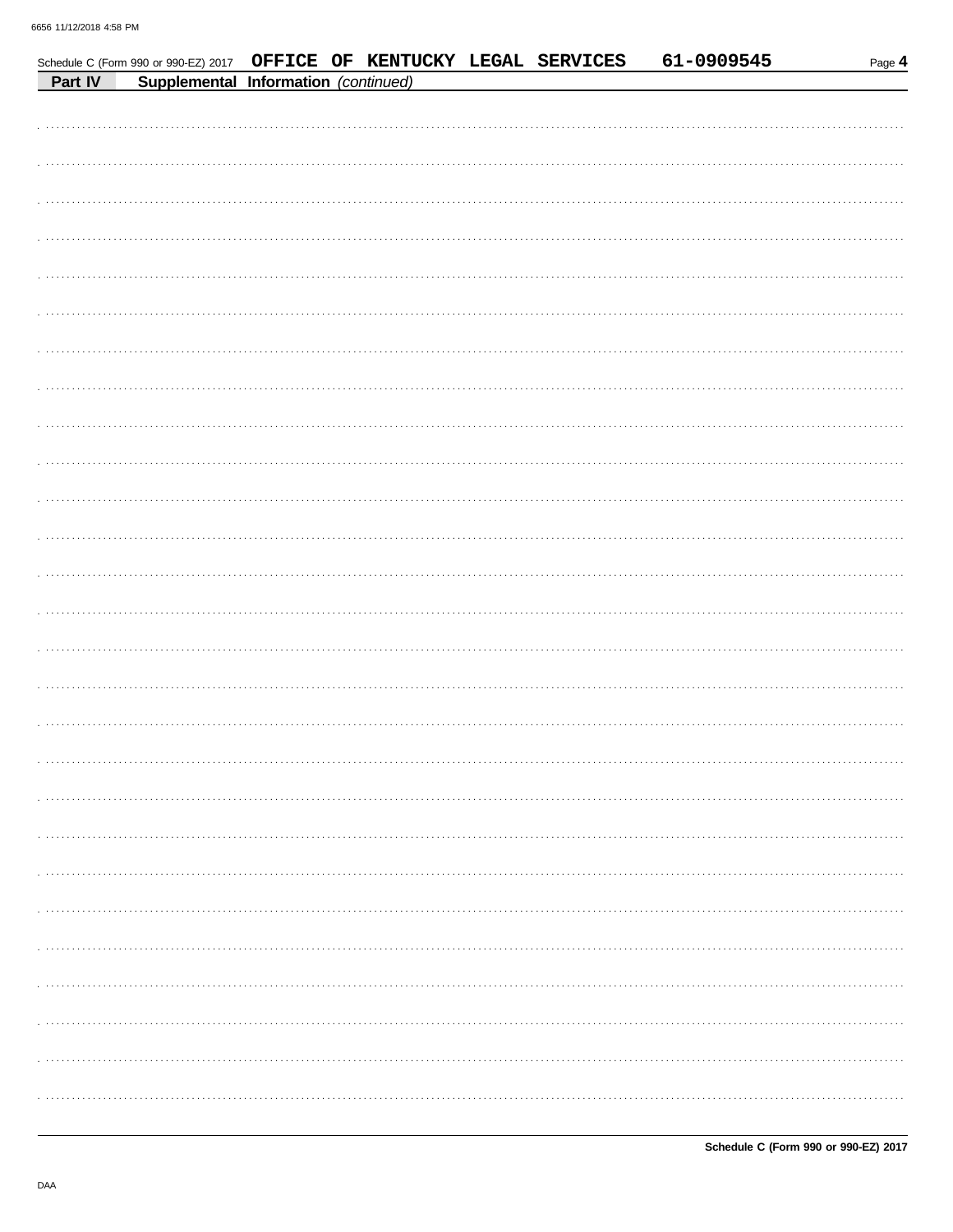|   | <b>SCHEDULE D</b>                                     |      |                                | <b>Supplemental Financial Statements</b>                                                                                                                                                                                     |                                                  |                                                    |                |            | OMB No. 1545-0047               |
|---|-------------------------------------------------------|------|--------------------------------|------------------------------------------------------------------------------------------------------------------------------------------------------------------------------------------------------------------------------|--------------------------------------------------|----------------------------------------------------|----------------|------------|---------------------------------|
|   | (Form 990)                                            |      |                                | u Complete if the organization answered "Yes" on Form 990,                                                                                                                                                                   |                                                  |                                                    |                |            |                                 |
|   | Department of the Treasury                            |      |                                | Part IV, line 6, 7, 8, 9, 10, 11a, 11b, 11c, 11d, 11e, 11f, 12a, or 12b.                                                                                                                                                     | u Attach to Form 990.                            |                                                    | Open to Public |            |                                 |
|   | Internal Revenue Service                              |      |                                | <b>u</b> Go to www.irs.gov/Form990 for instructions and the latest information.                                                                                                                                              |                                                  |                                                    |                |            | <b>Inspection</b>               |
|   | Name of the organization<br>OFFICE OF                 |      |                                | KENTUCKY LEGAL SERVICES                                                                                                                                                                                                      |                                                  |                                                    |                |            | Employer identification number  |
|   | PROGRAMS,                                             | INC. |                                |                                                                                                                                                                                                                              |                                                  |                                                    |                | 61-0909545 |                                 |
|   | Part I                                                |      |                                | Organizations Maintaining Donor Advised Funds or Other Similar Funds or Accounts.                                                                                                                                            |                                                  |                                                    |                |            |                                 |
|   |                                                       |      |                                | Complete if the organization answered "Yes" on Form 990, Part IV, line 6.                                                                                                                                                    |                                                  |                                                    |                |            |                                 |
|   |                                                       |      |                                |                                                                                                                                                                                                                              |                                                  | (a) Donor advised funds                            |                |            | (b) Funds and other accounts    |
| 1 |                                                       |      |                                |                                                                                                                                                                                                                              |                                                  | 1                                                  |                |            |                                 |
| 2 |                                                       |      |                                |                                                                                                                                                                                                                              |                                                  |                                                    |                |            |                                 |
| 3 |                                                       |      |                                |                                                                                                                                                                                                                              | the control of the control of the control of the |                                                    |                |            |                                 |
| 4 |                                                       |      |                                |                                                                                                                                                                                                                              |                                                  | 56,438                                             |                |            |                                 |
| 5 |                                                       |      |                                | Did the organization inform all donors and donor advisors in writing that the assets held in donor advised                                                                                                                   |                                                  |                                                    |                |            |                                 |
| 6 |                                                       |      |                                |                                                                                                                                                                                                                              |                                                  |                                                    |                |            | $ X $ Yes<br>No                 |
|   |                                                       |      |                                | Did the organization inform all grantees, donors, and donor advisors in writing that grant funds can be used<br>only for charitable purposes and not for the benefit of the donor or donor advisor, or for any other purpose |                                                  |                                                    |                |            |                                 |
|   |                                                       |      |                                |                                                                                                                                                                                                                              |                                                  |                                                    |                |            | x <br>Yes<br>No                 |
|   | Part II                                               |      | <b>Conservation Easements.</b> |                                                                                                                                                                                                                              |                                                  |                                                    |                |            |                                 |
|   |                                                       |      |                                | Complete if the organization answered "Yes" on Form 990, Part IV, line 7.                                                                                                                                                    |                                                  |                                                    |                |            |                                 |
| 1 |                                                       |      |                                | Purpose(s) of conservation easements held by the organization (check all that apply).                                                                                                                                        |                                                  |                                                    |                |            |                                 |
|   |                                                       |      |                                | Preservation of land for public use (e.g., recreation or education)                                                                                                                                                          |                                                  | Preservation of a historically important land area |                |            |                                 |
|   | Protection of natural habitat                         |      |                                |                                                                                                                                                                                                                              |                                                  | Preservation of a certified historic structure     |                |            |                                 |
|   | Preservation of open space                            |      |                                |                                                                                                                                                                                                                              |                                                  |                                                    |                |            |                                 |
| 2 | easement on the last day of the tax year.             |      |                                | Complete lines 2a through 2d if the organization held a qualified conservation contribution in the form of a conservation                                                                                                    |                                                  |                                                    |                |            | Held at the End of the Tax Year |
|   |                                                       |      |                                |                                                                                                                                                                                                                              |                                                  |                                                    | 2a             |            |                                 |
| b |                                                       |      |                                |                                                                                                                                                                                                                              |                                                  |                                                    | 2b             |            |                                 |
| с |                                                       |      |                                | Number of conservation easements on a certified historic structure included in (a) [[[[[[ [ ]]]]                                                                                                                             |                                                  |                                                    | 2c             |            |                                 |
|   |                                                       |      |                                | d Number of conservation easements included in (c) acquired after 7/25/06, and not on a                                                                                                                                      |                                                  |                                                    |                |            |                                 |
|   | historic structure listed in the National Register    |      |                                |                                                                                                                                                                                                                              |                                                  |                                                    | 2d             |            |                                 |
| 3 |                                                       |      |                                | Number of conservation easements modified, transferred, released, extinguished, or terminated by the organization during the                                                                                                 |                                                  |                                                    |                |            |                                 |
|   | tax year $\mathbf{u}$                                 |      |                                |                                                                                                                                                                                                                              |                                                  |                                                    |                |            |                                 |
|   |                                                       |      |                                | Number of states where property subject to conservation easement is located <b>u</b>                                                                                                                                         |                                                  |                                                    |                |            |                                 |
| 5 |                                                       |      |                                | Does the organization have a written policy regarding the periodic monitoring, inspection, handling of                                                                                                                       |                                                  |                                                    |                |            |                                 |
|   |                                                       |      |                                |                                                                                                                                                                                                                              |                                                  |                                                    |                |            |                                 |
| 6 |                                                       |      |                                | Staff and volunteer hours devoted to monitoring, inspecting, handling of violations, and enforcing conservation easements during the year                                                                                    |                                                  |                                                    |                |            |                                 |
| 7 |                                                       |      |                                | Amount of expenses incurred in monitoring, inspecting, handling of violations, and enforcing conservation easements during the year                                                                                          |                                                  |                                                    |                |            |                                 |
|   |                                                       |      |                                |                                                                                                                                                                                                                              |                                                  |                                                    |                |            |                                 |
| 8 |                                                       |      |                                | Does each conservation easement reported on line 2(d) above satisfy the requirements of section 170(h)(4)(B)(i)                                                                                                              |                                                  |                                                    |                |            |                                 |
|   |                                                       |      |                                |                                                                                                                                                                                                                              |                                                  |                                                    |                |            | Yes<br>No                       |
| 9 |                                                       |      |                                | In Part XIII, describe how the organization reports conservation easements in its revenue and expense statement, and                                                                                                         |                                                  |                                                    |                |            |                                 |
|   |                                                       |      |                                | balance sheet, and include, if applicable, the text of the footnote to the organization's financial statements that describes the                                                                                            |                                                  |                                                    |                |            |                                 |
|   | organization's accounting for conservation easements. |      |                                |                                                                                                                                                                                                                              |                                                  |                                                    |                |            |                                 |
|   | Part III                                              |      |                                | Organizations Maintaining Collections of Art, Historical Treasures, or Other Similar Assets.<br>Complete if the organization answered "Yes" on Form 990, Part IV, line 8.                                                    |                                                  |                                                    |                |            |                                 |
|   |                                                       |      |                                | 1a If the organization elected, as permitted under SFAS 116 (ASC 958), not to report in its revenue statement and balance sheet                                                                                              |                                                  |                                                    |                |            |                                 |
|   |                                                       |      |                                | works of art, historical treasures, or other similar assets held for public exhibition, education, or research in furtherance of                                                                                             |                                                  |                                                    |                |            |                                 |
|   |                                                       |      |                                | public service, provide, in Part XIII, the text of the footnote to its financial statements that describes these items.                                                                                                      |                                                  |                                                    |                |            |                                 |
|   |                                                       |      |                                | <b>b</b> If the organization elected, as permitted under SFAS 116 (ASC 958), to report in its revenue statement and balance sheet                                                                                            |                                                  |                                                    |                |            |                                 |
|   |                                                       |      |                                | works of art, historical treasures, or other similar assets held for public exhibition, education, or research in furtherance of                                                                                             |                                                  |                                                    |                |            |                                 |
|   |                                                       |      |                                | public service, provide the following amounts relating to these items:                                                                                                                                                       |                                                  |                                                    |                |            |                                 |
|   |                                                       |      |                                |                                                                                                                                                                                                                              |                                                  |                                                    |                |            |                                 |
|   |                                                       |      |                                |                                                                                                                                                                                                                              |                                                  |                                                    |                |            |                                 |
| 2 |                                                       |      |                                | If the organization received or held works of art, historical treasures, or other similar assets for financial gain, provide the                                                                                             |                                                  |                                                    |                |            |                                 |
|   |                                                       |      |                                | following amounts required to be reported under SFAS 116 (ASC 958) relating to these items:                                                                                                                                  |                                                  |                                                    |                |            |                                 |
|   |                                                       |      |                                |                                                                                                                                                                                                                              |                                                  |                                                    |                |            |                                 |
|   |                                                       |      |                                |                                                                                                                                                                                                                              |                                                  |                                                    |                |            |                                 |

|     |  |  |  | For Paperwork Reduction Act Notice, see the Instructions for Form 990. |  |  |
|-----|--|--|--|------------------------------------------------------------------------|--|--|
| DAA |  |  |  |                                                                        |  |  |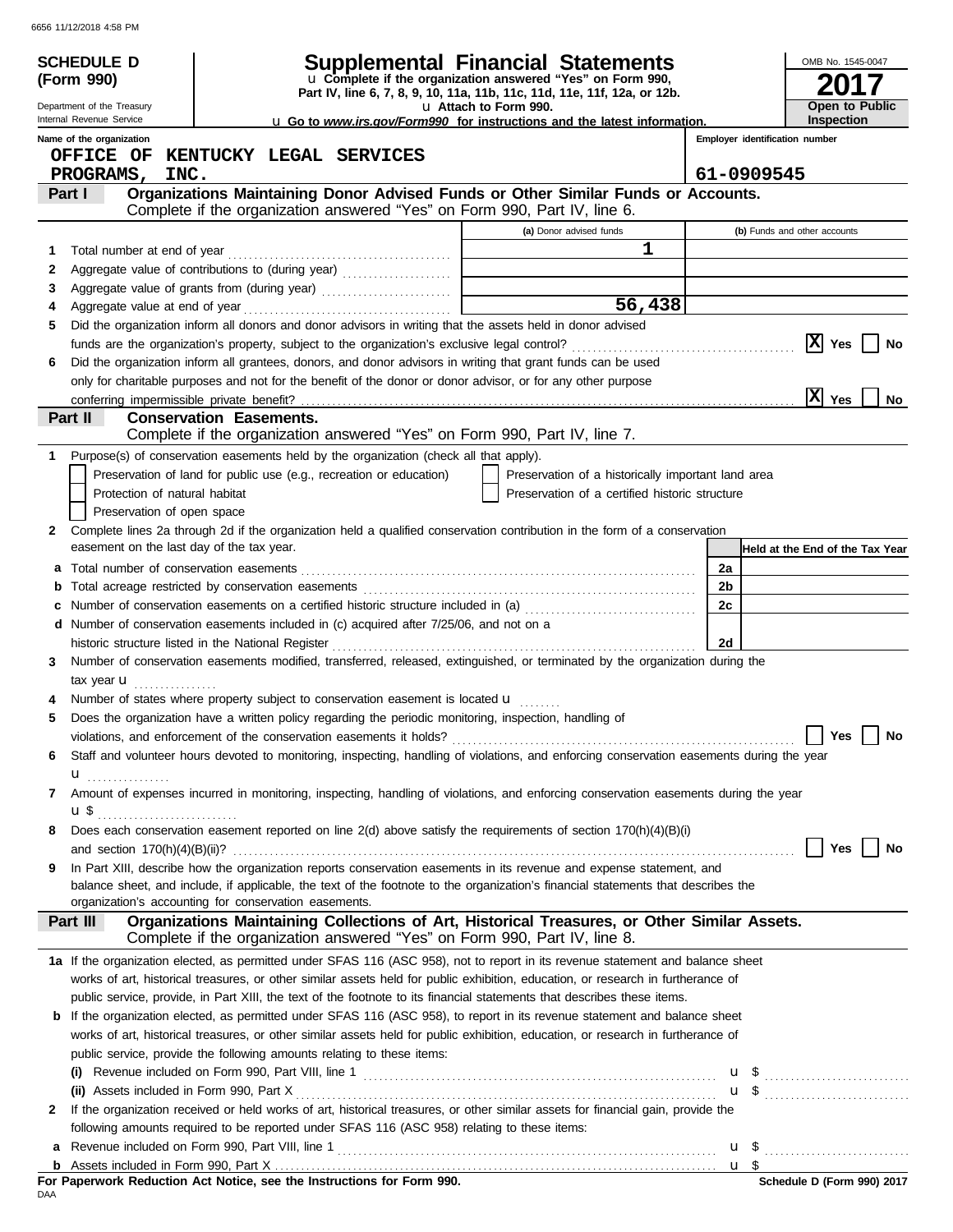|                                                          | Schedule D (Form 990) 2017 OFFICE OF KENTUCKY LEGAL SERVICES                                                                                                                                                                        |                         |                         |                    | 61-0909545           | Page 2              |  |  |  |  |  |
|----------------------------------------------------------|-------------------------------------------------------------------------------------------------------------------------------------------------------------------------------------------------------------------------------------|-------------------------|-------------------------|--------------------|----------------------|---------------------|--|--|--|--|--|
| Part III                                                 | Organizations Maintaining Collections of Art, Historical Treasures, or Other Similar Assets (continued)                                                                                                                             |                         |                         |                    |                      |                     |  |  |  |  |  |
|                                                          | 3 Using the organization's acquisition, accession, and other records, check any of the following that are a significant use of its<br>collection items (check all that apply):                                                      |                         |                         |                    |                      |                     |  |  |  |  |  |
| Public exhibition<br>Loan or exchange programs<br>d<br>a |                                                                                                                                                                                                                                     |                         |                         |                    |                      |                     |  |  |  |  |  |
| b                                                        | Scholarly research<br>e                                                                                                                                                                                                             |                         |                         |                    |                      |                     |  |  |  |  |  |
|                                                          | Preservation for future generations<br>c                                                                                                                                                                                            |                         |                         |                    |                      |                     |  |  |  |  |  |
|                                                          | Provide a description of the organization's collections and explain how they further the organization's exempt purpose in Part                                                                                                      |                         |                         |                    |                      |                     |  |  |  |  |  |
| XIII.                                                    |                                                                                                                                                                                                                                     |                         |                         |                    |                      |                     |  |  |  |  |  |
| 5.                                                       | During the year, did the organization solicit or receive donations of art, historical treasures, or other similar                                                                                                                   |                         |                         |                    |                      |                     |  |  |  |  |  |
|                                                          | <b>Yes</b><br>No.                                                                                                                                                                                                                   |                         |                         |                    |                      |                     |  |  |  |  |  |
|                                                          | <b>Escrow and Custodial Arrangements.</b><br>Part IV                                                                                                                                                                                |                         |                         |                    |                      |                     |  |  |  |  |  |
|                                                          | Complete if the organization answered "Yes" on Form 990, Part IV, line 9, or reported an amount on Form<br>990, Part X, line 21.                                                                                                    |                         |                         |                    |                      |                     |  |  |  |  |  |
|                                                          | 1a Is the organization an agent, trustee, custodian or other intermediary for contributions or other assets not                                                                                                                     |                         |                         |                    |                      |                     |  |  |  |  |  |
|                                                          |                                                                                                                                                                                                                                     |                         |                         |                    |                      | Yes                 |  |  |  |  |  |
|                                                          |                                                                                                                                                                                                                                     |                         |                         |                    |                      | No                  |  |  |  |  |  |
|                                                          | <b>b</b> If "Yes," explain the arrangement in Part XIII and complete the following table:                                                                                                                                           |                         |                         |                    |                      | Amount              |  |  |  |  |  |
|                                                          |                                                                                                                                                                                                                                     |                         |                         |                    | 1c                   |                     |  |  |  |  |  |
|                                                          | c Beginning balance contains and all and all and all and all and all and all and all and all and all and all and all and all and all and all and all and all and all and all and all and all and all and all and all and all a      |                         |                         |                    | 1 <sub>d</sub>       |                     |  |  |  |  |  |
|                                                          |                                                                                                                                                                                                                                     |                         |                         |                    |                      |                     |  |  |  |  |  |
|                                                          | Distributions during the year <i>[11]</i> [2013] [2013] [2013] [2014] [2014] [2014] [2014] [2014] [2014] [2014] [2014] [2014] [2014] [2014] [2014] [2014] [2014] [2014] [2014] [2014] [2014] [2014] [2014] [2014] [2014] [2014] [20 |                         |                         |                    | 1e                   |                     |  |  |  |  |  |
|                                                          | Ending balance continuous continuous continuous continuous continuous continuous continuous continuous continuous continuous continuous continuous continuous continuous continuous continuous continuous continuous continuou      |                         |                         |                    | 1f                   |                     |  |  |  |  |  |
|                                                          |                                                                                                                                                                                                                                     |                         |                         |                    |                      | <b>Yes</b><br>No    |  |  |  |  |  |
| Part V                                                   | <b>Endowment Funds.</b>                                                                                                                                                                                                             |                         |                         |                    |                      |                     |  |  |  |  |  |
|                                                          | Complete if the organization answered "Yes" on Form 990, Part IV, line 10.                                                                                                                                                          |                         |                         |                    |                      |                     |  |  |  |  |  |
|                                                          |                                                                                                                                                                                                                                     | (a) Current year        | (b) Prior year          | (c) Two years back | (d) Three years back | (e) Four years back |  |  |  |  |  |
|                                                          |                                                                                                                                                                                                                                     | 10,984                  |                         |                    |                      |                     |  |  |  |  |  |
|                                                          | 1a Beginning of year balance                                                                                                                                                                                                        | 5,000                   | 10,126                  |                    |                      |                     |  |  |  |  |  |
|                                                          | <b>b</b> Contributions <b>contributions</b>                                                                                                                                                                                         |                         |                         |                    |                      |                     |  |  |  |  |  |
|                                                          | c Net investment earnings, gains, and                                                                                                                                                                                               | 2,313                   | 905                     |                    |                      |                     |  |  |  |  |  |
| losses                                                   |                                                                                                                                                                                                                                     |                         |                         |                    |                      |                     |  |  |  |  |  |
|                                                          | d Grants or scholarships                                                                                                                                                                                                            |                         |                         |                    |                      |                     |  |  |  |  |  |
|                                                          | e Other expenditures for facilities and                                                                                                                                                                                             |                         |                         |                    |                      |                     |  |  |  |  |  |
|                                                          |                                                                                                                                                                                                                                     | 80                      | 47                      |                    |                      |                     |  |  |  |  |  |
|                                                          | f Administrative expenses                                                                                                                                                                                                           | 18,217                  | 10,984                  |                    |                      |                     |  |  |  |  |  |
|                                                          | g End of year balance                                                                                                                                                                                                               |                         |                         |                    |                      |                     |  |  |  |  |  |
|                                                          | 2 Provide the estimated percentage of the current year end balance (line 1g, column (a)) held as:                                                                                                                                   |                         |                         |                    |                      |                     |  |  |  |  |  |
|                                                          | Board designated or quasi-endowment <b>u</b> %                                                                                                                                                                                      |                         |                         |                    |                      |                     |  |  |  |  |  |
|                                                          | <b>b</b> Permanent endowment <b>u</b> %                                                                                                                                                                                             |                         |                         |                    |                      |                     |  |  |  |  |  |
|                                                          | c Temporarily restricted endowment <b>u</b> %                                                                                                                                                                                       |                         |                         |                    |                      |                     |  |  |  |  |  |
|                                                          | The percentages on lines 2a, 2b, and 2c should equal 100%.                                                                                                                                                                          |                         |                         |                    |                      |                     |  |  |  |  |  |
|                                                          | 3a Are there endowment funds not in the possession of the organization that are held and administered for the                                                                                                                       |                         |                         |                    |                      | Yes                 |  |  |  |  |  |
|                                                          | organization by:                                                                                                                                                                                                                    |                         |                         |                    |                      | No<br>X             |  |  |  |  |  |
|                                                          |                                                                                                                                                                                                                                     |                         |                         |                    |                      | 3a(i)<br>X          |  |  |  |  |  |
|                                                          |                                                                                                                                                                                                                                     |                         |                         |                    |                      | 3a(ii)              |  |  |  |  |  |
|                                                          |                                                                                                                                                                                                                                     |                         |                         |                    |                      | 3b                  |  |  |  |  |  |
|                                                          | Describe in Part XIII the intended uses of the organization's endowment funds.                                                                                                                                                      |                         |                         |                    |                      |                     |  |  |  |  |  |
| Part VI                                                  | Land, Buildings, and Equipment.                                                                                                                                                                                                     |                         |                         |                    |                      |                     |  |  |  |  |  |
|                                                          | Complete if the organization answered "Yes" on Form 990, Part IV, line 11a. See Form 990, Part X, line 10.<br>Description of property                                                                                               | (a) Cost or other basis | (b) Cost or other basis |                    | (c) Accumulated      | (d) Book value      |  |  |  |  |  |
|                                                          |                                                                                                                                                                                                                                     | (investment)            | (other)                 |                    | depreciation         |                     |  |  |  |  |  |
|                                                          |                                                                                                                                                                                                                                     |                         |                         |                    |                      |                     |  |  |  |  |  |
|                                                          |                                                                                                                                                                                                                                     |                         |                         |                    |                      |                     |  |  |  |  |  |
|                                                          |                                                                                                                                                                                                                                     |                         |                         |                    |                      |                     |  |  |  |  |  |
|                                                          | c Leasehold improvements                                                                                                                                                                                                            |                         | 55,397                  |                    | 49,503               | 5,894               |  |  |  |  |  |
|                                                          |                                                                                                                                                                                                                                     |                         |                         |                    |                      |                     |  |  |  |  |  |
|                                                          |                                                                                                                                                                                                                                     |                         |                         |                    |                      | 5,894               |  |  |  |  |  |
|                                                          |                                                                                                                                                                                                                                     |                         |                         |                    | $\mathbf u$          |                     |  |  |  |  |  |

**Schedule D (Form 990) 2017**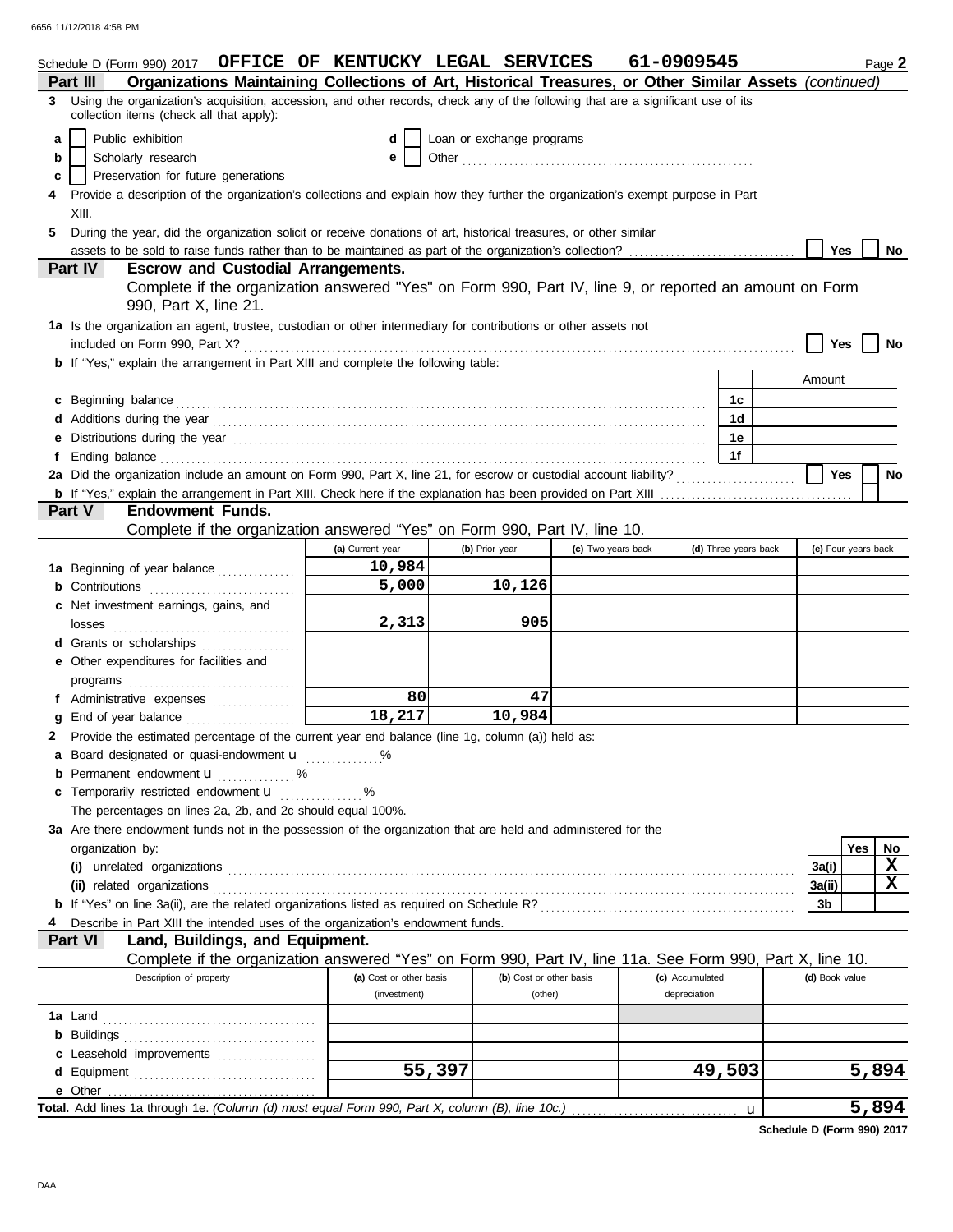|                           | Schedule D (Form 990) 2017                                                                                                                  | OFFICE OF KENTUCKY LEGAL SERVICES |  |                | 61-0909545                                                   | Page 3         |
|---------------------------|---------------------------------------------------------------------------------------------------------------------------------------------|-----------------------------------|--|----------------|--------------------------------------------------------------|----------------|
| <b>Part VII</b>           | Investments-Other Securities.                                                                                                               |                                   |  |                |                                                              |                |
|                           | Complete if the organization answered "Yes" on Form 990, Part IV, line 11b. See Form 990, Part X, line 12.                                  |                                   |  |                |                                                              |                |
|                           | (a) Description of security or category<br>(including name of security)                                                                     |                                   |  | (b) Book value | (c) Method of valuation:<br>Cost or end-of-year market value |                |
|                           |                                                                                                                                             |                                   |  |                |                                                              |                |
| (1) Financial derivatives |                                                                                                                                             |                                   |  |                |                                                              |                |
|                           |                                                                                                                                             |                                   |  |                |                                                              |                |
|                           | (A)                                                                                                                                         |                                   |  |                |                                                              |                |
|                           |                                                                                                                                             |                                   |  |                |                                                              |                |
|                           |                                                                                                                                             |                                   |  |                |                                                              |                |
|                           | $\mathbf{D}$                                                                                                                                |                                   |  |                |                                                              |                |
|                           |                                                                                                                                             |                                   |  |                |                                                              |                |
|                           |                                                                                                                                             |                                   |  |                |                                                              |                |
| (G)                       |                                                                                                                                             |                                   |  |                |                                                              |                |
| (H)                       |                                                                                                                                             |                                   |  |                |                                                              |                |
|                           | Total. (Column (b) must equal Form 990, Part X, col. (B) line 12.) $\mathbf u$                                                              |                                   |  |                |                                                              |                |
| Part VIII                 | Investments-Program Related.                                                                                                                |                                   |  |                |                                                              |                |
|                           | Complete if the organization answered "Yes" on Form 990, Part IV, line 11c. See Form 990, Part X, line 13.<br>(a) Description of investment |                                   |  | (b) Book value | (c) Method of valuation:                                     |                |
|                           |                                                                                                                                             |                                   |  |                | Cost or end-of-year market value                             |                |
| (1)                       |                                                                                                                                             |                                   |  |                |                                                              |                |
| (2)                       |                                                                                                                                             |                                   |  |                |                                                              |                |
| (3)                       |                                                                                                                                             |                                   |  |                |                                                              |                |
| (4)                       |                                                                                                                                             |                                   |  |                |                                                              |                |
| (5)                       |                                                                                                                                             |                                   |  |                |                                                              |                |
| (6)                       |                                                                                                                                             |                                   |  |                |                                                              |                |
| (7)                       |                                                                                                                                             |                                   |  |                |                                                              |                |
| (8)                       |                                                                                                                                             |                                   |  |                |                                                              |                |
| (9)                       |                                                                                                                                             |                                   |  |                |                                                              |                |
|                           | Total. (Column (b) must equal Form 990, Part X, col. (B) line 13.) $\mathbf u$                                                              |                                   |  |                |                                                              |                |
| Part IX                   | <b>Other Assets.</b><br>Complete if the organization answered "Yes" on Form 990, Part IV, line 11d. See Form 990, Part X, line 15.          |                                   |  |                |                                                              |                |
|                           |                                                                                                                                             | (a) Description                   |  |                |                                                              | (b) Book value |
| (1)                       |                                                                                                                                             |                                   |  |                |                                                              |                |
| (2)                       |                                                                                                                                             |                                   |  |                |                                                              |                |
| (3)                       |                                                                                                                                             |                                   |  |                |                                                              |                |
| (4)                       |                                                                                                                                             |                                   |  |                |                                                              |                |
| (5)                       |                                                                                                                                             |                                   |  |                |                                                              |                |
| (6)                       |                                                                                                                                             |                                   |  |                |                                                              |                |
| (7)                       |                                                                                                                                             |                                   |  |                |                                                              |                |
| (8)                       |                                                                                                                                             |                                   |  |                |                                                              |                |
| (9)                       |                                                                                                                                             |                                   |  |                |                                                              |                |
| Part X                    | Other Liabilities.                                                                                                                          |                                   |  |                | u                                                            |                |
|                           | Complete if the organization answered "Yes" on Form 990, Part IV, line 11e or 11f. See Form 990, Part X,                                    |                                   |  |                |                                                              |                |
|                           | line $25$ .                                                                                                                                 |                                   |  |                |                                                              |                |
| 1.                        | (a) Description of liability                                                                                                                |                                   |  | (b) Book value |                                                              |                |
| (1)                       | Federal income taxes                                                                                                                        |                                   |  |                |                                                              |                |
| (2)                       | <b>ACCRUED LEAVE</b>                                                                                                                        |                                   |  | 32,958         |                                                              |                |
| <b>CLIENT</b><br>(3)      | TRUST FUNDS                                                                                                                                 |                                   |  | 5,911          |                                                              |                |
| (4)                       |                                                                                                                                             |                                   |  |                |                                                              |                |
| (5)                       |                                                                                                                                             |                                   |  |                |                                                              |                |
| (6)                       |                                                                                                                                             |                                   |  |                |                                                              |                |
| (7)                       |                                                                                                                                             |                                   |  |                |                                                              |                |
| (8)                       |                                                                                                                                             |                                   |  |                |                                                              |                |
| (9)                       |                                                                                                                                             |                                   |  |                |                                                              |                |
|                           | Total. (Column (b) must equal Form 990, Part X, col. (B) line 25.) $\mathbf u$                                                              |                                   |  | 38,869         |                                                              |                |

Liability for uncertain tax positions. In Part XIII, provide the text of the footnote to the organization's financial statements that reports the **2.** organization's liability for uncertain tax positions under FIN 48 (ASC 740). Check here if the text of the footnote has been provided in Part XIII.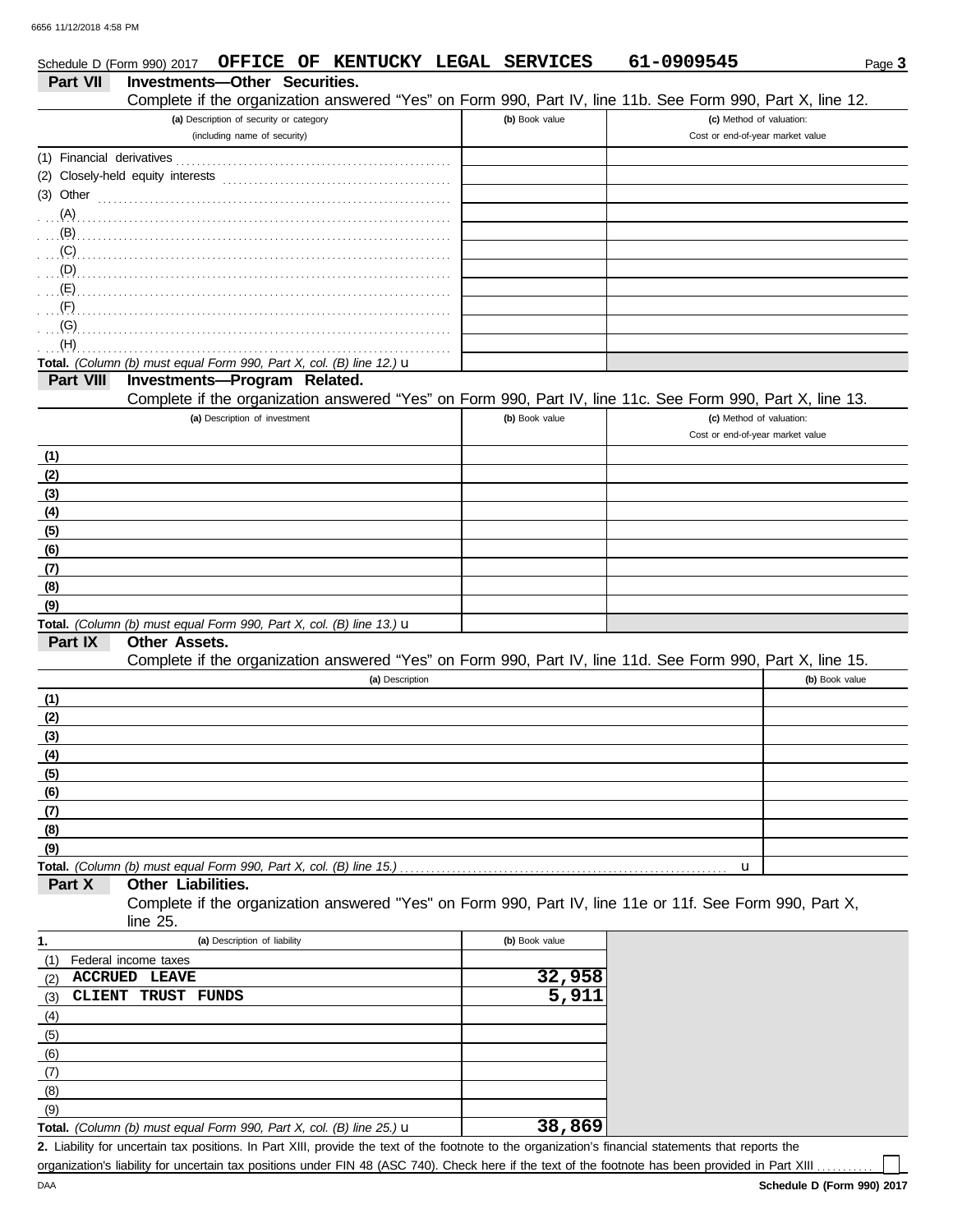| Reconciliation of Revenue per Audited Financial Statements With Revenue per Return.<br>Part XI<br>Complete if the organization answered "Yes" on Form 990, Part IV, line 12a.                                                       |                | Schedule D (Form 990) 2017 OFFICE OF KENTUCKY LEGAL SERVICES 61-0909545 |              | Page 4  |
|-------------------------------------------------------------------------------------------------------------------------------------------------------------------------------------------------------------------------------------|----------------|-------------------------------------------------------------------------|--------------|---------|
|                                                                                                                                                                                                                                     |                |                                                                         |              |         |
|                                                                                                                                                                                                                                     |                |                                                                         |              |         |
| 1                                                                                                                                                                                                                                   |                |                                                                         | $\mathbf{1}$ | 676,841 |
| Amounts included on line 1 but not on Form 990, Part VIII, line 12:<br>2                                                                                                                                                            |                |                                                                         |              |         |
| а                                                                                                                                                                                                                                   | 2a             |                                                                         |              |         |
|                                                                                                                                                                                                                                     | 2 <sub>b</sub> | 16,000                                                                  |              |         |
|                                                                                                                                                                                                                                     | 2c             |                                                                         |              |         |
| d                                                                                                                                                                                                                                   | 2d             |                                                                         |              |         |
| Add lines 2a through 2d [11] All and the contract of the contract of the contract of the contract of the contract of the contract of the contract of the contract of the contract of the contract of the contract of the contr      |                |                                                                         | 2e           | 16,000  |
| З                                                                                                                                                                                                                                   |                |                                                                         | 3            | 660,841 |
| Amounts included on Form 990, Part VIII, line 12, but not on line 1:                                                                                                                                                                |                |                                                                         |              |         |
|                                                                                                                                                                                                                                     | - 4a           |                                                                         |              |         |
|                                                                                                                                                                                                                                     | 4b             |                                                                         |              |         |
| c Add lines 4a and 4b                                                                                                                                                                                                               |                |                                                                         | 4c           |         |
| 5                                                                                                                                                                                                                                   |                |                                                                         | 5            | 660,841 |
| Reconciliation of Expenses per Audited Financial Statements With Expenses per Return.<br>Part XII                                                                                                                                   |                |                                                                         |              |         |
| Complete if the organization answered "Yes" on Form 990, Part IV, line 12a.                                                                                                                                                         |                |                                                                         |              |         |
| 1                                                                                                                                                                                                                                   |                |                                                                         | $\mathbf{1}$ | 656,770 |
| Amounts included on line 1 but not on Form 990, Part IX, line 25:<br>2                                                                                                                                                              |                |                                                                         |              |         |
| a                                                                                                                                                                                                                                   | 2a             | 16,000                                                                  |              |         |
|                                                                                                                                                                                                                                     | 2 <sub>b</sub> |                                                                         |              |         |
|                                                                                                                                                                                                                                     | 2c<br>2d       |                                                                         |              |         |
| d                                                                                                                                                                                                                                   |                |                                                                         | 2e           | 16,000  |
| Add lines 2a through 2d [11] All and the contract of the contract of the contract of the contract of the contract of the contract of the contract of the contract of the contract of the contract of the contract of the contr<br>З |                |                                                                         | 3            | 640,770 |
| Amounts included on Form 990, Part IX, line 25, but not on line 1:                                                                                                                                                                  |                |                                                                         |              |         |
| Investment expenses not included on Form 990, Part VIII, line 7b [                                                                                                                                                                  | 4а             |                                                                         |              |         |
|                                                                                                                                                                                                                                     | 4 <sub>b</sub> |                                                                         |              |         |
| c Add lines 4a and 4b                                                                                                                                                                                                               |                |                                                                         | 4с           |         |
|                                                                                                                                                                                                                                     |                |                                                                         | 5            | 640,770 |
| Part XIII Supplemental Information.                                                                                                                                                                                                 |                |                                                                         |              |         |
| Provide the descriptions required for Part II, lines 3, 5, and 9; Part III, lines 1a and 4; Part IV, lines 1b and 2b; Part V, line 4; Part X, line                                                                                  |                |                                                                         |              |         |
|                                                                                                                                                                                                                                     |                |                                                                         |              |         |
| 2; Part XI, lines 2d and 4b; and Part XII, lines 2d and 4b. Also complete this part to provide any additional information.                                                                                                          |                |                                                                         |              |         |
| PART V, LINE 4 - INTENDED USES FOR ENDOWMENT FUNDS                                                                                                                                                                                  |                |                                                                         |              |         |
|                                                                                                                                                                                                                                     |                |                                                                         |              |         |
| GENERAL SUPPORT AND SUSTAINABILITY FOR THE ORGANIZATION AND ITS PROGRAMS.                                                                                                                                                           |                |                                                                         |              |         |
|                                                                                                                                                                                                                                     |                |                                                                         |              |         |
|                                                                                                                                                                                                                                     |                |                                                                         |              |         |
|                                                                                                                                                                                                                                     |                |                                                                         |              |         |
|                                                                                                                                                                                                                                     |                |                                                                         |              |         |
|                                                                                                                                                                                                                                     |                |                                                                         |              |         |
|                                                                                                                                                                                                                                     |                |                                                                         |              |         |
|                                                                                                                                                                                                                                     |                |                                                                         |              |         |
|                                                                                                                                                                                                                                     |                |                                                                         |              |         |
|                                                                                                                                                                                                                                     |                |                                                                         |              |         |
|                                                                                                                                                                                                                                     |                |                                                                         |              |         |
|                                                                                                                                                                                                                                     |                |                                                                         |              |         |
|                                                                                                                                                                                                                                     |                |                                                                         |              |         |
|                                                                                                                                                                                                                                     |                |                                                                         |              |         |
|                                                                                                                                                                                                                                     |                |                                                                         |              |         |
|                                                                                                                                                                                                                                     |                |                                                                         |              |         |
|                                                                                                                                                                                                                                     |                |                                                                         |              |         |
|                                                                                                                                                                                                                                     |                |                                                                         |              |         |
|                                                                                                                                                                                                                                     |                |                                                                         |              |         |
|                                                                                                                                                                                                                                     |                |                                                                         |              |         |
|                                                                                                                                                                                                                                     |                |                                                                         |              |         |
|                                                                                                                                                                                                                                     |                |                                                                         |              |         |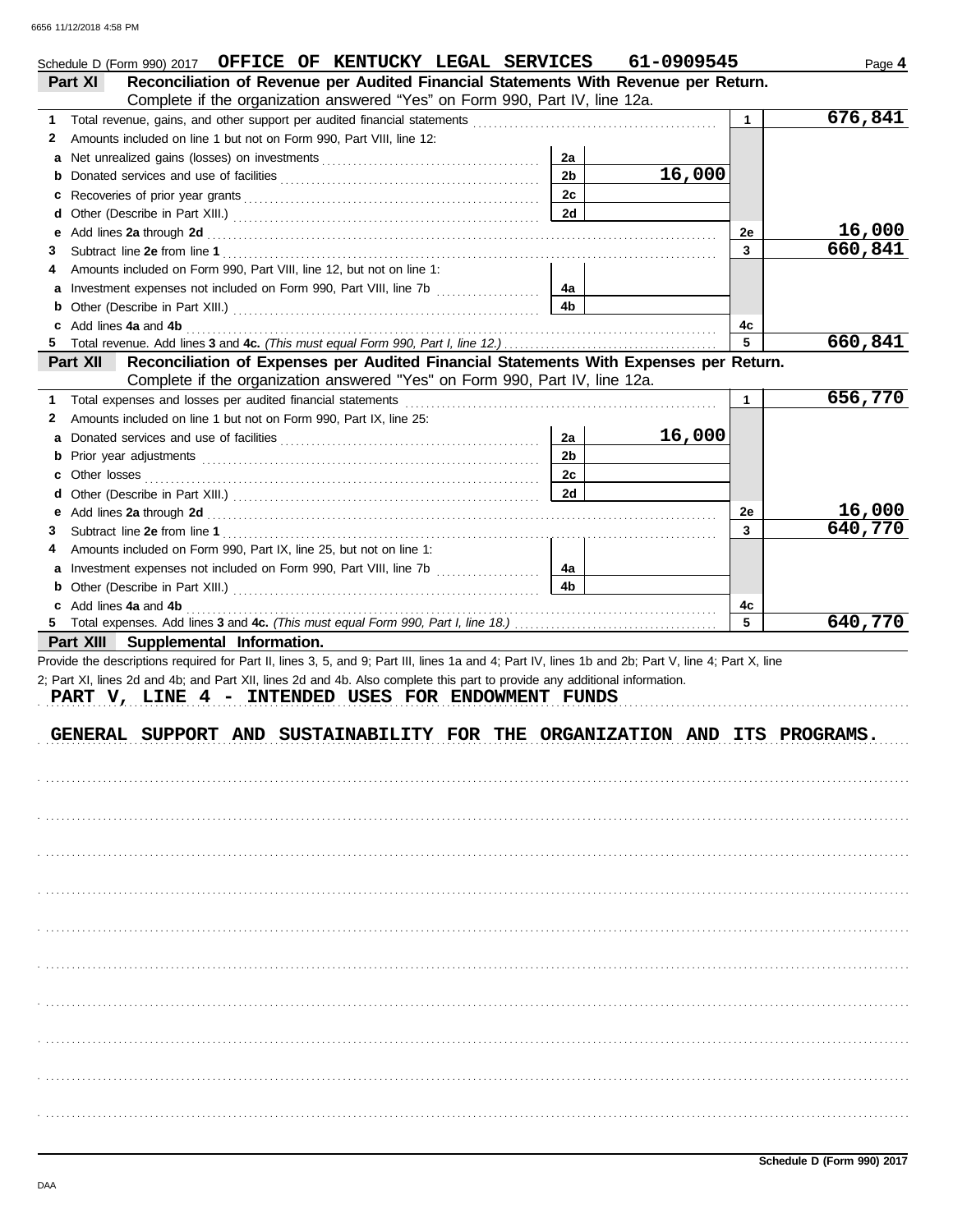| Part XIII Supplemental Information (continued) |
|------------------------------------------------|
|                                                |
|                                                |
|                                                |
|                                                |
|                                                |
|                                                |
|                                                |
|                                                |
|                                                |
|                                                |
|                                                |
|                                                |
|                                                |
|                                                |
|                                                |
|                                                |
|                                                |
|                                                |
|                                                |
|                                                |
|                                                |
|                                                |
|                                                |
|                                                |
|                                                |
|                                                |
|                                                |
|                                                |
|                                                |
|                                                |
|                                                |
|                                                |
|                                                |
|                                                |
|                                                |
|                                                |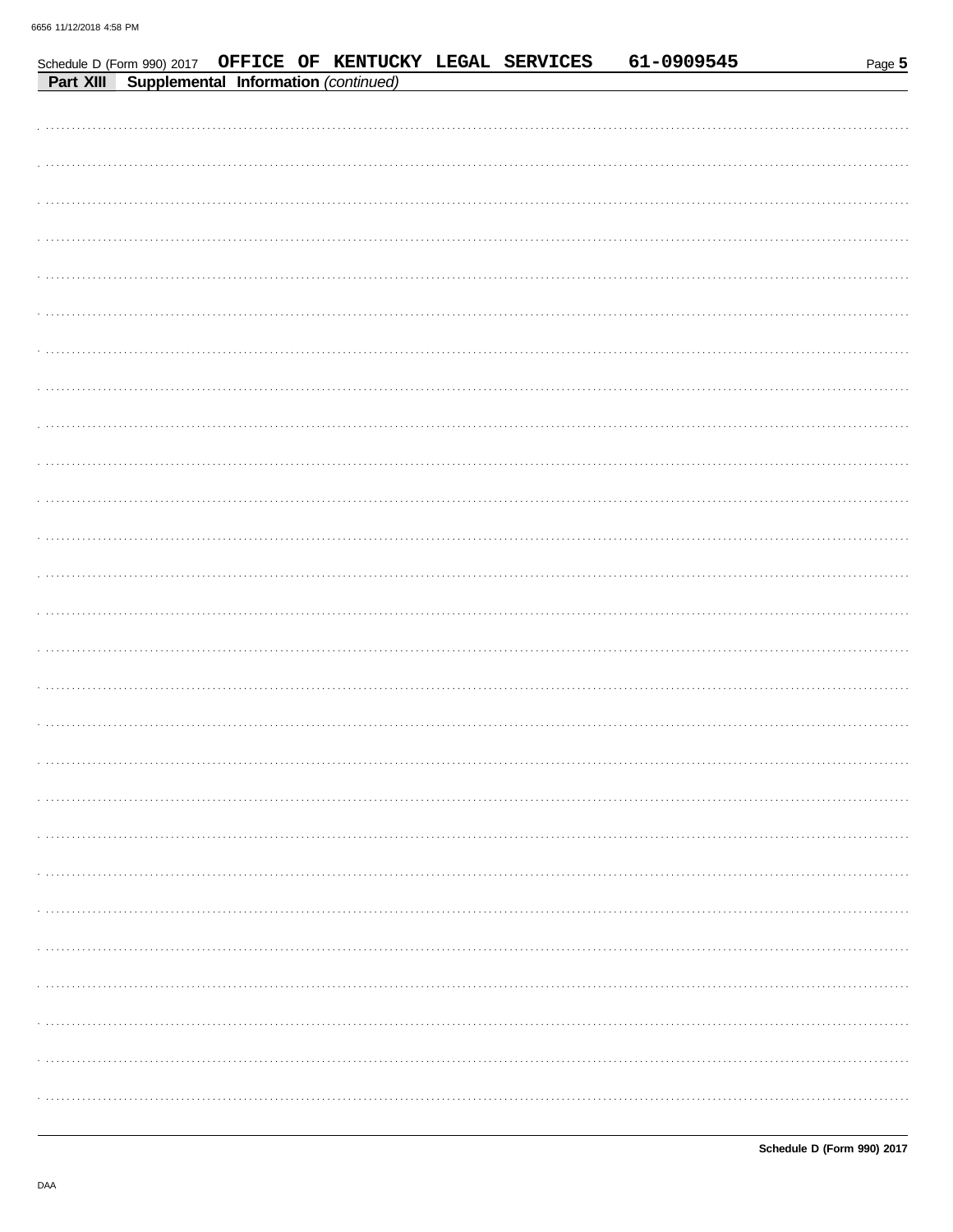| <b>SCHEDULE O</b>                                                                                                                                              | Supplemental Information to Form 990 or 990-EZ                                               |                                | OMB No. 1545-0047 |  |  |  |  |  |
|----------------------------------------------------------------------------------------------------------------------------------------------------------------|----------------------------------------------------------------------------------------------|--------------------------------|-------------------|--|--|--|--|--|
| Complete to provide information for responses to specific questions on<br>(Form 990 or 990-EZ)<br>Form 990 or 990-EZ or to provide any additional information. |                                                                                              |                                |                   |  |  |  |  |  |
| Department of the Treasury                                                                                                                                     | u Attach to Form 990 or 990-EZ.                                                              |                                | Open to Public    |  |  |  |  |  |
| Internal Revenue Service<br>Name of the organization                                                                                                           | u Go to www.irs.gov/Form990 for the latest information.<br>OFFICE OF KENTUCKY LEGAL SERVICES | Employer identification number | Inspection        |  |  |  |  |  |
|                                                                                                                                                                | INC.<br>PROGRAMS,                                                                            | 61-0909545                     |                   |  |  |  |  |  |
|                                                                                                                                                                | FORM 990, PART VI, LINE 9 - OFFICERS WHO CANNOT BE REACHED                                   |                                |                   |  |  |  |  |  |
| <b>CHRISTOPHER FROST</b>                                                                                                                                       |                                                                                              |                                |                   |  |  |  |  |  |
| UK COLLEGE OF LAW                                                                                                                                              |                                                                                              |                                |                   |  |  |  |  |  |
|                                                                                                                                                                | LEXINGTON, KY 40506-0048                                                                     |                                |                   |  |  |  |  |  |
|                                                                                                                                                                |                                                                                              |                                |                   |  |  |  |  |  |
|                                                                                                                                                                |                                                                                              |                                |                   |  |  |  |  |  |
| ROBERT J. BROWN                                                                                                                                                |                                                                                              |                                |                   |  |  |  |  |  |
|                                                                                                                                                                | 250 WEST MAIN ST., STE. 1600                                                                 |                                |                   |  |  |  |  |  |
| LEXINGTON, KY 40507                                                                                                                                            |                                                                                              |                                |                   |  |  |  |  |  |
|                                                                                                                                                                |                                                                                              |                                |                   |  |  |  |  |  |
|                                                                                                                                                                |                                                                                              |                                |                   |  |  |  |  |  |
| BRENDA COMBS                                                                                                                                                   |                                                                                              |                                |                   |  |  |  |  |  |
|                                                                                                                                                                | 546 E. MAIN ST., STE. 1                                                                      |                                |                   |  |  |  |  |  |
| MOREHEAD, KY 40351                                                                                                                                             |                                                                                              |                                |                   |  |  |  |  |  |
|                                                                                                                                                                |                                                                                              |                                |                   |  |  |  |  |  |
| <b>JOSHUA CRABTREE</b>                                                                                                                                         |                                                                                              |                                |                   |  |  |  |  |  |
|                                                                                                                                                                |                                                                                              |                                |                   |  |  |  |  |  |
| 104 EAST 7TH ST.                                                                                                                                               |                                                                                              |                                |                   |  |  |  |  |  |
| COVINGTON, KY 41011                                                                                                                                            |                                                                                              |                                |                   |  |  |  |  |  |
|                                                                                                                                                                |                                                                                              |                                |                   |  |  |  |  |  |
| ROBERT JOHNS                                                                                                                                                   |                                                                                              |                                |                   |  |  |  |  |  |
|                                                                                                                                                                |                                                                                              |                                |                   |  |  |  |  |  |
| 205 NORTH FRONT AVE.                                                                                                                                           |                                                                                              |                                |                   |  |  |  |  |  |
|                                                                                                                                                                | PRESTONSBURG, KY 41653                                                                       |                                |                   |  |  |  |  |  |
|                                                                                                                                                                |                                                                                              |                                |                   |  |  |  |  |  |
| <b>ROSA MARTIN</b>                                                                                                                                             |                                                                                              |                                |                   |  |  |  |  |  |
|                                                                                                                                                                | 3551 SPENDTHRIFT LANE                                                                        |                                |                   |  |  |  |  |  |
|                                                                                                                                                                |                                                                                              |                                |                   |  |  |  |  |  |
| LEXINGTON, KY 40515                                                                                                                                            |                                                                                              |                                |                   |  |  |  |  |  |
|                                                                                                                                                                |                                                                                              |                                |                   |  |  |  |  |  |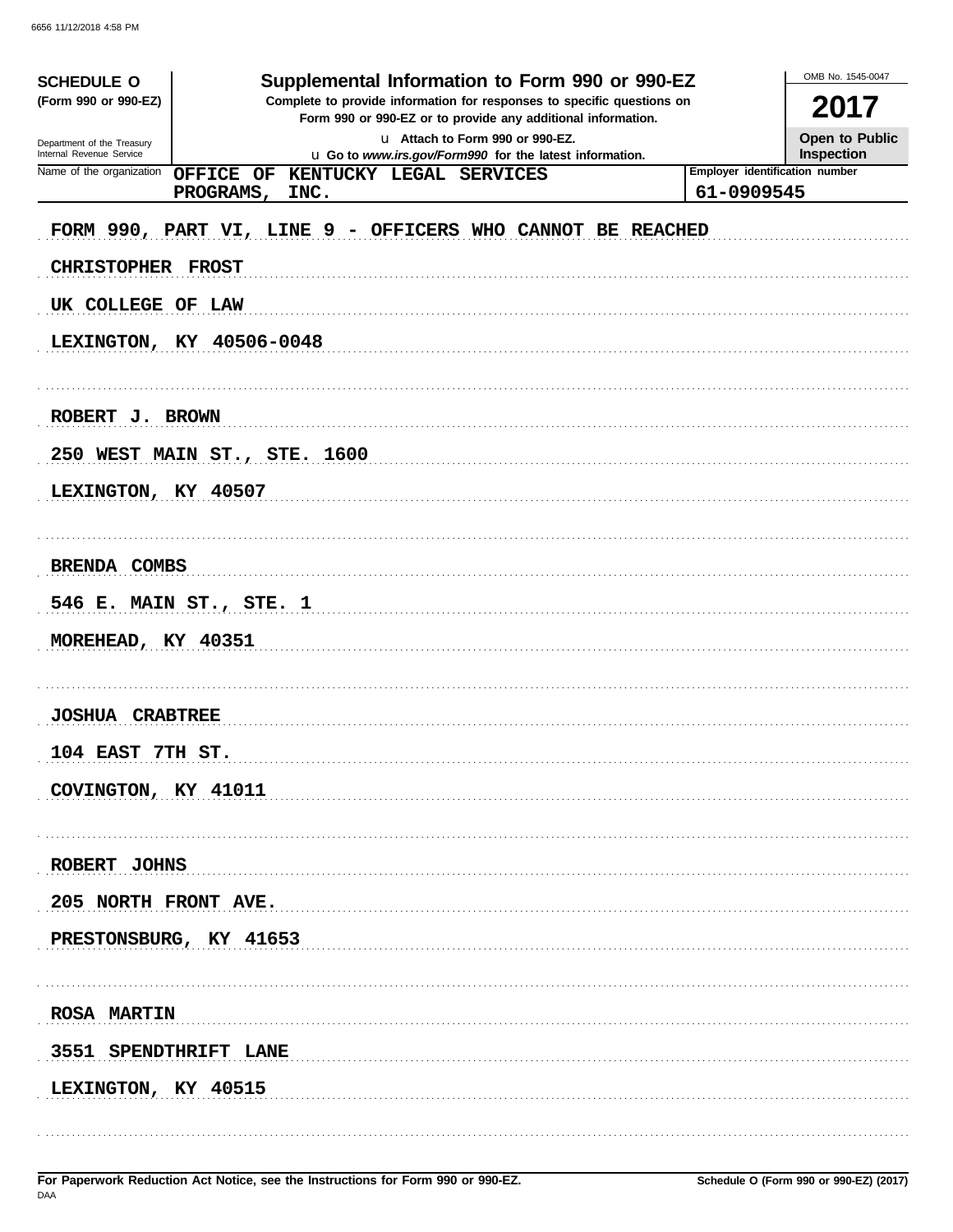| Schedule O (Form 990 or 990-EZ) (2017) | Page 2                                       |
|----------------------------------------|----------------------------------------------|
| Name of the organization               | Employer identification number<br>61-0909545 |
| OFFICE OF KENTUCKY LEGAL SERVICES      |                                              |
| SANDRA MARTINEZ                        |                                              |
| 574 RIVER OAKS DR.                     |                                              |
| SHEPHERDSVILLE, KY 40165               |                                              |
|                                        |                                              |
|                                        |                                              |
| NEVA-MARIE POLLEY                      |                                              |
| 425 W. MUHAMMAD ALI BLVD.              |                                              |
|                                        |                                              |
| LOUISVILLE, KY 40202                   |                                              |
|                                        |                                              |
| JOHN M. ROSENBERG                      |                                              |
| 147 CLARK DRIVE                        |                                              |
|                                        |                                              |
| PRESTONSBURG, KY 41653                 |                                              |
|                                        |                                              |
| <b>ANGELA ZEEK</b>                     |                                              |
| 300 EAST MAIN ST., STE. 101            |                                              |
|                                        |                                              |
| LEXINGTON, KY 40507                    |                                              |
|                                        |                                              |
| MARY O'DOHERTY                         |                                              |
| 111 DARBY SHIRE CIRCLE                 |                                              |
|                                        |                                              |
| FRANKFORT, KY 40601                    |                                              |
|                                        |                                              |
| <b>RICK CLEWETT</b>                    |                                              |
| 225 ABERDEEN DR.                       |                                              |
|                                        |                                              |
| LEXINGTON, KY 40517                    |                                              |
|                                        |                                              |
| REV. D. ANTHONY EVERETT                |                                              |
| 3040 BLACKFORD PARKWAY                 |                                              |
|                                        |                                              |
| LEXINGTON, KY 40509                    |                                              |

PAGE 1 OF 3

Schedule O (Form 990 or 990-EZ) (2017)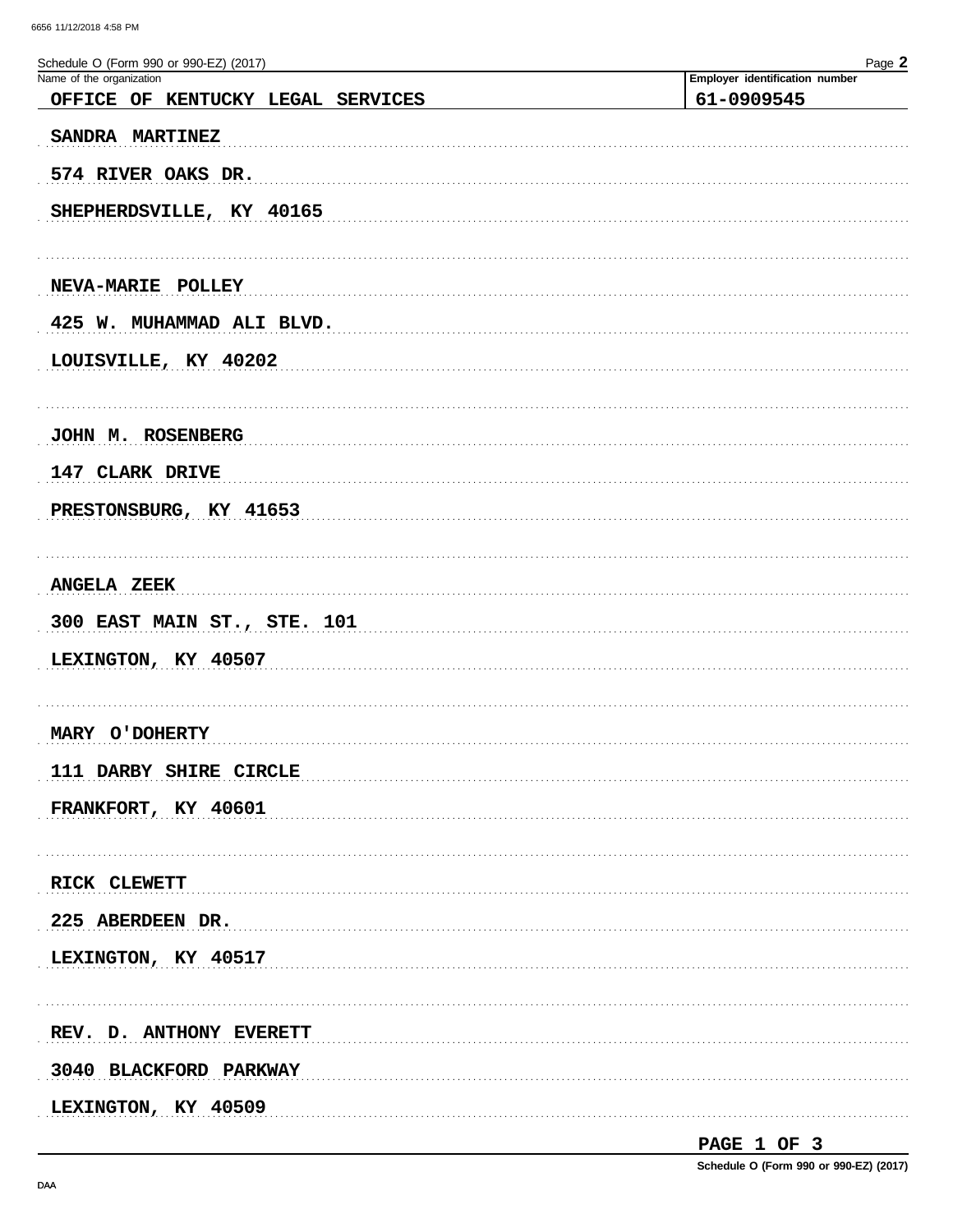| Schedule O (Form 990 or 990-EZ) (2017)                                     | Page 2                         |
|----------------------------------------------------------------------------|--------------------------------|
| Name of the organization                                                   | Employer identification number |
| OFFICE OF KENTUCKY LEGAL SERVICES                                          | 61-0909545                     |
|                                                                            |                                |
|                                                                            |                                |
| NICHOLAS MARAMAN                                                           |                                |
|                                                                            |                                |
| 425 W. MUHAMMAD ALI BLVD.                                                  |                                |
|                                                                            |                                |
| LOUISVILLE, KY 40202                                                       |                                |
|                                                                            |                                |
|                                                                            |                                |
| HAILEY O'HAIR                                                              |                                |
|                                                                            |                                |
| 400 EAST COLLEGE STREET                                                    |                                |
| GEORGETOWN, KY 40324                                                       |                                |
|                                                                            |                                |
|                                                                            |                                |
|                                                                            |                                |
| <b>AMANDA YOUNG</b>                                                        |                                |
| 1700 DESTINY LANE                                                          |                                |
|                                                                            |                                |
| BOWLING GREEN, KY 42104                                                    |                                |
|                                                                            |                                |
|                                                                            |                                |
| FORM 990, PART VI, LINE 11B - ORGANIZATION'S PROCESS TO REVIEW FORM 990    |                                |
|                                                                            |                                |
| ALL BOARD MEMBERS ARE SENT AN ELECTRONIC VERSION OF THE FORM 990 FOR THEIR |                                |
|                                                                            |                                |
| REVIEW.                                                                    |                                |
|                                                                            |                                |
|                                                                            |                                |

FORM 990, PART VI, LINE 12C - ENFORCEMENT OF CONFLICTS POLICY THE DIRECTOR DISTRIBUTES THE FORM AND GATHERS REPLIES EACH YEAR FROM ALL BOARD MEMBERS AND STAFF. BOARD AND STAFF ARE ON THEIR HONOR TO DISCLOSE CONFLICTS. THE POLICIES CALL FOR THEM TO RECUSE THEMSELVES FROM RELATED VOTES. THE MAJORITY OF BOARD MEMBERS ARE ATTORNEYS WHOSE TRAINING AND PROFESSIONAL ETHICS PREPARE THEM FOR APPROPRIATE VIGILANCE.

FORM 990, PART VI, LINE 15A - COMPENSATION PROCESS FOR TOP OFFICIAL THE PAY SCALE WAS REVISED BASED ON THE RESEARCH AND IT WAS ADOPTED AS PART OF THE 2014, 2015 AND 2016 BUDGET. THE BOARD MET IN EXECUTIVE SESSION TO

PAGE 2 OF 3

Schedule O (Form 990 or 990-EZ) (2017)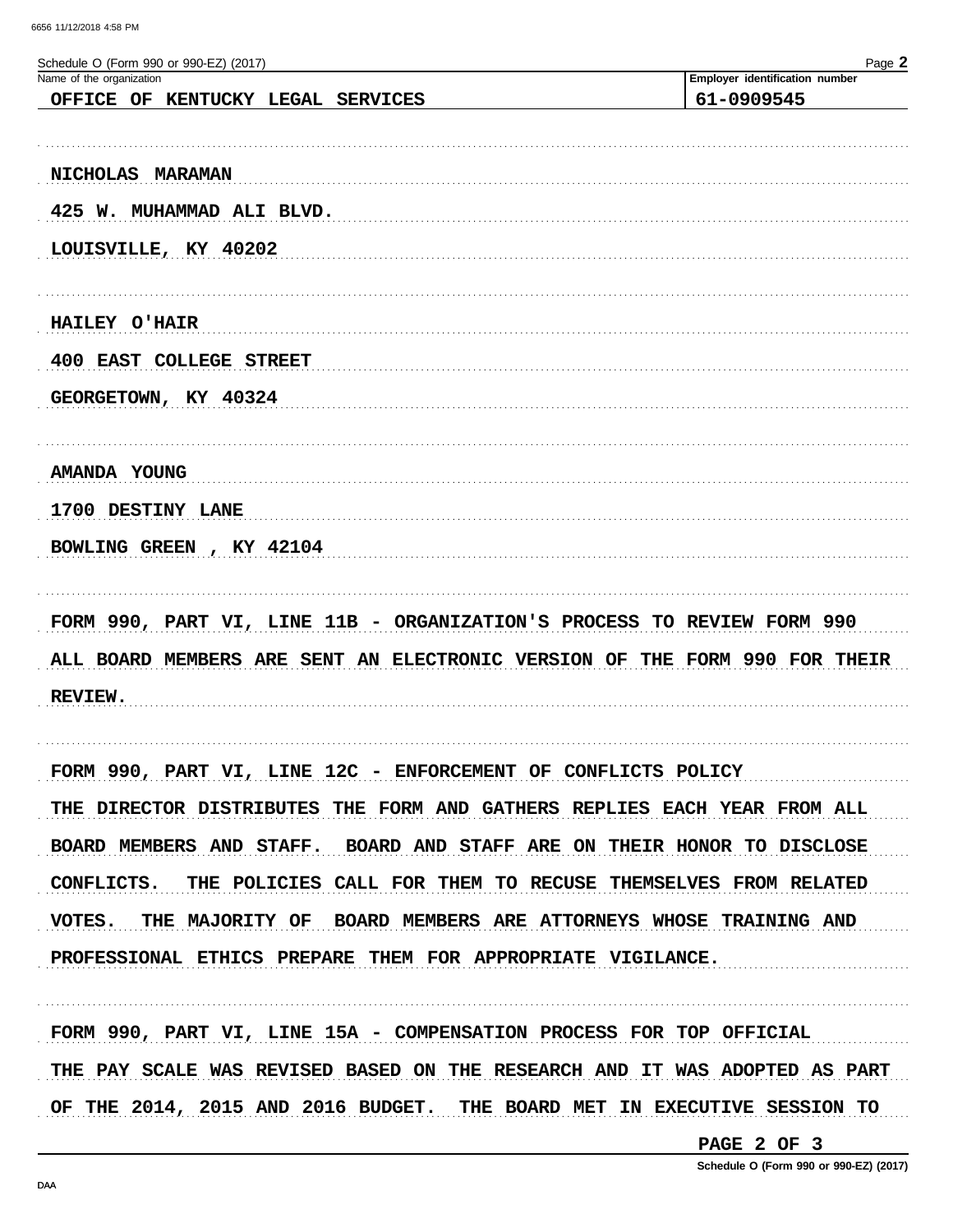| Schedule O (Form 990 or 990-EZ) (2017)                                                                                                                                              | Page 2                                       |
|-------------------------------------------------------------------------------------------------------------------------------------------------------------------------------------|----------------------------------------------|
| Name of the organization<br>OFFICE OF KENTUCKY LEGAL<br><b>SERVICES</b>                                                                                                             | Employer identification number<br>61-0909545 |
| DETERMINE THE DIRECTOR'S SALARY FOR 2016 AND 2017.                                                                                                                                  |                                              |
| FORM 990, PART VI, LINE 15B - COMPENSATION PROCESS FOR OFFICERS<br>THE PAY SCALE WAS REVISED BASED ON THE RESEARCH AND IT WAS ADOPTED AS PART<br>OF THE 2014, 2015 AND 2016 BUDGET. |                                              |
| FORM 990, PART VI, LINE 19 - GOVERNING DOCUMENTS DISCLOSURE EXPLANATION<br>GOVERNING DOCUMENTS, POLICIES AND AUDITED FINANCIAL STATEMENTS ARE                                       |                                              |
| AVAILABLE UPON REQUEST. AUDITED FINANCIAL STATEMENTS, THE 990 AND                                                                                                                   |                                              |
| GOVERNING DOCUMENTS AE POSTED ON KEJC'S WEBSITE. AUDITED FINANCIAL                                                                                                                  |                                              |
| STATEMENTS AND THE 990 ALSO ARE POSTED AS PART OF A PROFILE ON THE                                                                                                                  |                                              |
| GOODGIVING WEBSITE MAINTAINED BY BLUE GRASS COMMUNITY FOUNDATION.                                                                                                                   |                                              |
|                                                                                                                                                                                     |                                              |
|                                                                                                                                                                                     |                                              |
|                                                                                                                                                                                     |                                              |
|                                                                                                                                                                                     |                                              |
|                                                                                                                                                                                     |                                              |
|                                                                                                                                                                                     |                                              |
|                                                                                                                                                                                     |                                              |
|                                                                                                                                                                                     |                                              |
|                                                                                                                                                                                     |                                              |
|                                                                                                                                                                                     |                                              |
|                                                                                                                                                                                     |                                              |
|                                                                                                                                                                                     |                                              |
|                                                                                                                                                                                     |                                              |
|                                                                                                                                                                                     |                                              |
|                                                                                                                                                                                     | PAGE 3 OF 3                                  |

| נ טע נעמד                              |  |  |  |
|----------------------------------------|--|--|--|
| Schedule O (Form 990 or 990-EZ) (2017) |  |  |  |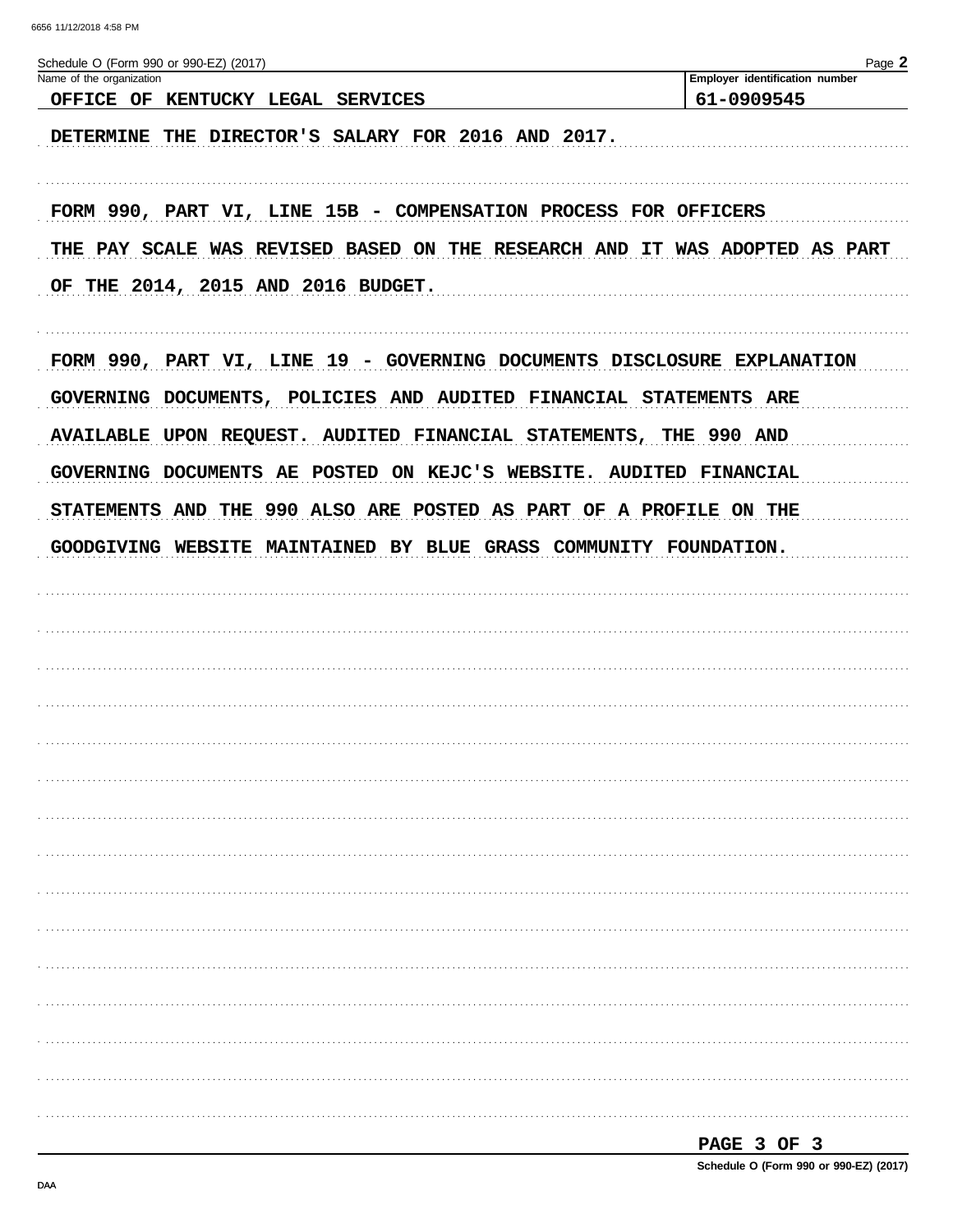|              | Form 990                    | For calendar year 2017, or tax year beginning                                                                                                                                                                                       |                  | <b>Two Year Comparison Report</b> | ending  | 2016 & 2017                    |
|--------------|-----------------------------|-------------------------------------------------------------------------------------------------------------------------------------------------------------------------------------------------------------------------------------|------------------|-----------------------------------|---------|--------------------------------|
| Name         |                             | OFFICE OF KENTUCKY LEGAL SERVICES                                                                                                                                                                                                   |                  |                                   |         | Taxpayer Identification Number |
|              | PROGRAMS,                   | INC.                                                                                                                                                                                                                                |                  |                                   |         | 61-0909545                     |
|              |                             |                                                                                                                                                                                                                                     |                  | 2016                              | 2017    | <b>Differences</b>             |
|              |                             |                                                                                                                                                                                                                                     | $\mathbf{1}$ .   | 413,910                           | 447,679 | 33,769                         |
|              |                             |                                                                                                                                                                                                                                     | 2.               |                                   |         |                                |
|              |                             |                                                                                                                                                                                                                                     | 3.               |                                   |         |                                |
| Ξ            |                             |                                                                                                                                                                                                                                     | $\overline{4}$ . | 222,150                           | 208,626 | $-13,524$                      |
| $\mathbf{C}$ |                             |                                                                                                                                                                                                                                     | 5.               | 153                               | 4,536   | 4,383                          |
|              |                             |                                                                                                                                                                                                                                     | 6.               |                                   |         |                                |
|              |                             | 7. Net gain or (loss) from sale of assets other than inventory                                                                                                                                                                      | 7.               |                                   |         |                                |
|              |                             | 8. Net income or (loss) from fundraising events                                                                                                                                                                                     | 8.               |                                   |         |                                |
|              |                             |                                                                                                                                                                                                                                     | 9.               |                                   |         |                                |
|              |                             |                                                                                                                                                                                                                                     | 10.              |                                   |         |                                |
|              |                             |                                                                                                                                                                                                                                     | 11.              |                                   |         |                                |
|              |                             | 12. Total revenue. Add lines 1 through 11                                                                                                                                                                                           | 12.              | 636,213                           | 660,841 | 24,628                         |
|              |                             | 13. Grants and similar amounts paid <b>constants</b> and similar amounts and similar and similar and similar and similar and similar and similar and similar and similar and similar and similar and similar and similar and simila | 13.              |                                   |         |                                |
|              |                             |                                                                                                                                                                                                                                     | 14.              |                                   |         |                                |
|              |                             | 15. Compensation of officers, directors, trustees, etc.                                                                                                                                                                             | 15.              | 281,380                           | 323,139 | 41,759                         |
| w            |                             | 16. Salaries, other compensation, and employee benefits                                                                                                                                                                             | 16.              | 268,573                           | 182,600 | $-85,973$                      |
|              |                             |                                                                                                                                                                                                                                     | 17.              |                                   |         |                                |
|              | 18. Other professional fees |                                                                                                                                                                                                                                     | 18.              | 49,056                            | 23,497  | $-25,559$                      |
| ш            |                             | 19. Occupancy, rent, utilities, and maintenance                                                                                                                                                                                     | 19.              | 24,700                            | 23,810  | $-890$                         |
|              |                             |                                                                                                                                                                                                                                     | 20.              | 7,550                             | 4,783   | $-2,767$                       |
|              |                             |                                                                                                                                                                                                                                     | 21.              | 72,441                            | 82,941  | 10,500                         |
|              |                             | 22. Total expenses. Add lines 13 through 21                                                                                                                                                                                         | 22.              | 703,700                           | 640,770 | $-62,930$                      |
|              |                             | 23. Excess or (Deficit). Subtract line 22 from line 12                                                                                                                                                                              | 23.              | $-67,487$                         | 20,071  | 87,558                         |
|              |                             |                                                                                                                                                                                                                                     | 24.              | 636,213                           | 660,841 | 24,628                         |
|              |                             |                                                                                                                                                                                                                                     | 25.              |                                   |         |                                |
|              |                             |                                                                                                                                                                                                                                     | 26.              | 222,303                           | 213,162 | $-9,141$                       |
|              |                             |                                                                                                                                                                                                                                     | 27.              | 311,809                           | 338,999 | 27,190                         |
| Information  |                             |                                                                                                                                                                                                                                     | 28.              | 31,924                            | 39,043  | 7,119                          |
|              |                             |                                                                                                                                                                                                                                     | 29.              | 279,885                           | 299,956 | 20,071                         |
| Other        |                             | 30. Number of voting members of governing body                                                                                                                                                                                      | 30.              | 14                                | 16      |                                |
|              |                             | 31. Number of independent voting members of governing body                                                                                                                                                                          | 31.              | 14                                | 16      |                                |
|              |                             |                                                                                                                                                                                                                                     | 32.              | 11                                | 12      |                                |
|              | 33. Number of volunteers    |                                                                                                                                                                                                                                     | 33.              | 15                                | 15      |                                |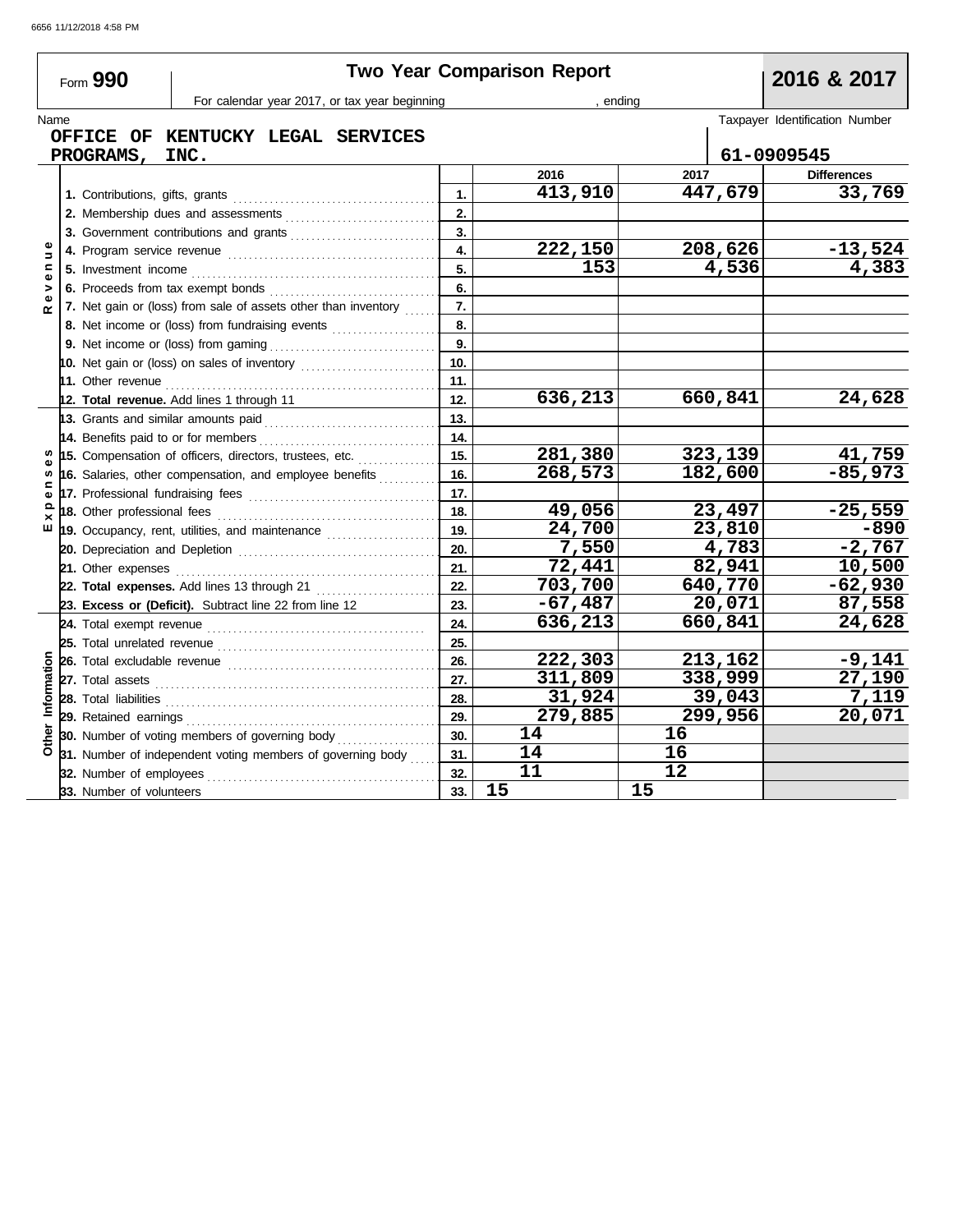| Form 990                |                                                        |      |  |      | <b>Tax Return History</b> |           |         |        | 2017                                         |  |  |
|-------------------------|--------------------------------------------------------|------|--|------|---------------------------|-----------|---------|--------|----------------------------------------------|--|--|
| Name                    | OFFICE OF KENTUCKY LEGAL SERVICES<br>PROGRAMS,<br>INC. |      |  |      |                           |           |         |        | Employer Identification Number<br>61-0909545 |  |  |
|                         |                                                        | 2013 |  | 2014 | 2015                      | 2016      | 2017    |        | 2018                                         |  |  |
|                         |                                                        |      |  |      |                           | 413,910   | 447,679 |        |                                              |  |  |
|                         |                                                        |      |  |      |                           |           |         |        |                                              |  |  |
| Program service revenue |                                                        |      |  |      |                           | 222,150   | 208,626 |        |                                              |  |  |
|                         |                                                        |      |  |      |                           |           |         |        |                                              |  |  |
|                         |                                                        |      |  |      |                           | 153       |         | 4,536  |                                              |  |  |
|                         |                                                        |      |  |      |                           |           |         |        |                                              |  |  |
|                         |                                                        |      |  |      |                           |           |         |        |                                              |  |  |
|                         |                                                        |      |  |      |                           |           |         |        |                                              |  |  |
|                         |                                                        |      |  |      |                           | 636,213   | 660,841 |        |                                              |  |  |
|                         |                                                        |      |  |      |                           |           |         |        |                                              |  |  |
|                         |                                                        |      |  |      |                           |           |         |        |                                              |  |  |
|                         |                                                        |      |  |      |                           | 281,380   | 323,139 |        |                                              |  |  |
|                         |                                                        |      |  |      |                           | 268,573   | 182,600 |        |                                              |  |  |
|                         |                                                        |      |  |      |                           | 49,056    | 23,497  |        |                                              |  |  |
|                         |                                                        |      |  |      |                           | 24,700    | 23,810  |        |                                              |  |  |
|                         |                                                        |      |  |      |                           | 7,550     |         | 4,783  |                                              |  |  |
|                         |                                                        |      |  |      |                           | 72,441    | 82,941  |        |                                              |  |  |
|                         | Total expenses                                         |      |  |      |                           | 703,700   | 640,770 |        |                                              |  |  |
|                         |                                                        |      |  |      |                           | $-67,487$ | 20,071  |        |                                              |  |  |
|                         |                                                        |      |  |      |                           |           |         |        |                                              |  |  |
|                         |                                                        |      |  |      |                           | 636,213   | 660,841 |        |                                              |  |  |
|                         |                                                        |      |  |      |                           |           |         |        |                                              |  |  |
|                         |                                                        |      |  |      |                           | 222,303   | 213,162 |        |                                              |  |  |
|                         |                                                        |      |  |      |                           | 311,809   | 338,999 |        |                                              |  |  |
|                         |                                                        |      |  |      |                           | 31,924    |         | 39,043 |                                              |  |  |
|                         | Net Fund Balances                                      |      |  |      |                           | 279,885   | 299,956 |        |                                              |  |  |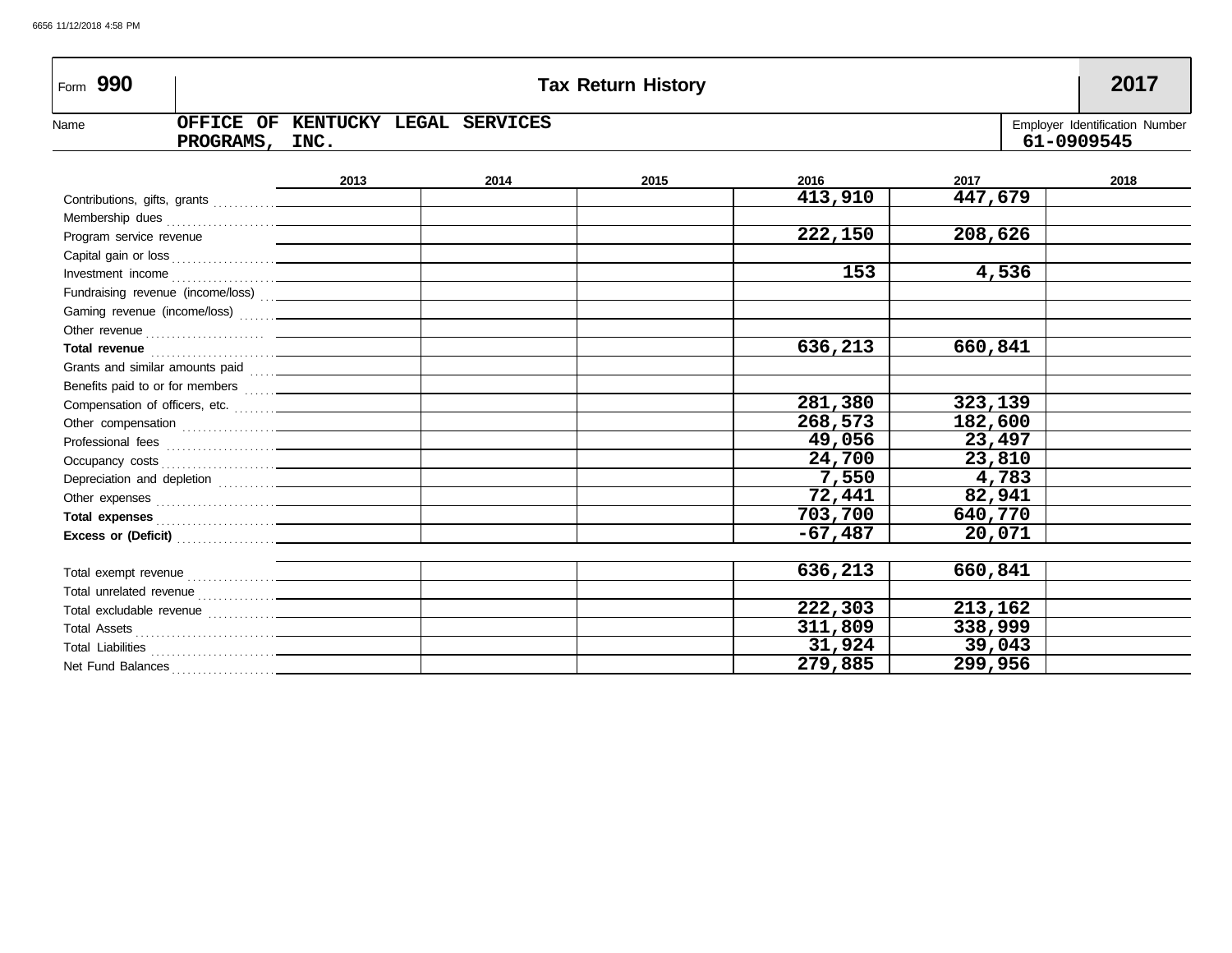| 6656 OFFICE OF KENTUCKY LEGAL SERVICES<br><b>Federal Statements</b><br>61-0909545<br>FYE: 12/31/2017 |    |        |                                        |    |  |                                                      | 11/12/2018 4:58 PM           |  |  |
|------------------------------------------------------------------------------------------------------|----|--------|----------------------------------------|----|--|------------------------------------------------------|------------------------------|--|--|
| <b>Taxable Interest on Investments</b>                                                               |    |        |                                        |    |  |                                                      |                              |  |  |
| Description                                                                                          |    |        |                                        |    |  |                                                      |                              |  |  |
|                                                                                                      |    | Amount | Unrelated<br><b>Business Code Code</b> |    |  | Exclusion Postal Acquired after<br>Code Code 6/30/75 | <b>US</b><br>Obs $($ or  %)$ |  |  |
|                                                                                                      | \$ | 4,536  |                                        | 14 |  |                                                      |                              |  |  |
| TOTAL                                                                                                | \$ | 4,536  |                                        |    |  |                                                      |                              |  |  |
|                                                                                                      |    |        |                                        |    |  |                                                      |                              |  |  |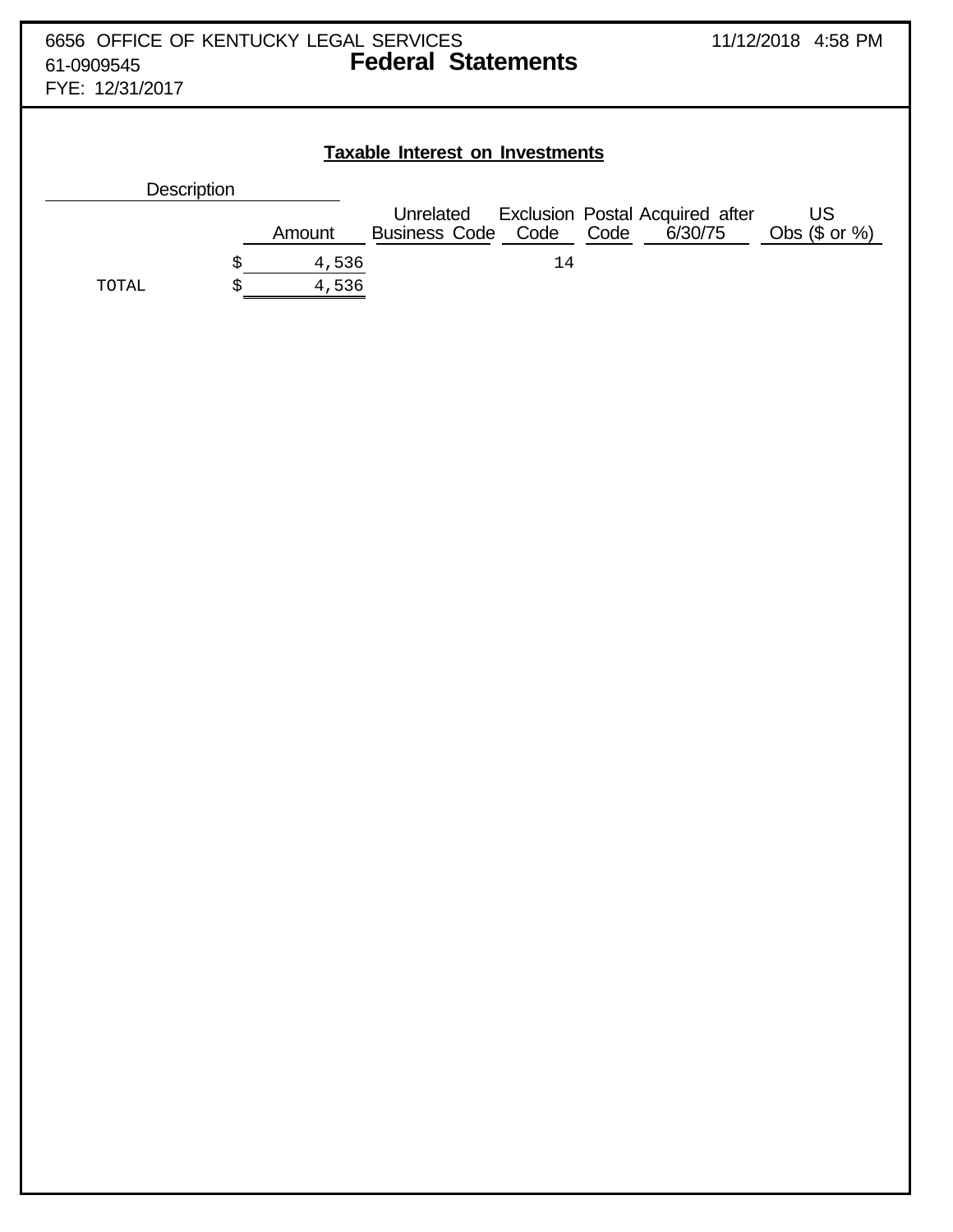| <b>Description</b>                                            | Total<br><b>Expenses</b> |                                         | Program<br>Service |                                                                        | Management &<br>General |                          | Fund<br>Raising |                     |
|---------------------------------------------------------------|--------------------------|-----------------------------------------|--------------------|------------------------------------------------------------------------|-------------------------|--------------------------|-----------------|---------------------|
| OTHER FEES                                                    |                          | 14,000                                  |                    | 12,440                                                                 |                         | 1,314                    |                 | 246                 |
| TOTAL                                                         |                          | 14,000                                  |                    | 12,440                                                                 |                         | 1,314                    |                 | 246                 |
|                                                               |                          |                                         |                    |                                                                        |                         |                          |                 |                     |
| <b>Description</b>                                            |                          | Total<br><b>Expenses</b>                |                    | Form 990, Part IX, Line 24e - All Other Expenses<br>Program<br>Service |                         | Management &<br>General  |                 | Fund<br>Raising     |
| POSTAGE<br>MANAGEMENT<br>CASE<br>PRINTING<br>MISC.<br>REPAIRS | \$                       | 3,435<br>2,970<br>2,238<br>1,709<br>419 | \$                 | 3,053<br>2,970<br>1,989<br>1,519<br>$-7$                               | \$                      | 322<br>210<br>160<br>419 | \$              | 60<br>39<br>30<br>7 |

| Schedule A, Part III, Line 2(e) |
|---------------------------------|
|---------------------------------|

| <b>Description</b>      | Amount  |
|-------------------------|---------|
| FEES FROM CLIENTS       | 18,250  |
| LEGAL SERVICES PROGRAMS | 180,000 |
| ATTORNEY'S FEES         | 10,123  |
| MISC.                   | 253     |
| TOTAL                   | 208,626 |